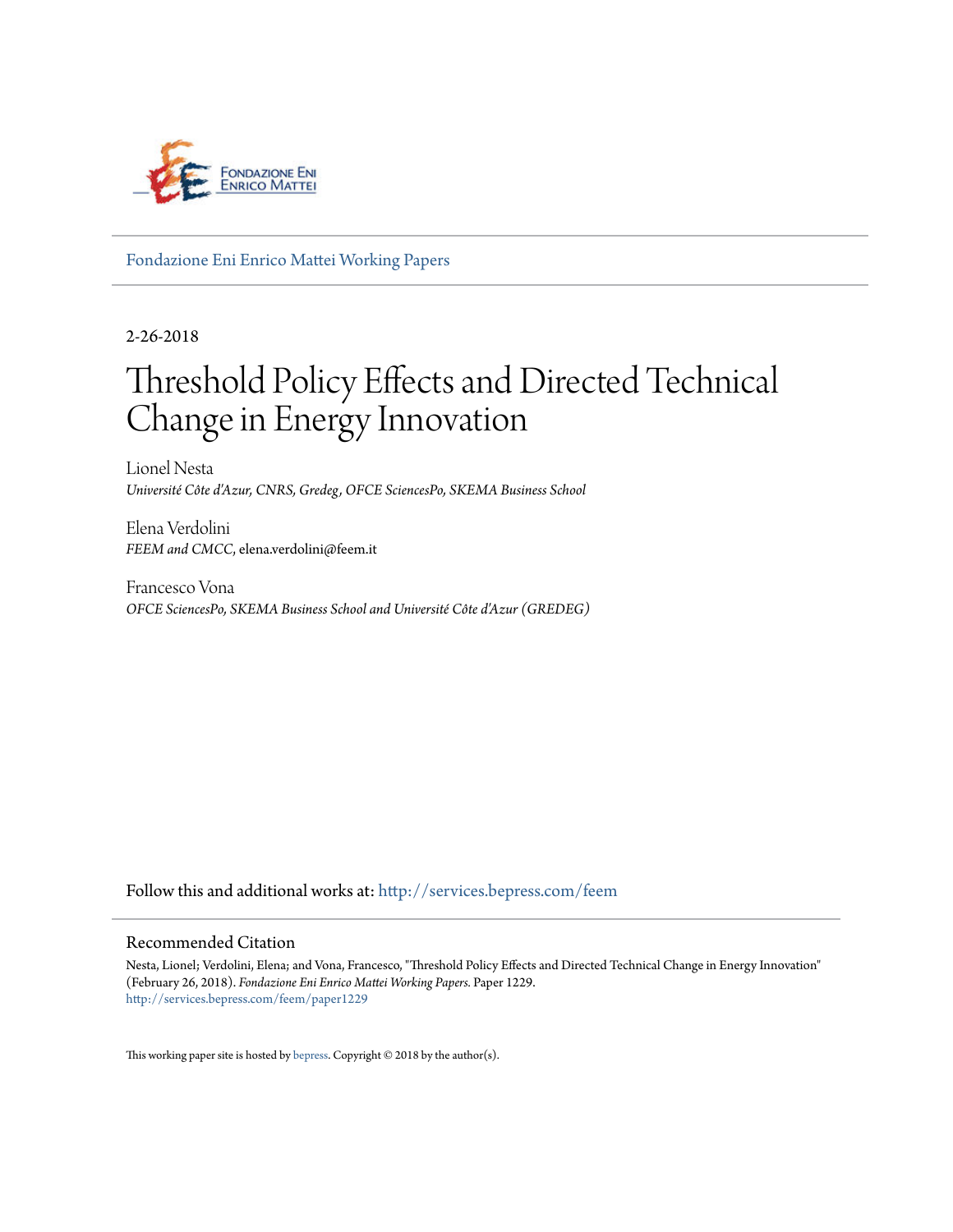# February 2018



004.2018 Working Paper

## Threshold Policy Effects and Directed Technical Change in Energy Innovation

Lionel Nesta, Elena Verdolini, Francesco Vona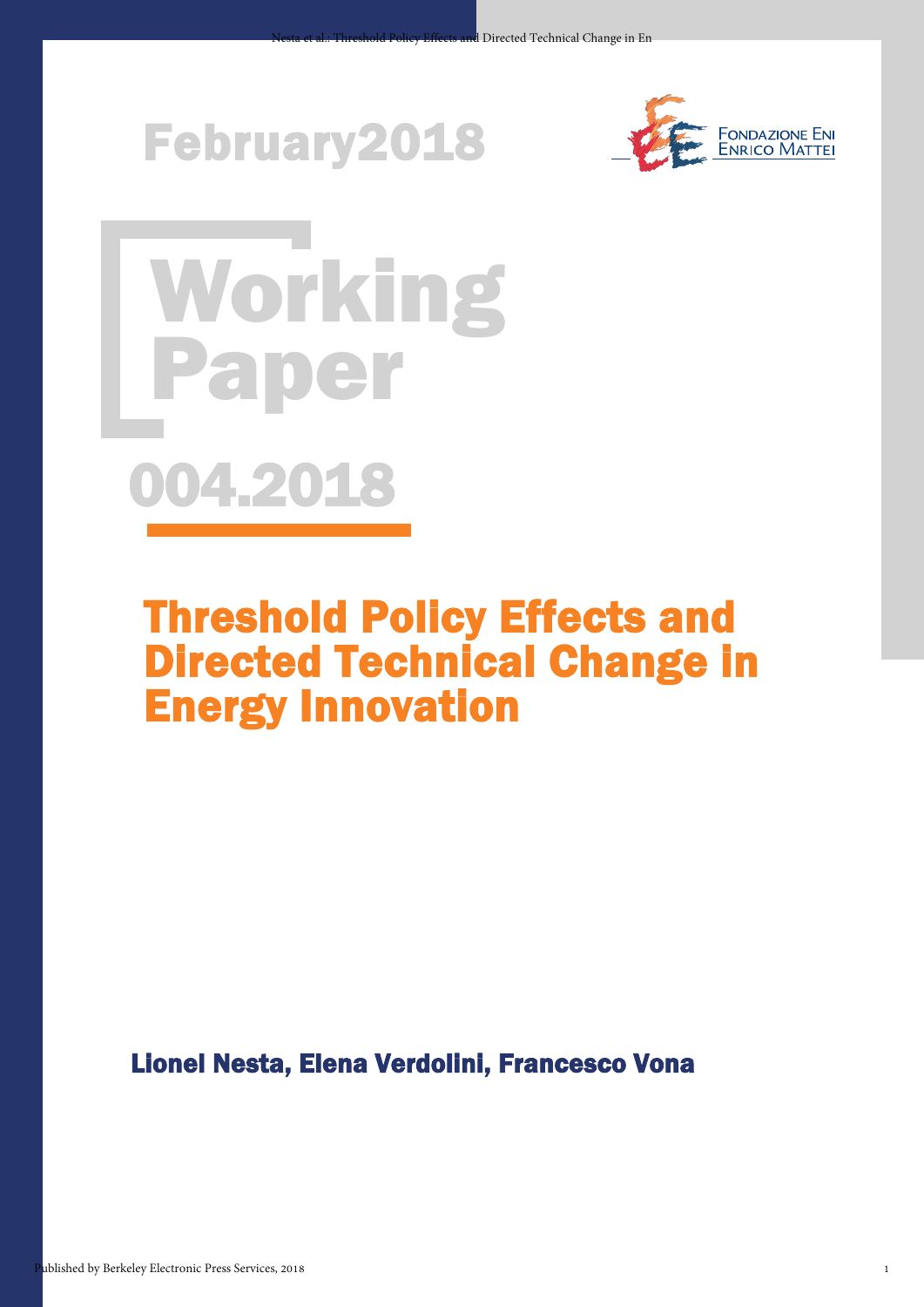## Climate and Sustainable Innovation Series Editor: Massimo Tavoni

### Threshold Policy Effects and Directed Technical Change in Energy Innovation

By Lionel Nesta, Université Côte d'Azur, CNRS, Gredeg, OFCE SciencesPo and SKEMA Business School Elena Verdolini, FEEM and CMCC Francesco Vona, OFCE SciencesPo, SKEMA Business School and Université Côte d'Azur (GREDEG)

#### **Summary**

This paper analyzes the effect of environmental policies on the direction of energy innovation across countries over the period 1990-2012. Our novelty is to use threshold regression models to allow for discontinuities in policy effectiveness depending on a country's relative competencies in renewable and fossil fuel technologies. We show that the dynamic incentives of environmental policies become effective just above the median level of relative competencies. In this critical second regime, market-based policies are moderately effective in promoting renewable innovation, while command-and-control policies depress fossil based innovation. Finally, market-based policies are more effective to consolidate a green comparative advantage in the last regime. We illustrate how our approach can be used for policy design in laggard countries.

Keywords: Directed Technical Change, Threshold Models, Environmental Policies, Policy Mix

JEL Classification: Q58, Q55, Q42, Q48, O34

*Lionel Nesta and Francesco Vona gratefully acknowledge the funding received from the H2020 project: 'Innovation-fuelled, Sustainable, Inclusive Growth (ISI-GROWTH)' under grant agreement 649186. Elena Verdolini gratefully acknowledges funding received funding from the European Union's Horizon 2020 research and innovation program under grant agreement No. 730403, Project INNOPATHS. The authors are grateful to David Popp and the participants of the CONCORDi 2017 Conference for their valuable comments. The usual disclaimer applies.*

*Address for correspondence:*  Elena Verdolini Fondazione Eni Enrico Mattei C.so Magenta, 63 20123 Milano Italy E-mail: elena.verdolini@feem.it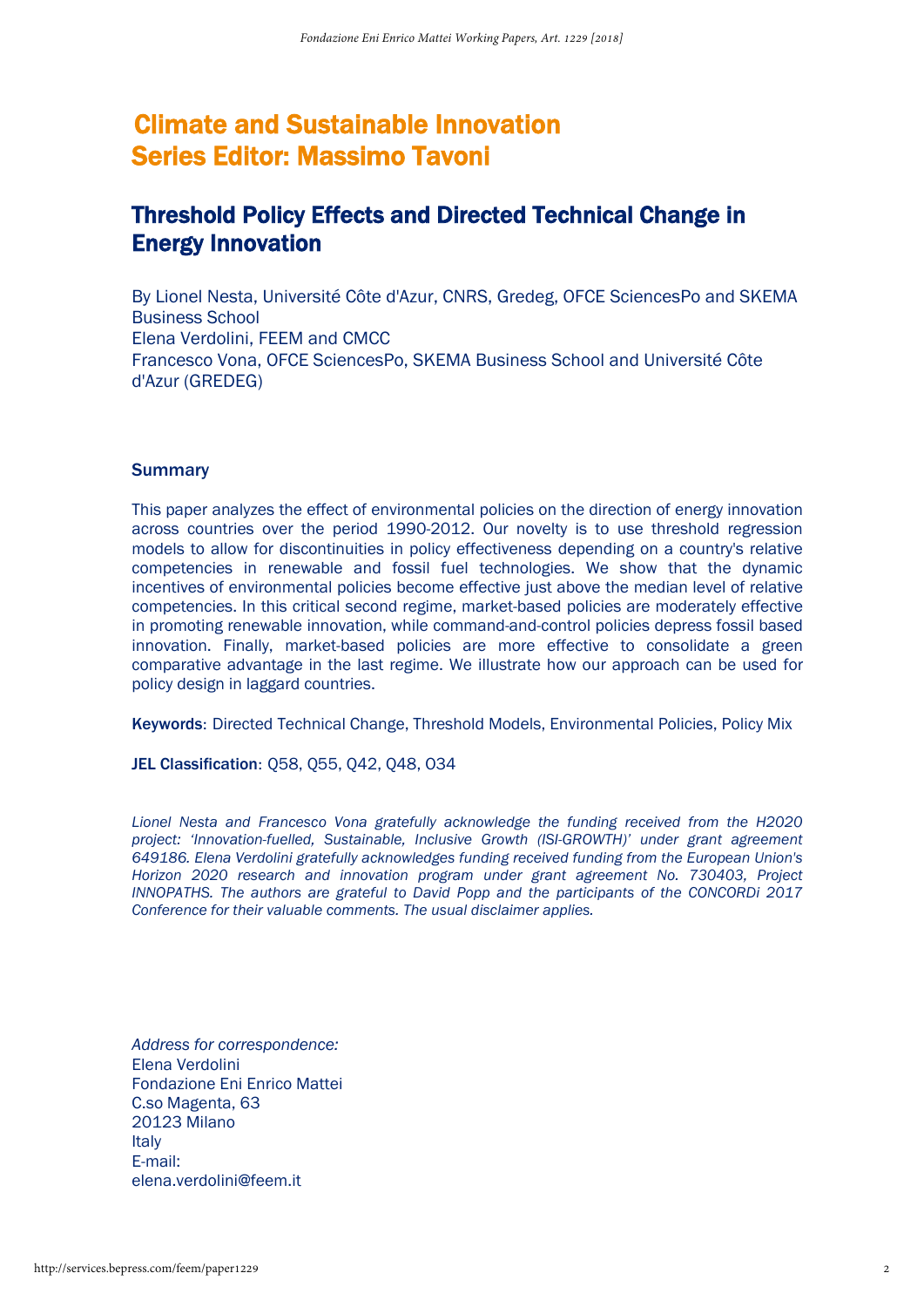### Threshold Policy Effects and Directed Technical Change in Energy Innovation<sup>∗</sup>

Lionel Nesta† Elena Verdolini‡ Francesco Vona§

#### Abstract

This paper analyzes the effect of environmental policies on the direction of energy innovation across countries over the period 1990-2012. Our novelty is to use threshold regression models to allow for discontinuities in policy effectiveness depending on a country's relative competencies in renewable and fossil fuel technologies. We show that the dynamic incentives of environmental policies become effective just above the median level of relative competencies. In this critical second regime, market-based policies are moderately effective in promoting renewable innovation, while commandand-control policies depress fossil based innovation. Finally, market-based policies are more effective to consolidate a green comparative advantage in the last regime. We illustrate how our approach can be used for policy design in laggard countries.

Keywords: Directed technical change; threshold models; environmental policies; policy mix.

JEL classification: Q58, Q55, Q42, Q48, O34

#### 1 Introduction

The Paris Agreement, signed in December 2015 by 195 parties, represents a global action plan to address climate change by limiting global warming to well below two degrees. One key feature of the Agreement, compared to the Kyoto Protocol, is that all countries committed to undertake an active role to reduce greenhouse gas (GHG) emissions, even if recognizing the principle of "common but differentiated responsibilities and respective

<sup>∗</sup>Lionel Nesta and Francesco Vona gratefully acknowledge the funding received from the H2020 project: 'Innovation-fuelled, Sustainable, Inclusive Growth (ISI-GROWTH)' under grant agreement 649186. Elena Verdolini gratefully acknowledges funding received funding from the European Union's Horizon 2020 research and innovation program under grant agreement No. 730403, Project INNOPATHS. The authors are grateful to David Popp and the participants of the CONCORDi 2017 Conference for their valuable comments. The usual disclaimer applies.

<sup>&</sup>lt;sup>†</sup>Université Côte d'Azur, CNRS, Gredeg, OFCE SciencesPo and SKEMA Business School, France, lionel.nesta@unice.fr

<sup>&</sup>lt;sup>‡</sup>FEEM and CMCC, Italy elena.verdolini@feem.it

<sup>§</sup>OFCE SciencesPo, SKEMA Business School and Université Côte d'Azur (GREDEG) francesco.vona@sciencespo.fr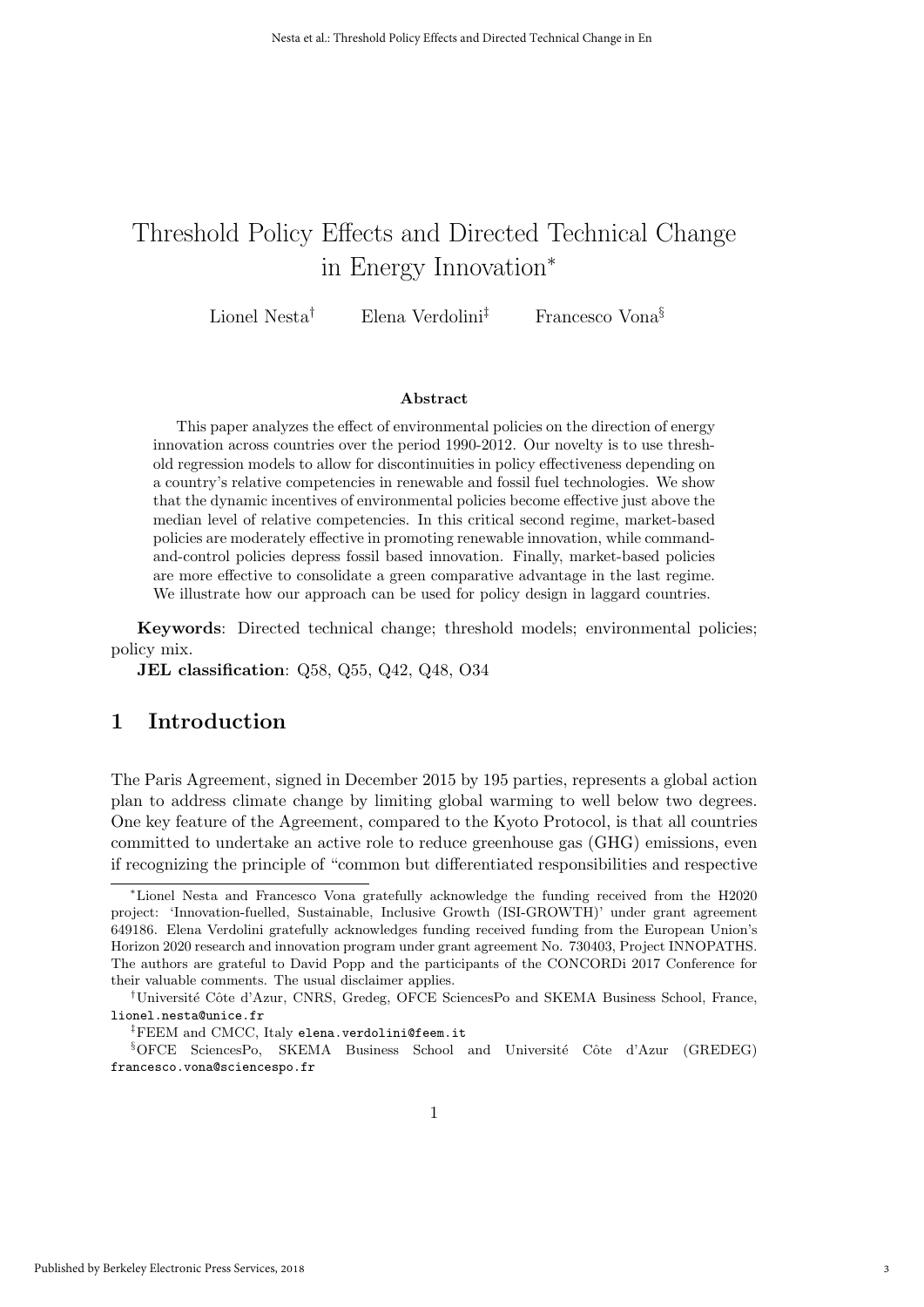capabilities". This important political turnaround reflects a more general shift in policy making, whereby fast-developing and developing countries are taking a more active role in addressing the challenges linked with sustainable development. With respect to climate change, stronger commitment arose from the fast growth in global share of GHG emissions from BRIICS countries in last two decades<sup>1</sup> and from growing concerns in developing and fast-developing countries over the consequences of climate change.

A crucial step in successfully curbing emissions is to promote innovation in green technologies. This opens up opportunities as well as burdens for both developing and fast-developing countries, and raises some key questions related to the design of effective climate policies. What is the optimal policy portfolio to redirect innovation towards low-carbon technologies? Are policy instruments equally effective in developed and developing countries? And, given the strong path dependency in innovation, how can emerging economies move from being laggards in low-carbon innovations to becoming leaders in this promising domain?

This paper proposes a new empirical methodology to provide a preliminary and necessarily incomplete answer to these questions, shedding light on the choice of the appropriate policy instrument to promote green innovation in countries at different stages of technological development. Using information on patent production and environmental policies, we test whether the dynamic incentives of different policy instruments exhibit discontinuities depending on the country's technological know-how. In this context, the factor mediating policy effectiveness is the level of relative technological specialization of a given country, which is measured by the ratio of the stock of patents in green versus brown energy technologies. This variable captures the path-dependency in the direction of energy innovation of a given country.

Detecting discontinuities in policy effectiveness is essential for identifying the environmental policies that are relevant at specific stages of technological development. To the best of our knowledge, the current empirical literature on the determinants of energy innovation and on directed technical change has ignored this issue.<sup>2</sup> The starting point of our paper is to see the inducement effect of environmental policies on the direction and the rate of innovation as a particular case within the more general debate on the theoretical relationship between optimal policy and the stage of technological development (Acemoglu et al. 2006, Aghion & Howitt 2006). As suggested by Acemoglu et al. (2006), policies should be changed at the right moment to switch from an investmentbased strategy for countries far from the technological frontier to an innovation-based strategy for countries near the frontier. Understanding whether and to what extent policy effectiveness depends on the stage of technological development would provide a much-needed foundation for clearer policy insights to emerging economies such as China and India. For these countries, which also face other development challenges, the choice

<sup>1</sup>As of today, 2/5 of global GHG emissions comes from BRIICS: Brazil 2.3%; Russia 5%, but second after the USA in per-capita terms; China 26.8%, reflecting the boom of Chinese industrial production after the entry in the WTO in 1999; India 6.7% and South Africa 1.1%

<sup>&</sup>lt;sup>2</sup>See for instance Popp (2002), Johnstone et al. (2010), Verdolini & Galeotti (2011), Nesta et al. (2014), Noailly & Smeets (2015), Aghion et al. (2016), Calel & Dechezleprêtre (2016).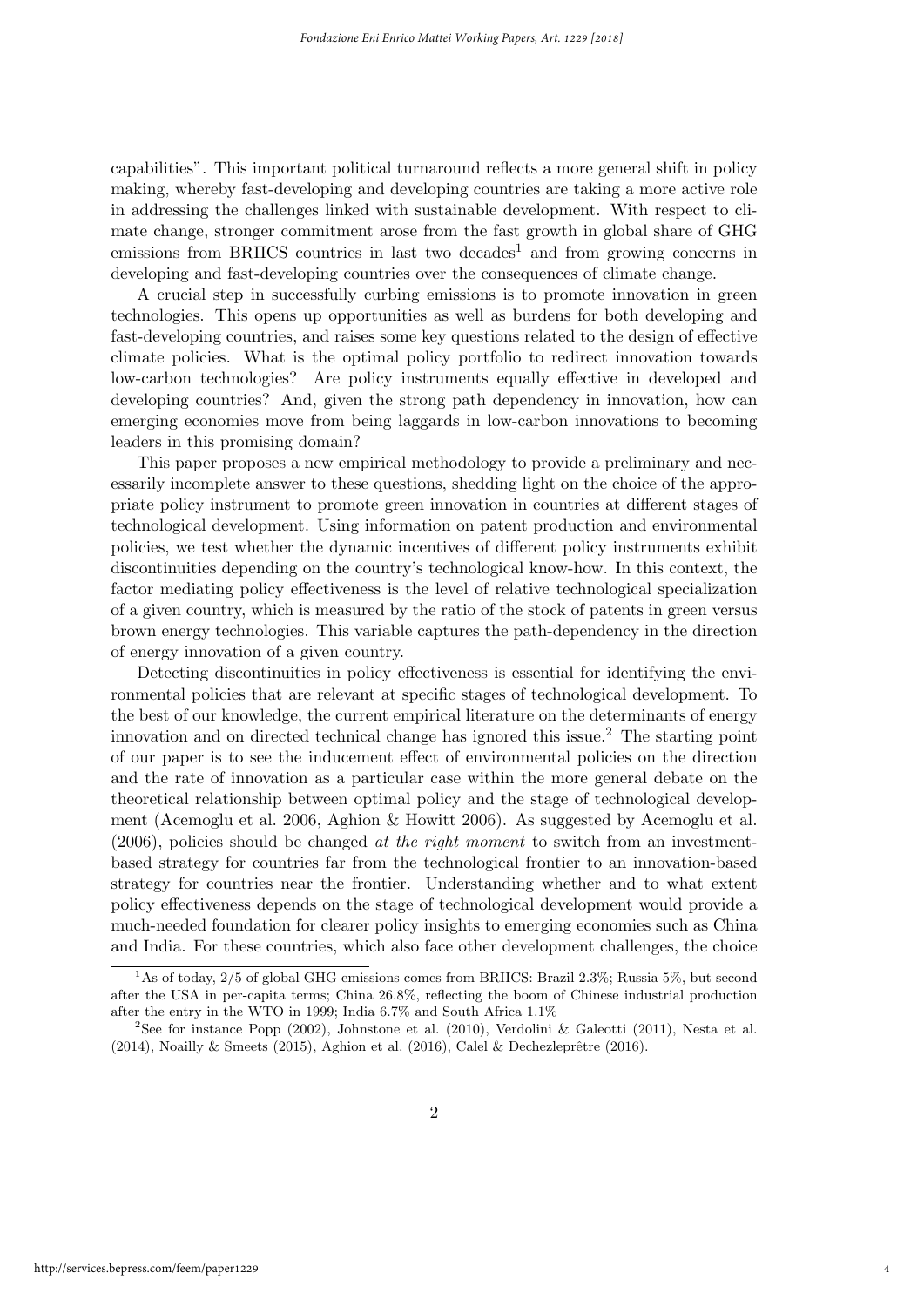of the most effective policy instrument is indeed a crucial concern.<sup>3</sup> Our research addresses this general issue using energy innovations as an important case study, given the potential opportunities and burdens opened by the Paris Agreement

To identify different regimes of policy effectiveness, we adapt Hansen's threshold effect model (Hansen 1999), which is particularly suited to empirically detect regime switches in the effect of a certain (policy) variable contingent on specific contextual factors, i.e. green vs. brown technological specialization. We amend the model in two ways. First, we use the pre-sample mean of the dependent variable to model unobservable individual effects in a flexible way (Blundell et al. 2002). This method is particularly useful in retrieving consistent estimates of variables that have minimal variation over time, such as environmental policies. Second, we test the presence of discontinuities in the effect of two different policy instruments. As discussed at length below, countries can adopt either market-based (i.e. subsidies and taxes) or command-and-control policies (i.e. emission standards) to address climate change mitigation. These policy instruments differ in effectiveness and in political acceptability, but also, and more importantly in our context, in dynamic incentives to innovate. Furthermore, we address the issue of environmental policies endogeneity through an IV strategy. The main concern in addressing endogeneity is not to retrieve a precise estimate of the effect of each policy, but rather to validate the thresholds of technological specialization around which the policy effect significantly changes using arguably exogenous variations in policy stringency.

Our main finding is that there exist two discontinuities in policy effectiveness depending on the in-house competencies in renewable relative to fossil fuel technologies. This suggests the presence of three policy regimes. In countries whose level of relative competencies is below the median, neither market-based nor command-and-control policies being effective in promoting greener technology options (first regime). As countries increase their specialization towards renewable innovation, the dynamic incentives of environmental policies become powerful. In this critical second regime, market-based policies are moderately effective in promoting green innnovation, while command-andcontrol policies play an important role in depressing brown innovation. Finally, only market-based policies are effective in the third policy regime, allowing to consolidate a comparative advantage in renewable energy technologies. These findings lead to a key policy implication: countries need to strengthen their level of green relative to brown technological competencies before they can fully benefit from the dynamic incentives of environmental policies.

The remainder of the paper is organized as follows. Section 2 contains a conceptual discussion on the importance of discontinuities in the effects of policies as contingent

<sup>3</sup>Our contribution specifically focuses on the dynamic incentives of domestic policies. Recent contributions in this literature have pointed to the role played by foreign (demand-pull) policies in promoting domestic innovation (Peters et al. 2012, Dechezleprêtre & Glachant 2014) or foreign patenting (Verdolini & Bosetti 2017). However, available evidence confirms that the role of foreign demand is significantly less strong that that of domestic demand and policies. In the case of wind, for instance, Dechezleprêtre & Glachant (2014) shows that the marginal impact of foreign demand is considerably lower – by a factor of 12 – that of domestic demand in a sample of OECD countries. In Section 5.1 we briefly return on this issue, describing the robustness of our results to the inclusion of proxies for foreign demand pull.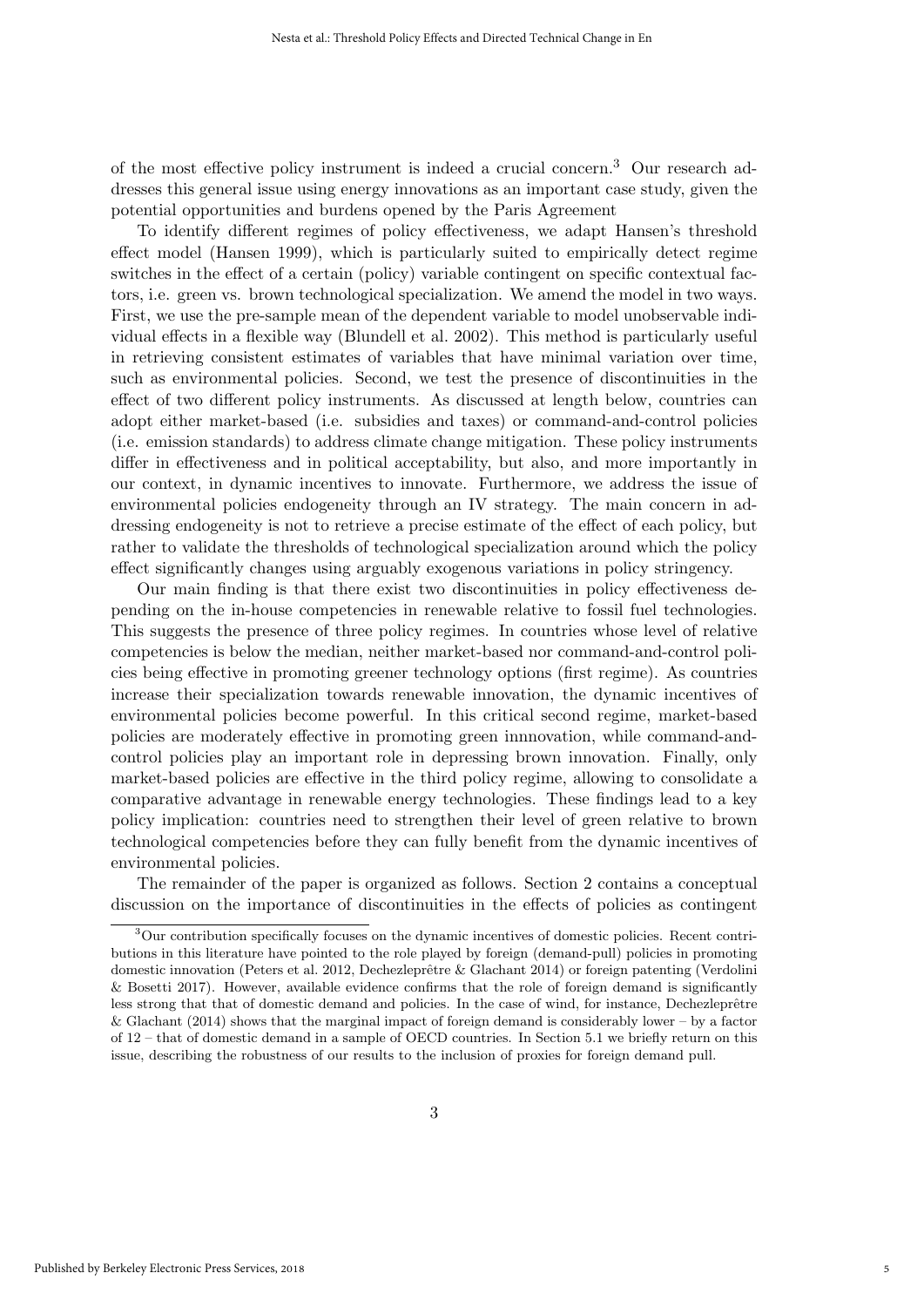on technological competencies. Section 3 presents our empirical approach by detailing the modifications to Hansen's threshold model, describing our data and sources, and discussing the instrumental variables chosen to address the concerns related to the endogeneity of the policy variables. Sections 4 and 5 present and discuss our results, respectively. Section 6 concludes, highlighting the key policy implications of our analysis.

#### 2 Discontinuous Policy Effects on Innovation

The idea that appropriate policy choice is contingent on the stage of technological development of a country is certainly not new in the literature on economic growth. Rodrik (2005) provides a thorough discussion of the appropriate growth strategy, defined as mix of policies and institutions, for countries at different stages of economic development. Several papers relate the emergence of multiple equilibria and poverty traps to factors, and thus implicitly to policies, affecting the accumulation of physical (see, e.g., Murphy et al. 1989) and human capital (see, e.g., Galor & Zeira 1993) as well as technological development (see, e.g., Howitt & Mayer-Foulkes 2005). This notwithstanding, only Acemoglu et al. (2006) develop an endogeneous growth model that explicitly examines how the choice of the appropriate policy depends on the distance to the technological frontier. In this model, laggard countries do not have enough competencies to innovate, but invest in order to enhance their capacity to absorb foreign innovations. At an early stage of development, entry barriers and anticompetitive strategies can favour technological catching-up because they magnify the appropriability of these investments in absorptive capacity. However, as countries approach the technological frontier, a switch in policy is required to jump to an innovation-based growth path, which entails greater competition and the continuous entry of newcomers to boost the emergence of new ideas. Importantly, the model exhibits discontinuities: countries that reach a certain threshold of competencies but do not switch to innovation-based policies remain stack into a non catching-up trap.

These policy threshold effects are extremely important when two technologies compete with one another, as in the case of green vs. brown innovations. Indeed, what matters in the context of competing technologies is not the overall level of competencies, but the existing comparative advantages in one technology versus the alternative. As pointed out by the seminal work of Arthur (1989), pure market forces may not ensure that the most socially desirable technology prevails. In the presence of increasing returns in technological adoption, small random variations in the initial number of adopters may lock the economic system into an inefficient, or less socially desirable, technology. The paradox is that although technological selection can occur through small random events, escaping the lock-in may become very costly because increasing returns in adoption are further reinforced by complementary investments in the dominant technology.

Acemoglu et al. (2012) study the path-dependency in green vs. brown innovation as function of environmental policies and of the ratio of the accumulated competencies. Their model shows that, provided that the degree of substitution between green and brown technologies is not too low, there always exists a policy stimulus that allows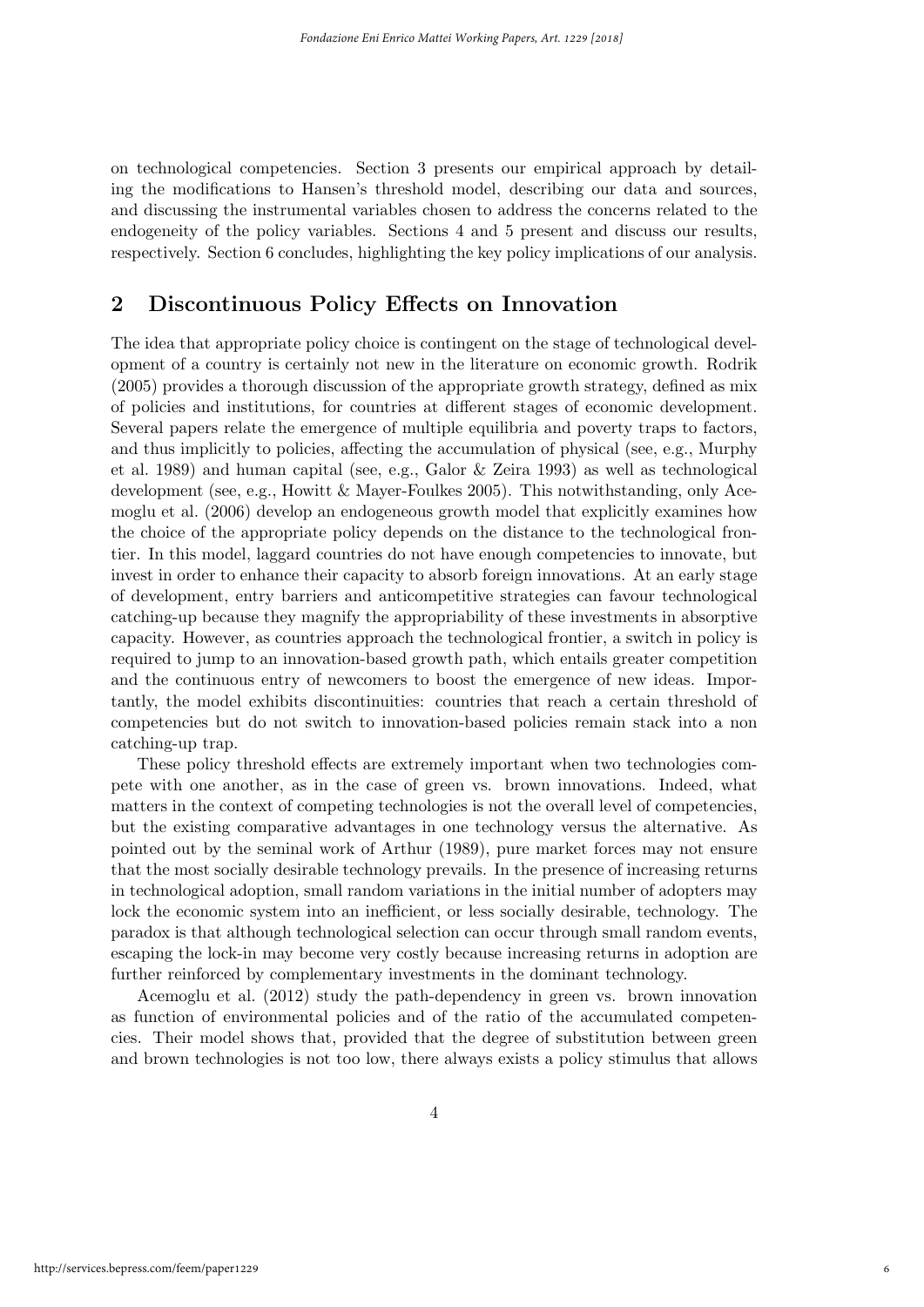to switch on a greener innovation path and, at the same time, sustain long-term economic growth. Notably, the magnitude of the policy response required to redirect energy innovation depends on the relative technological maturity of brown and green technologies. As a result, the system can exhibit sharp nonlinearities in policy effectiveness as dependent on the relative degree of specialization in green versus brown technologies.

In practice, redirecting energy innovation is an enormous endeavor. The energy system is locked in fossil fuel technologies both because of accumulated learning and because of the support of an extensive infrastructure of fuel supply, distribution, maintenance and ancillary services (Kline 2001). Improving the efficiency of well-established fossil fuel technologies through more incremental changes (i.e. brown innovation) is presumably easier than investing in radical, yet uncertain innovation in renewable energy, which entails large fixed costs to learn and experiment (i.e. green innovation). In this respect, the transition from fossil fuel to renewable technologies can be seen as a case of lockingout. The energy system should gradually replace a well-established dominant technology with a new competing technology triggering a virtuous cycle whereby increased adoption gives rise to further technological developments. In this context, the possibility that a policy stimulus may be too small to trigger a virtuous circle of clean innovations is not a remote concern, but rather constitutes a central problem for policy design.

Surprisingly, while the issue of switching from a dominant technology to a new technology has been addressed from different theoretical perspectives, empirical research is scant on the role of policy in making a technological lock-out feasible. The main contribution of our paper is to present an empirical case study of how policies may contribute to lock out from a mature technology (fossil fuel) to a new technology (renewables). In doing so, our second contribution is to use a methodology, the threshold effect model developed by Hansen (1999), that allows to empirically identify discontuinities in policy effectiveness. We differ from earlier empirical tests based on the model of Acemoglu et al. (2012), which assume the effect of environmental policies as independent from the level of competencies in clean relative to dirty technologies (Aghion et al. 2016, Noailly & Smeets 2015). By explicitly allowing for the policy effectiveness to depend on the past competencies in green and dirty technologies, we relax and empirically test this assumption.

Our final contribution concerns the choice of the appropriate policy instrument in environmental economics. To spur environmental innovations, the choice of the appropriate policy is complicated by multidimensionality. We distinguish between policies that affect innovation directly and indirectly.

On the one hand, policies such as green public research and development  $(R\&D)$  investments affect innovation directly and purposively aim at building technological competencies in a given domain. These investments represent an essential policy in building a critical level of competencies (Freeman 1982), but usually their effects emerge with a long time delay. In the case of energy innovation, Popp (2016) shows that research outputs from basic R&D projects appear after a time span of up to ten years. This is due to the fact that building competencies necessarily involved a wide variety of public and private institutions active in upstream research, namely public research organizations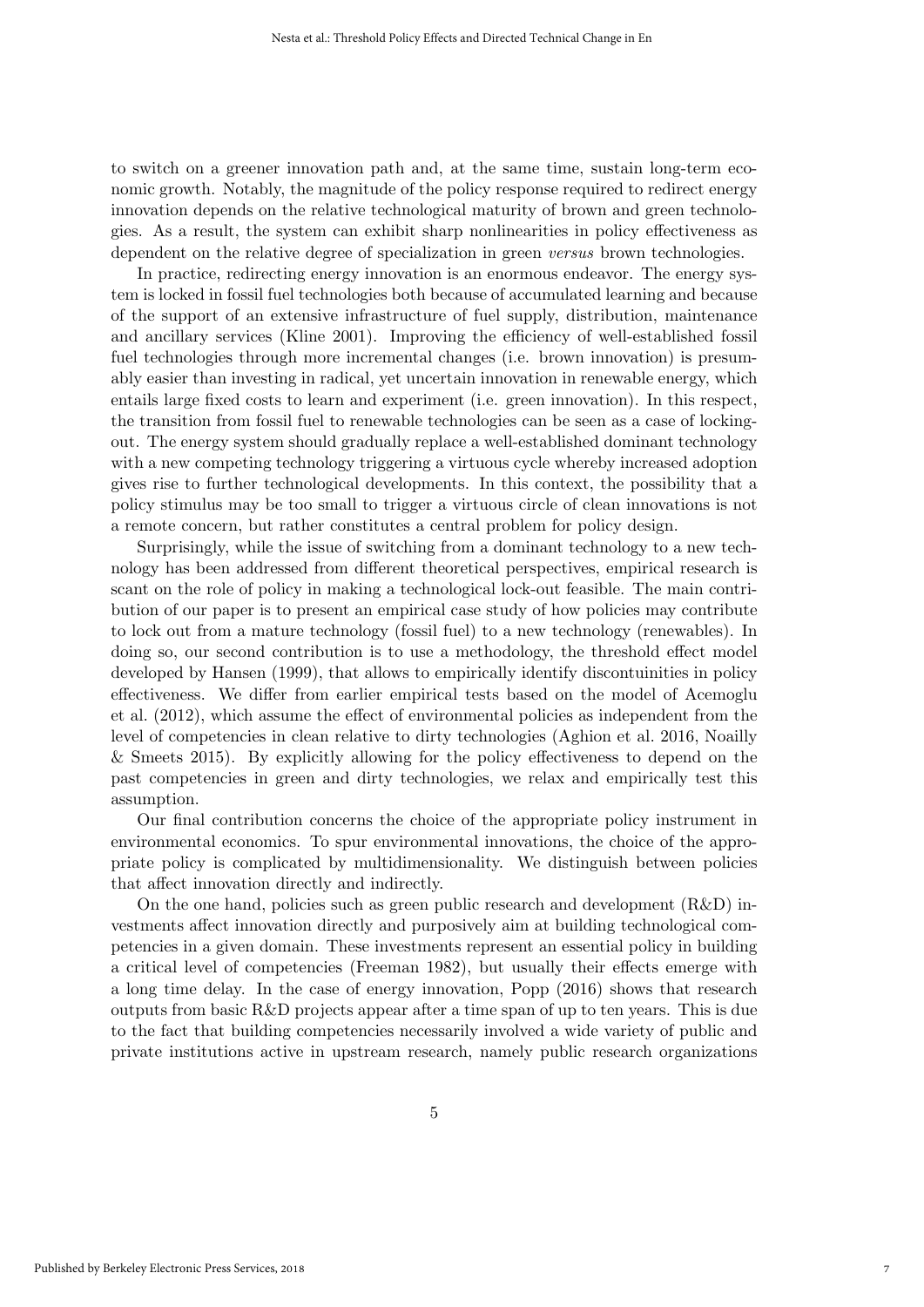and private firms. But equating technological competencies with upstream research exclusively would downplay the role of downstream applications as a source of new ideas (Rosenberg 1982). Technological trajectories are the product of technology developers and final adopters, due to the multiple linkages that bond end-users with inventors (Kline & Rosenberg 1986). Whether technology-pushed or demand-pulled (Dosi 1982), innovations always involve the commitment of a great variety of actors. In these complex networks, government intervention is essential (Mazzucato 2015) not only in reducing the level of uncertainty born in research activities but also in providing markets with clear signals on where, when and how to invest.<sup>4</sup>

On the other hand, all those instruments which directly address environmental externalities also indirectly affect the incentives to invest in green innovations. Among these, economists generally distinguish between command-and-control (CC) and market-based (MB) approaches (Requate 2005). The most commonly used command-and-control instruments are standards regulating either the type of technology adopted or the level of emissions. Commonly adopted market-based instruments include subsidies on abatement of emissions, tradable permits, and to a lesser extent, emission taxes.

Economists' preference for  $MB$  instruments is by virtue of their static efficiency: MB instruments incentivize pollution reductions through either direct or indirect prices, leaving firms free to decide how much they want to emit or to abate. In a competitive market, such instruments lead to the equalization of marginal abatement costs for all actors in the market, meaning that a given emission target is reached at the lowest possible cost. However, as shown by the seminal paper by Weitzman (1974), this conclusion is sensitive to the way of abatement costs and benefits are designed: price-based policies outperform quantity-based policies only when uncertainty regarding abatement costs is relatively low and when technological alternatives are relatively abundant.<sup>5</sup> Further, the superior performance of  $MB$  instruments over  $CC$  instruments is not warranted if one either relaxes the assumption of perfectly competitive markets or considers the dynamic incentives to innovation associated with each policy (Requate 2005). Empirically, a growing literature on the determinants of renewable energy innovations did not reach a firm conclusion on the superiority of one instrument over the other (Johnstone et al. 2010, Nicolli & Vona 2016). Using the long history on environmental policies of the USA, two papers examined the effect of a change in policy strategy. Popp (2003) shows that after the passage of the 1990 CAAAs, which instituted permit trading, innovation activity decreased in intensity. However, he also shows that the inventions developed under the market-based policy were of higher efficiency than those developed under the command-and-control regulation. Taylor (2012) shows that for both the US cap-andtrade program for  $SO_2$  emissions and the Ozone Transport Commission  $NO_x$  Budget

<sup>4</sup>For the case of green technologies, Mazzucato (2015) provides evidence on the crucial role of federally funded R&D research labs for the development of green start-ups. Vona et al. (2017) show that the presence of these public research laboratories and of green inventors favour the emergence of green industrial clusters in US regions.

<sup>&</sup>lt;sup>5</sup>Extensions of the Weitzman's model that incorporate technology choices are carried out in a static framework and therefore did not allow for path dependency in innovation, i.e., the influence of past competencies on the probability of innovating (e.g., Krysiak 2008).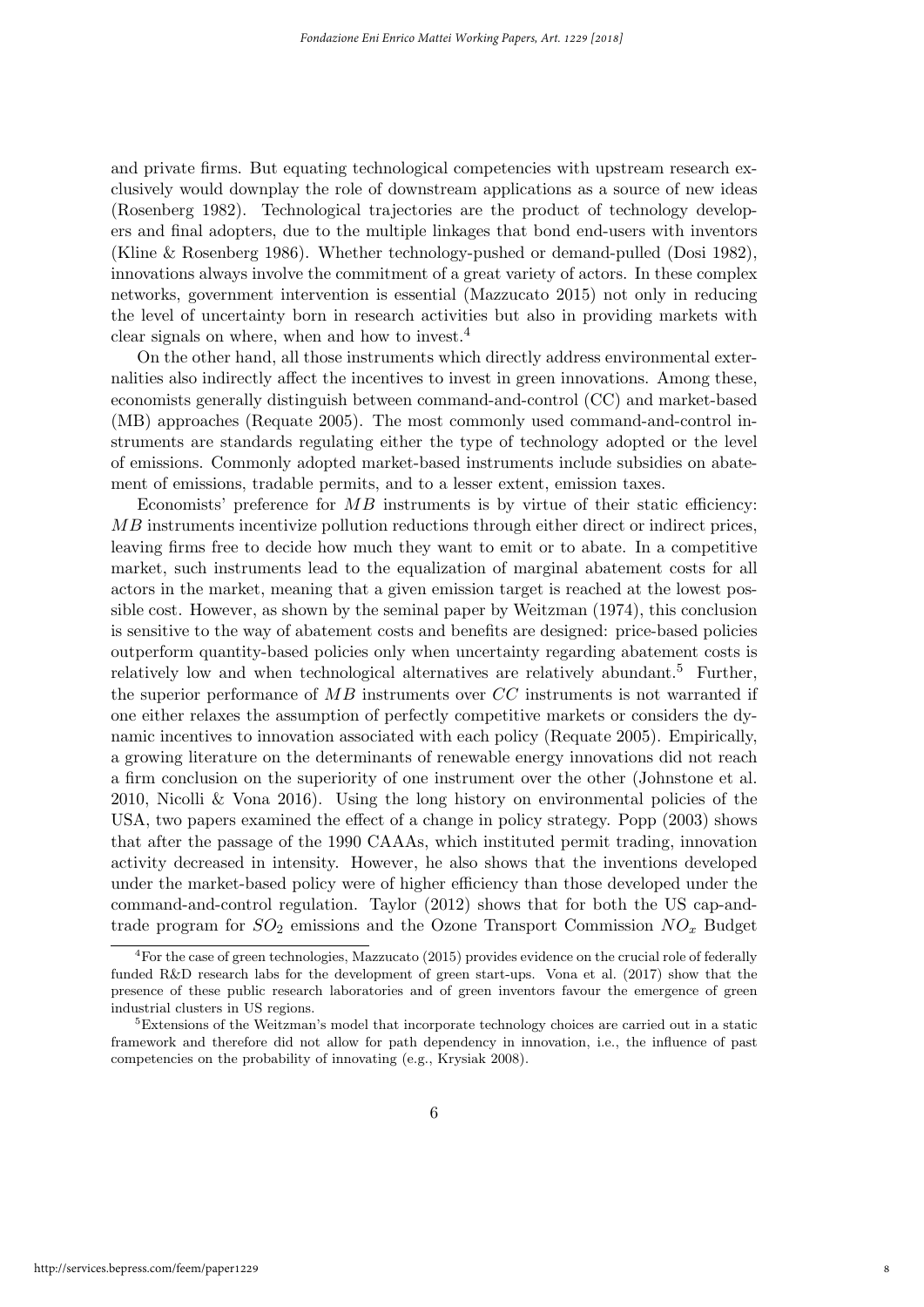Program, patenting activity collapsed when traditional CC regulation was replaced by a cap-and-trade program  $(MB)$ . A likely explanation put forward in the analysis is that planned investments in clean technologies, which are spurred by the expectation of high permit prices, are reduced once the economic actors realize that the regulation may not be as stringent as expected. Another explanation is that either MB or CC policies can be appropriate at a different stage of technological development.

To deal with policy multidimensionality, our working assumption is that any policy indirectly affecting innovation rests upon a critical accumulation of scientific and technical knowledge. To paraphrase Patel & Pavitt (1997), if a country wants to innovate in solar energy, it must know about photovoltaic science; if a country wants to specialize into wind turbines, it must know about wind gust modeling and aerodynamics. Hence, the very step for a country is to invest in knowledge accumulation in order to build its critical mass, thereby increasing its absorptive capacity (Cohen & Levinthal 1989) and develop its own expertise in particular fields of applications. Only then will the dynamic incentives of  $CC$  and  $MB$  instruments come into play. Our empirical strategy allows to directly explore the possibility that the appropriate choices between CC and MB depends on a country's stage of technological development. Indeed, lacking a clear theoretical ranking of instruments as explained above, testing this hypothesis ultimately remains an empirical issue.

#### 3 Empirical Framework

#### 3.1 Econometric Strategy

The starting point of our analysis is the standard empirical specification to test the effect of policy on the direction of technical change in the energy sector (Aghion et al. 2016, Noailly & Smeets 2015). This model reads as:

$$
y_{i,t} = \beta_{mb} MB_{it} + \beta_{cc} CC_{it} + \beta_K K_{R/F, it} + \mathbf{BX} + \mu_i + \lambda_t + e_{it},\tag{1}
$$

where innovation y and knowledge stock  $K_{R/F}$  are the log-transformed ratio of innovation (resp. knowledge stock) in green innovation over the innovation (resp. knowledge stock) in brownl technologies. This is consistent with the literature on directed technical change. Variables MB and CC stand for market-based and command-and-control policies, respectively, while  $X$  is a vector of control variables that will be specified in the next Section;  $\mu_i$  and  $\lambda_t$  are country i and time t effects; and  $e_{it}$  is the error term. The parameters of interest are  $\beta_{mb}$  and  $\beta_{cc}$ , which are the effects of the two types of policies on renewable energy innovation, which we expect to be significant and positive.

Our key novelty is that policy effectiveness depends upon the degree of specialization in renewable energy. The most immediate econometric counterpart is to extend specification 1 by interacting the two policy variables  $MB$  and  $CC$  with the ratio of the two knowledge stocks ratio  $K_{R/F}$ . The basic model then becomes: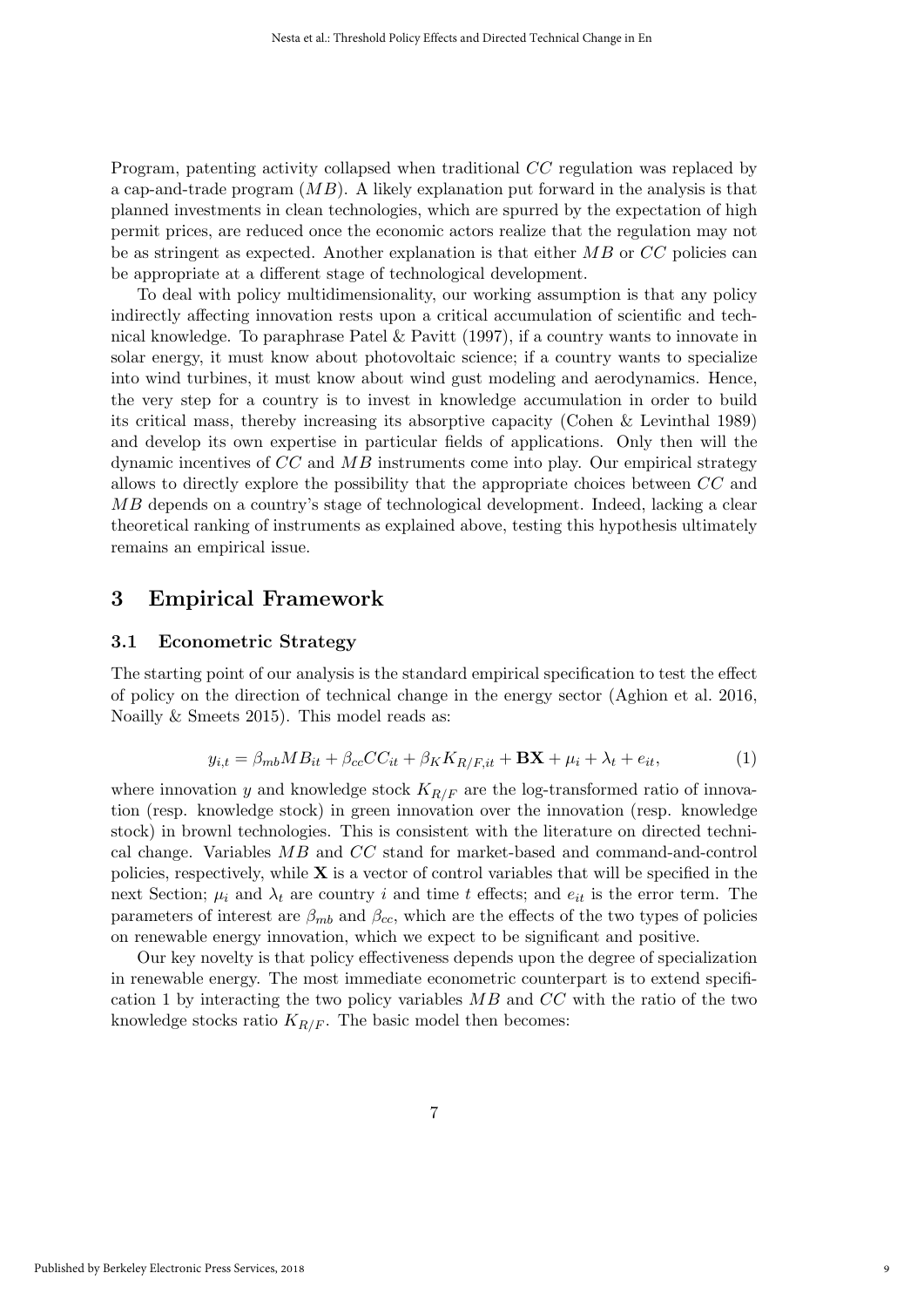$$
y_{i,t} = \beta_{mb} MB_{it} + \beta_{cc} CC_{it} + \beta_K K_{R/F,it} +
$$
  
\n
$$
\beta_{mbK} K_{R/F,it} \times MB_{it} + \beta_{ccK} K_{R/F,it} \times CC_{it} +
$$
  
\n
$$
BX + \mu_i + \lambda_t + e_{it}.
$$
\n(2)

A limit of Equation 2 is that it assumes that the change in the policy effectiveness on innovation is linear in K. That is:  $\partial y_{it}/\partial pol = \beta_{pol} + \beta_{polK} \times K_{R/F, it}$ , where pol stands for either MB or CC policies. One alternative is to investigate whether there are discontinuities in this interaction, so that there may be threshold values of  $K_{R/F}$  below which a given policy is ineffective and above which the policy becomes both effective and stable.

To detect sharp nonlinearities in the effect of policies on green innovation, we rely on the estimation and inference methodology developed by Hansen (1999). We amend Hansen's approach in two ways. First, we model the country fixed effect  $\mu_i$  using the presample mean of the dependent variable rather the relying on within-country variations. Our motivation lies in the fact that although there is a time variation in the policy variables, such measures change only slowly over time. As is well known in the literature (Blundell et al. 2002), the use of within differences would withdraw a large share of the identifying variation, possibly leading to inconsistent estimates of the parameters of interest  $\beta_{mb}$  and  $\beta_{cc}$ <sup>6</sup>. Second, whereas in his example on firm financial constraints Hansen (1999) interacts the threshold variable with only one variable of interest – namely cash flow – we interact the threshold variable – namely the ratio between the renewable and the fossil fuel knowledge stock  $K-$  with two variables of interest,  $MB$  and  $CC$ policies. This approach allows us to test which policy approach is more effective at a given level of technological maturity and thus to track how the appropriate policy mix changes with the level of technological competencies.

Hansen's method also determines empirically the number of thresholds underlying the relationship between the dependent variable and the variable(s) of interest. For the case of two policy instruments and one threshold, the model reads:

$$
y_{i,t} = \beta_{mb_1}(\gamma)MB_{it}\mathbf{I}(K_{R/F,it} \le \gamma) + \beta_{p_2}(\gamma)MB_{it}\mathbf{I}(K_{R/F,it} > \gamma) +
$$
  
\n
$$
\beta_{cc_1}(\gamma)CC_{it}\mathbf{I}(K_{R/F,it} \le \gamma) + \beta_{cc_2}(\gamma)CC_{it}\mathbf{I}(K_{R/F,it} > \gamma) +
$$
  
\n
$$
\beta_K K_{R/F,it} + \mathbf{BX} + \mu_i + \lambda_t + e_{it},
$$
\n(3)

 $6$ One objection against the use of the pre-sample mean is that the presence of less developed countries in our sample may substantially decrease its variance. Should this be the case, one would not be able to properly account for unobserved heterogeneity among less developed countries. We test this by first assuming that the pre-sample mean follows a normal distribution  $PSM \sim N(\mu, \sigma)$ . We then condition parameters  $\mu$  and  $\sigma$  on the log of GDP per capita using maximum likelihood estimation methods. Results show that whereas  $\mu$  is positively associated with GDP per capita, the variance of the distribution captured by parameter  $\sigma$  is independent from the level of development of the country, implying that the country fixed effects can be accounted for using the pre-sample mean. Results are available upon request.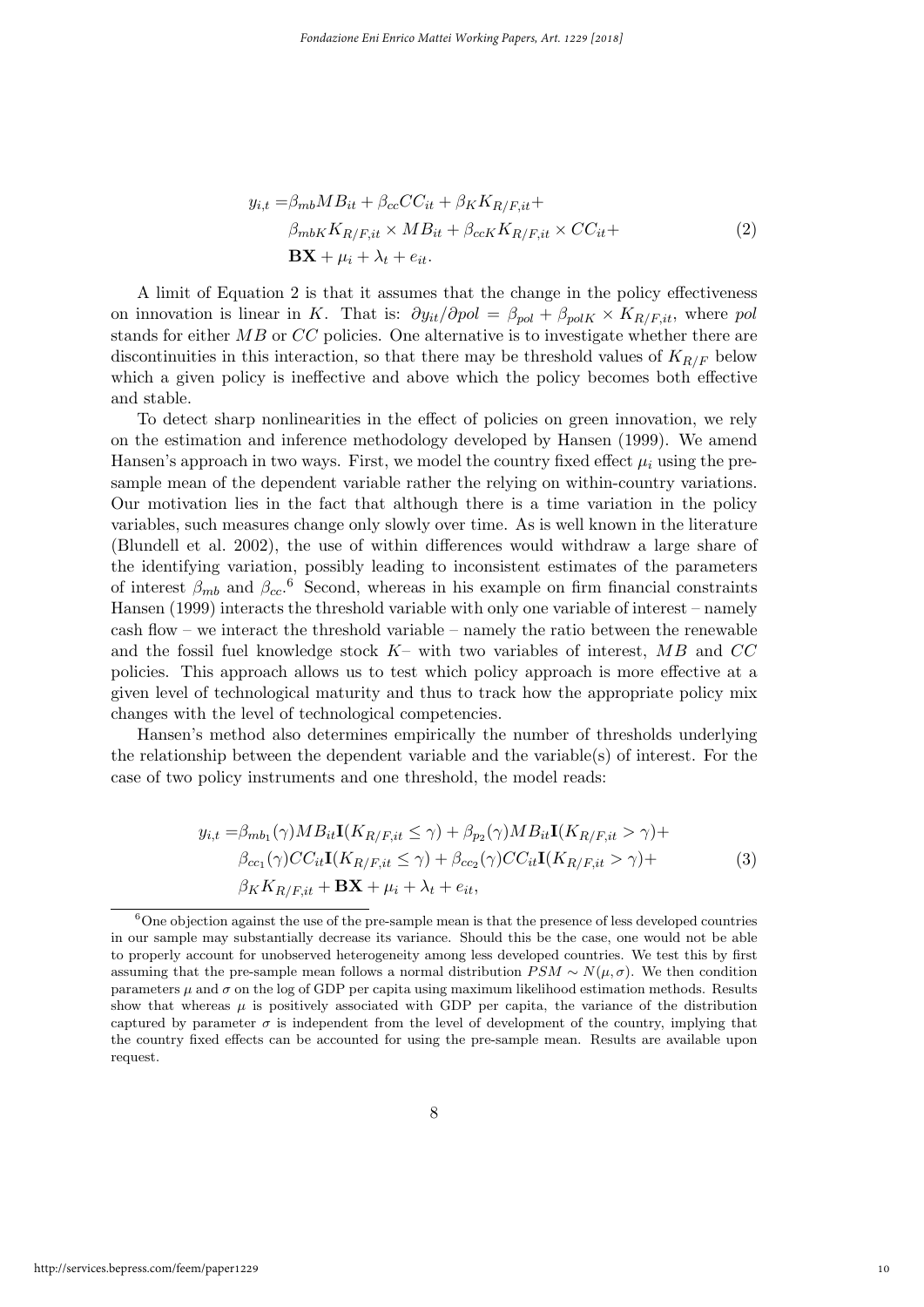where I is an indicator variable set to unity, whether the threshold variable  $K_{R/F, it}$  is below  $(K_{R/F, it} \leq \gamma)$  or exceeds  $(K_{R/F, it} > \gamma)$  a given threshold value  $\gamma$ . An important requirement is that the panel is balanced with  $n$  countries and  $T$  time periods, so that  $N = n \times T$ . Notice that this model allows for the *empirical* detection of discontinuities in the relationship between the threshold variable  $K_{R/F}$  and our variables of interest. It is thus important to compare the results of this model with those of the interactions model in (2), as we do extensively in the next Section.

To retrieve an estimate of  $\gamma$ , we should first define Y, the vector stacking all observations of the dependent variable;  $\hat{\mathbf{Y}}(\gamma)$ , the corresponding vector of predicted values by estimating equation 3; and the vector of residuals  $\hat{\mathbf{e}}(\gamma) = \mathbf{Y} - \hat{\mathbf{Y}}(\gamma)$ . The algorithm proposed by Hansen (1999) chooses  $\gamma$  so as to minimizes the sum of squared errors  $S_1(\gamma)$ , where  $S_1(\gamma) = \hat{\mathbf{e}}(\gamma)' \hat{\mathbf{e}}(\gamma)$ . More precisely, the estimator of  $\hat{\gamma}$  reads:

$$
\hat{\gamma} = \underset{\gamma}{\text{argmin}} \ S_1(\gamma). \tag{4}
$$

The computation of the least squares estimate of the threshold  $\gamma$  involves the minimization exercise 4. To do so, we first sort the threshold variable  $K_{R/F}$  in ascending order and exclude the bottom and top 5% of observations. This step is to rule out regimes which would include too few observations below or above an obtained threshold. The remaining  $N_{.05}^{.95}$  observations represent the set of values over which the optimal  $\hat{\gamma}$  is determined. We obtain the sum of squared errors  $\hat{\mathbf{e}}(\gamma)$  and its associated  $S_1(\gamma)$  using equation in (3). The smallest value for  $S_1(\gamma)$  is  $\hat{\gamma}$ .

The first step regards the significance of the threshold and tests whether the identified regimes are significantly different from one another, the null hypothesis being  $H_0$ :  $\beta_1 = \beta_2$ , where 1 and 2 refer to the estimated coefficients in the first and second regime, respectively. The second step concerns efficiency in order to determine the 95% confidence interval of the threshold likely values, with the null hypothesis being  $H_0: \hat{\gamma} = \gamma^*$ , the *true* value of the threshold. Appendix A provides more details on the inference procedure.

Model (3) implicitly assumes that there are only two regimes of policy effectiveness in the direction of technical change. Yet, there may very well be several thresholds. For instance, in the case of two policy instruments and two thresholds, with  $\gamma_1 < \gamma_2$ , the equation becomes:

$$
y_{i,t} = \beta_{mb_1}(\gamma)MB_{it}\mathbf{I}(K_{R/F,it} \leq \gamma_1) + \beta_{mb_2}(\gamma)MB_{it}\mathbf{I}(\gamma_1 < K_{R/F,it} \leq \gamma_2) +
$$
  
\n
$$
\beta_{mb_3}(\gamma)MB_{it}\mathbf{I}(K_{R/F,it} > \gamma_2) +
$$
  
\n
$$
\beta_{cc_1}(\gamma)CC_{it}\mathbf{I}(K_{R/F,it} \leq \gamma_1) + \beta_{cc_2}(\gamma)CC_{it}\mathbf{I}(\gamma_1 < K_{R/F,it} \leq \gamma_2) +
$$
  
\n
$$
\beta_{cc_3}(\gamma)CC_{it}\mathbf{I}(K_{R/F,it} > \gamma_2) +
$$
  
\n
$$
\beta_K K_{R/F,it} + \mathbf{BX} + \mu_i + \lambda_t + e_{it}.
$$
\n(5)

In such cases, one possibility is to search simultaneously for  $(\gamma_1, \gamma_2)$  by minimizing  $S_2(\gamma_1, \gamma_2)$ . While this seems to be a reasonable path to take, the scope of search over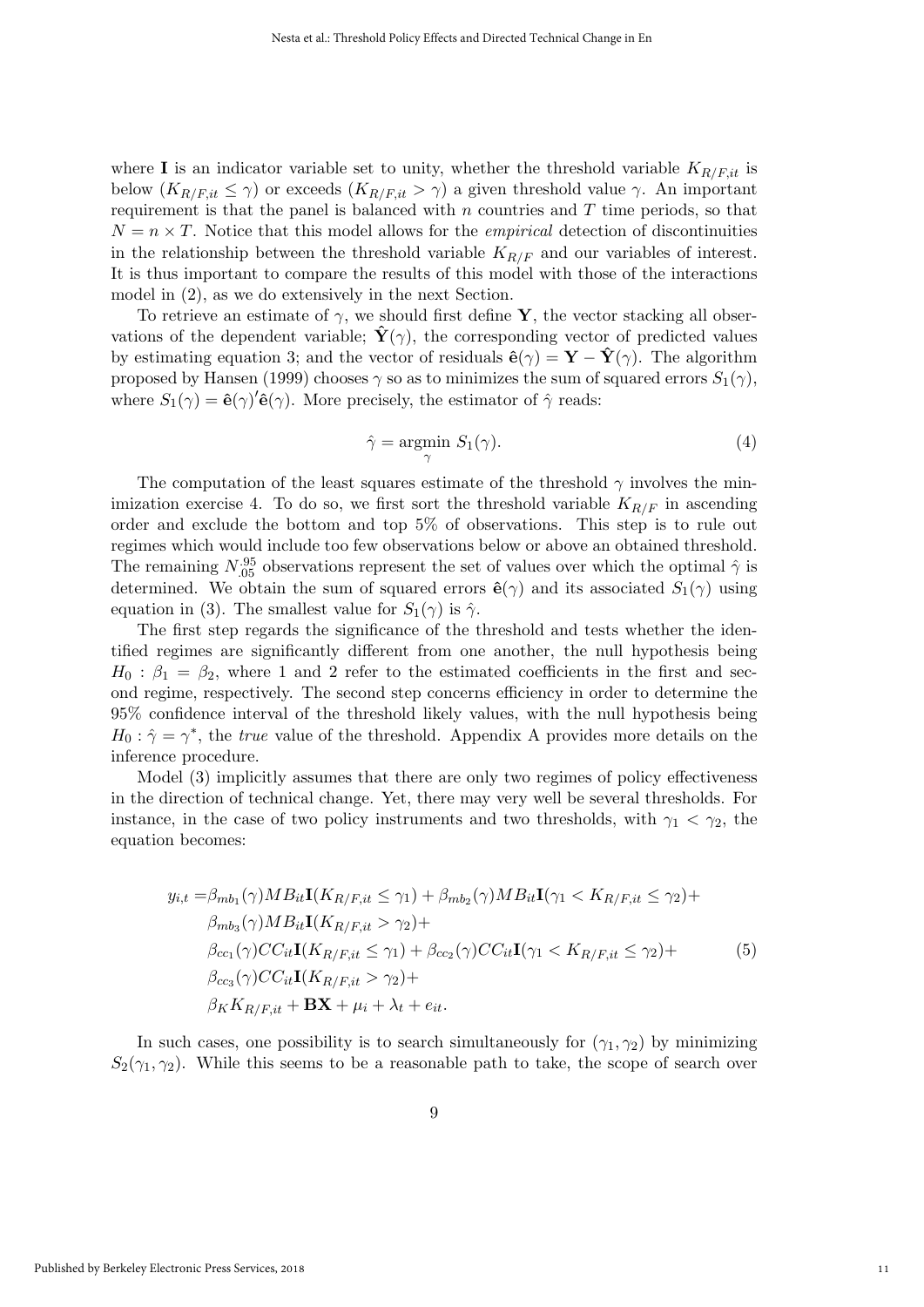the entire grid may be computationally cumbersome.<sup>7</sup> Rather, Hansen (1999) suggests proceeding sequentially by taking threshold  $\hat{\gamma}_1$  as given and searching for  $\gamma_2$  over the threshold variable  $K_{R/F}$  by minimizing  $S_2(\hat{\gamma}_1, \gamma_2)$ .<sup>8</sup> Fixing  $\gamma_1$  to  $\hat{\gamma}_1$ , the minimization program to identify the second threshold can be written as:

$$
\hat{\gamma_2} = \underset{\gamma_2}{\text{argmin}} \ S_2 \bigg( \gamma_2 \big|_{\gamma_1 = \hat{\gamma_1}} \bigg). \tag{6}
$$

The inference of  $\gamma_2$  and the determination of its 95% confidence interval are determined as detailed in Appendix A based on bootstrapped samples to test  $H_0$ :  $\beta_1(\gamma)$  =  $\beta_2(\gamma)$  and  $H_0: \gamma = \gamma_0$ . If  $\hat{\gamma_2}$  proves significant, Bai (1997) shows that the estimation of  $\hat{\gamma}_1$  must be refined by a third stage estimation, taking  $\hat{\gamma}_2$  as given, and the refinement minimization program becomes:

$$
\hat{\gamma_1} = \underset{\gamma_1}{\text{argmin}} \ S_1 \bigg( \gamma_1 \big|_{\gamma_2 = \hat{\gamma_2}} \bigg). \tag{7}
$$

The algorithm described above can be generalized to any higher order of thresholds. In this paper, we fix the maximum number of possible thresholds to three, implying potentially four types of policy regimes. The advantage of this measure is that it avoids arbitrarily setting the number of regimes. Instead, this number is determined endogenously, giving rise to significant structural breaks that are not time-dependent but dependent upon the threshold variable  $K_{R/F}$  representing competencies in renewable energy innovation.<sup>9</sup>

#### 3.2 Endogeneity

A key requirement for a causal interpretation of the coefficients of interest  $(\beta_{mb}$  and  $\beta_{cc})$ is the exogeneity of the environmental policies variables. This requirement is likely to be violated in our context for four reasons. First, policy choices depend upon the expected effectiveness of the policy in terms of both economic and environmental outcomes. For instance, a policy maker of a technologically laggard (resp. leading) country can correctly forecast that a given environmental policy will have little (resp. large) effect on the country's capacity to produce renewable energy innovations. As a result, the policy response will positively depend on both the current and the future innovative capacity of the country, leading to an upward bias in the coefficients of interest.

Second, a well-known argument postulates that policy interventions should be temporary and support renewable energy only during an initial phase of technological development when these technologies are significantly more costly than fossil fuel-based technologies. In more mature stages, technological development in renewable energy can

<sup>&</sup>lt;sup>7</sup>A search grid over  $(\gamma_1, \gamma_2)$  requires  $(N_{.05}^{.95})^2$  regressions. The search grid for a higher order number of thresholds rapidly becomes prohibitive.

<sup>8</sup>Because it is important to have a minimum number of observations in each regime, we restrict the search over  $K_{R/F}$  so that the distance between  $\hat{\gamma}_1$  and  $\hat{\gamma}_2$  amounts to at least a decile.

<sup>&</sup>lt;sup>9</sup>In the remainder of the paper, we will indifferently call variable  $K_{R/F}$  competencies in, knowledge stock of, or technological expertise in renewable energy.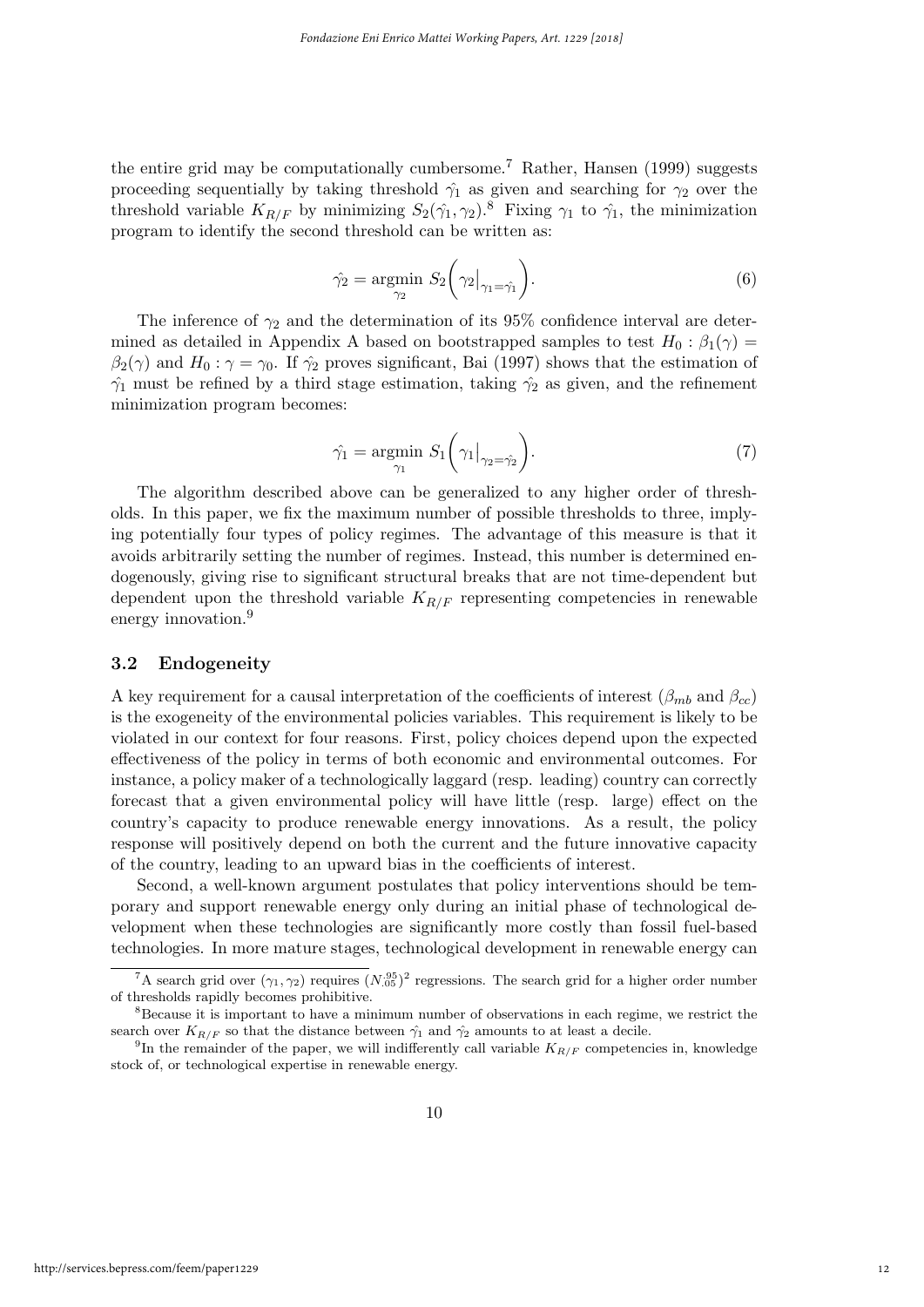proceed independently from the existence of a policy support (Acemoglu et al. 2012), which would give rise to a downward bias in the coefficients of interest. Indeed, there is some evidence in our data that the stringency of MB policies has decreased for certain periods in leading countries such as Germany, Denmark and Spain. These two sources of reverse causality go in opposite directions and may counterbalance each other. Hence, assessing the direction (if any) of the overall reverse causality bias in the estimates of the policy effects remains an empirical issue.

Third, another source of endogeneity arises from errors in the measurement of  $MB$ and CC policies. As discussed in detail in Section 3.3, our policy stringency measures assign a time-varying categorical score to each country. This score is in turn based on underlying continuous data on the stringency of several policy instruments, such as taxes and feed-in tariffs. This approach mechanically creates a source of measurement error. Typically, if the measurement error is only on the explanatory variable and normally distributed, it is expected to give rise to a downward bias in the estimates.

Finally, it is worth noting that due to data constraints, we cannot observe the presence and size of subsidies to fossil fuel production, which implies the existence of an omitted variable bias. If, as plausible, fossil fuel subsidies are negatively correlated with both renewable energy policies and with our main dependent variable (i.e., the ratio between renewable and fossil fuel patents), the estimated coefficients of environmental policies should be biased downward.

To address the above concerns on the endogeneity of the MB and CC variables, we use an instrumental variable approach, as discussed in Section 5.1. An important caveat is that our IV strategy should be seen more as a robustness exercise used to corroborate the identification of the thresholds levels of  $K_{R/F}$  rather than a way to retrieve the exact effect of  $MB$  and  $CC$  policies on those thresholds. A precise identification of the effect of each of the policy instruments in each of the different regimes would require a validation using separate regressions for observations belonging to each regime. This is unfeasible given the relatively small number of country-year observations used to estimate our effects of interest. While this is beyond the scope of this paper, such an endeavor should be the focus of future research once data availability constraints are relaxed.

#### 3.3 Data

Our analysis is based on a sample of 34 countries over the years  $1990-2012$ .<sup>10</sup> Below, we discuss in turn the use of patent statistics in our context, the definition of our dependent variable, our proxies for technological competencies and for environmental policies, and the control variables included in our estimation. Descriptive statistics for the sample and for each of the 34 countries are presented in Tables 1 and 2.

#### 3.3.1 Patent Statistics

We use patent data as a proxy for innovation, i.e. the dependent variable, and for accumulated competencies, i.e. the threshold variable. The pros and cons of this proxy

<sup>10</sup>The countries included in the analysis are listed in 2.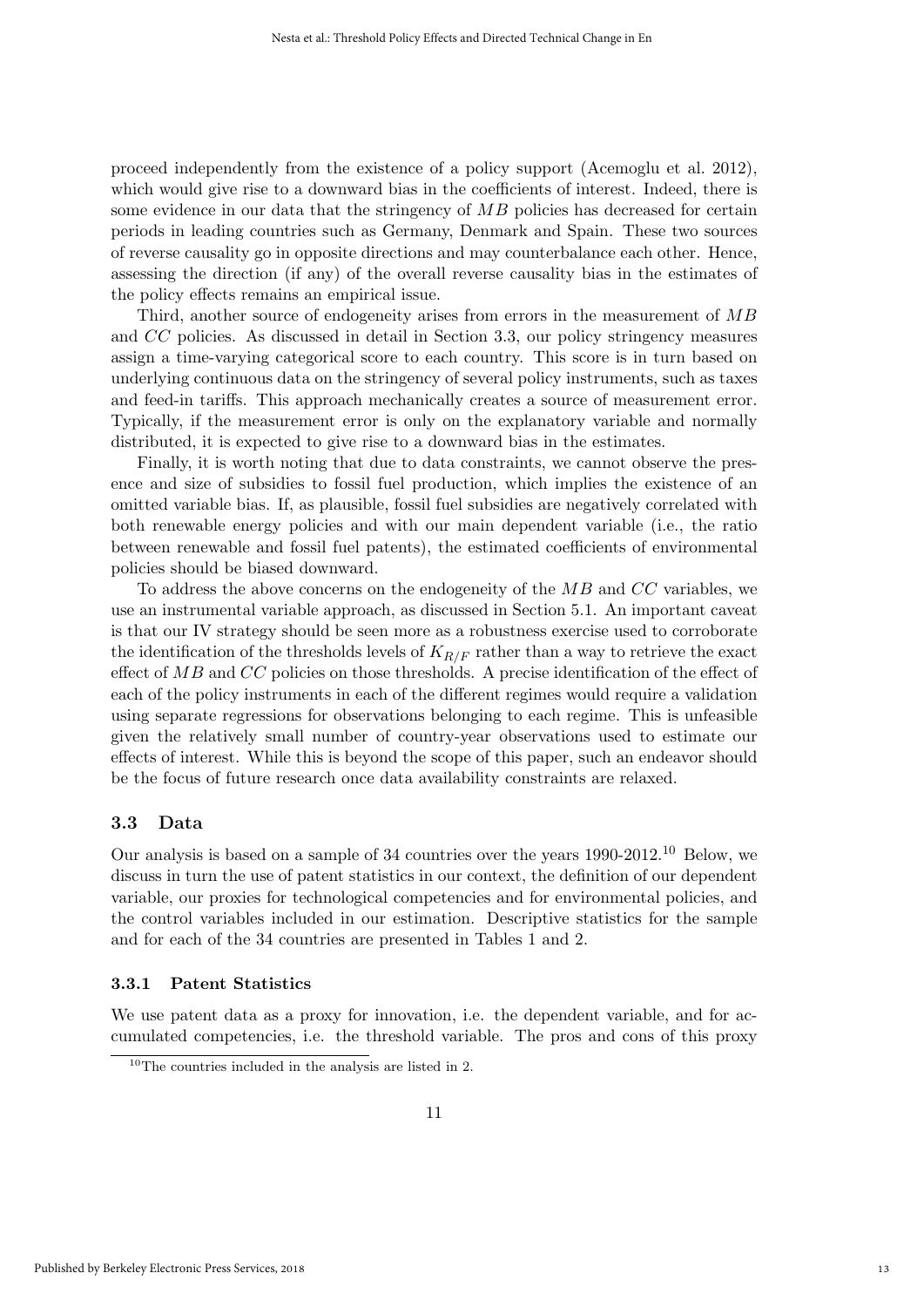with respect to other available innovation proxies, and particularly R&D investments, have been widely discussed (Griliches 1990, Popp et al. 2010). We argue that patent statistics are well suited to capture the level of technological activity of a country in our context for two reasons. First, as discussed above, patents are the result of several polices and institutional settings that span well-beyond mere R&D investments. Second, unlike R&D investments, patent databases are much more detailed than most other sources of information on renewable and fossil investments. Indeed, patent statistics are readily available and exhaustive, and cover a great variety of public and private institutions, essentially business firms, universities, other education and training institutions, and government. Third, patent data allow quantifying each country in terms of innovation performance (the dependent variable) and accumulated competencies (the threshold variable) in renewable energy relative to fossil fuel technologies. Overall, in the absence of systematic information on the private and public funding and on the technological content of R&D investments, the measurement error embodied in patent data is likely to be substantially lower than in R&D data.

Our patent data come from the OECD Green Growth Indicators Database, which includes patent counts for several energy technologies (Haščič et al. 2015, Haščič  $\&$ Migotto 2015). Renewable energy generation patents include solar, wind, geothermal, marine, and hydro as well as technologies for energy generation from biomass and waste. Fossil-based generation technologies include technologies for improved output efficiency (such as combined heat and power and combined cycles) and technologies for improved input efficiency (such as efficient combustion or heat usage). $^{11}$ 

#### 3.3.2 Innovation

The share of renewable over fossil fuel patents with a family of two or larger measures the innovation relative performance of countries in these technologies. The first and second rows of Figure 1 show the evolution of renewable energy and fossil-based patents, respectively, for selected OECD countries, for the BRIICS countries<sup>12</sup> and for the overall sample average. Four facts emerge. First, innovation in renewable energy technologies has been larger than in fossil-based technologies over the sample period. This should be expected because the fossil technologies included in the OECD Green Growth Indicators Database are only those relative to improving the efficiency of fossil fuel energy production, rather than the overall number of fossil technologies. Moreover, fossil innovations are quantitatively fewer than renewables innovations due to the fact that fossil technologies are more mature, while renewables are more likely to be protected by intellectual property rights because they are novel and less incremental. Second, there is a global upward trend in patenting in both renewable and fossil fuel technologies, but the latter grew at a significantly slower pace than the former. Third, OECD countries produce far more patents that BRIICS countries during the period of investigation. But among

<sup>&</sup>lt;sup>11</sup>For a more detailed discussion of the different technologies, please refer to Lanzi et al. (2011), Haščič & Migotto (2015) and the OECD ENV-TECH classification, available at http://www.oecd.org/environment/indicators-modelling-outlooks/green-patents.htm.

<sup>12</sup>These countries are Brazil, Russia, India, Indonesia, China and South Africa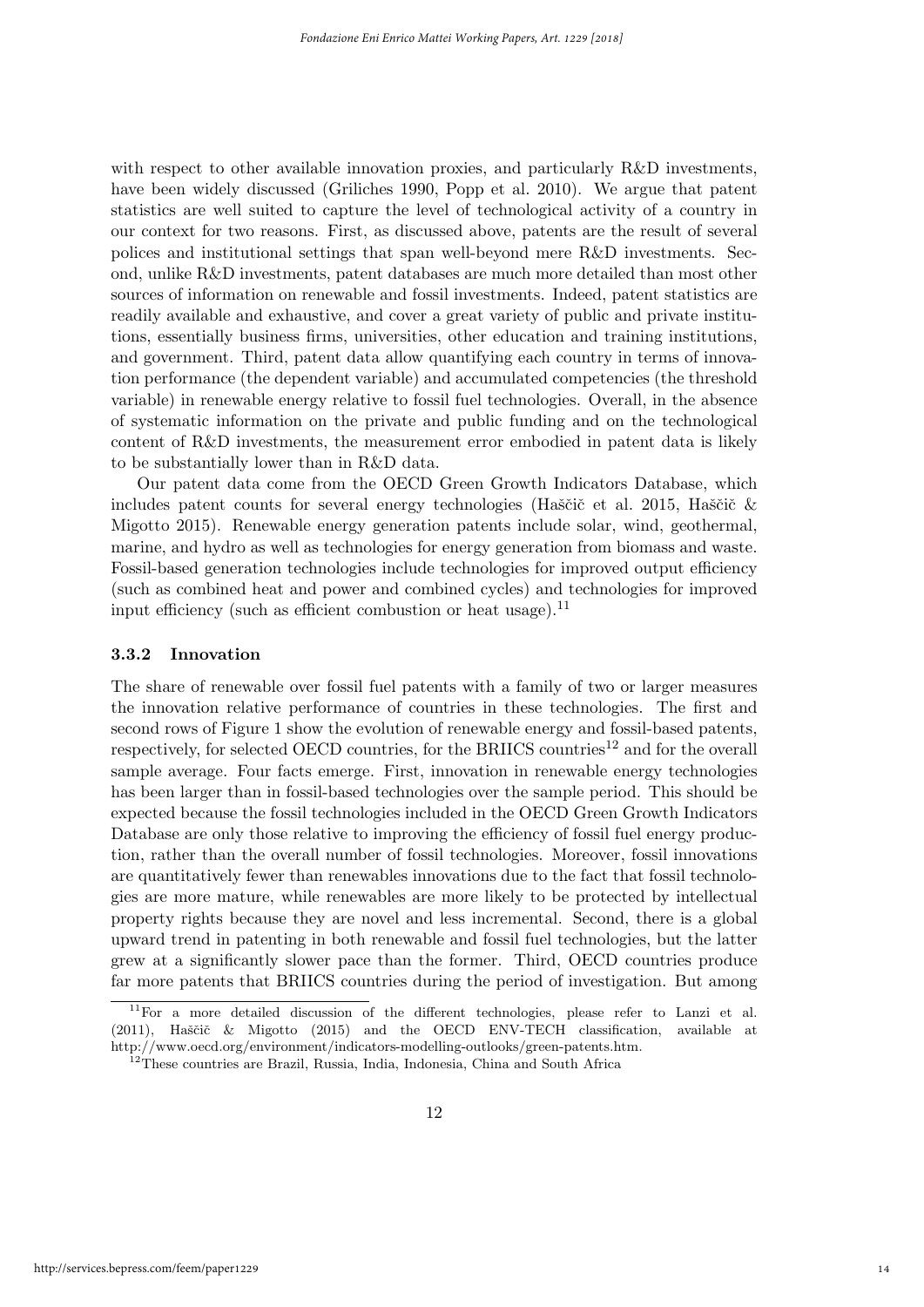the BRIICS countries, China seems to take a significant leap forward and invest massively in renewable energy technologies. Fourth, and related to this, while all countries in the sample show a re-direction of innovation in favor of renewable technologies, the phenomenon is more pronounced, but also more heterogenous, in the BRIICS countries than in the largest OECD economies. Among the BRIICS, the dynamics of patenting in China and India clearly stand out.

[Figure 1 about here.]

#### 3.3.3 Threshold Variable and Environmental Policy

Patent data are used to compute the threshold variable, which measures each country's level of technical competencies in renewables relative to fossil-fuels. Specifically, we compute the knowledge stocks for both renewable and fossil energy technologies for each country and each year. The threshold variable  $K_{R/F}$  is then defined as the ratio between the former and the latter. We rely on the perpetual inventory method to compute knowledge stocks in renewables and fossil fuel technologies as follows. Details are presented in the Appendix B. The first row of Figure 2 shows the evolution of our threshold variable over time. We observe that  $K_{R/F}$  increased significantly in the BRIICS over the sample period, while in large OECD countries, this variable displays more of a U-shape with a turning point concomitant with the Kyoto agreement.

#### [Figure 2 about here.]

To proxy for environmental policy, which is our other main variable of interest, we extract data from the OECD Environmental Policy Stringency (EPS) Indicator (Botta & Kozluk 2014), which allows to distinguish between market-based  $MB$  policies and command-and-control CC regulations (see Appendix B for details on the computation of the indexes). The evolution of these variables is presented in the second and third rows of Figure 2. Note that command-and-control policies are vastly adopted in developed countries, while the score is lower and displays less variation in the BRIICS. Marketbased policies have a much lower score overall, but their use/stringency increases steadily throughout the sample period, reflecting a gradual replacement of  $CC$  policies with  $MB$ policies in several countries.

#### 3.3.4 Control variables

To estimate the impact of technological competencies and policy instruments on innovation *ceteris paribus*, we include in the estimation a vector **X** of control variables<sup>13</sup>, which are quite standard in the literature and discussed in the Appendix B. Two controls deserve to be discussed. First, the pre-sample mean of the dependent variable is computed

<sup>&</sup>lt;sup>13</sup>These variables are: the presample mean of the dependent variable, the total stock of knowledge in a given country, GDP per capita, average years of schooling, the share of electricity and heat exports over total electricity production and Coal Dependence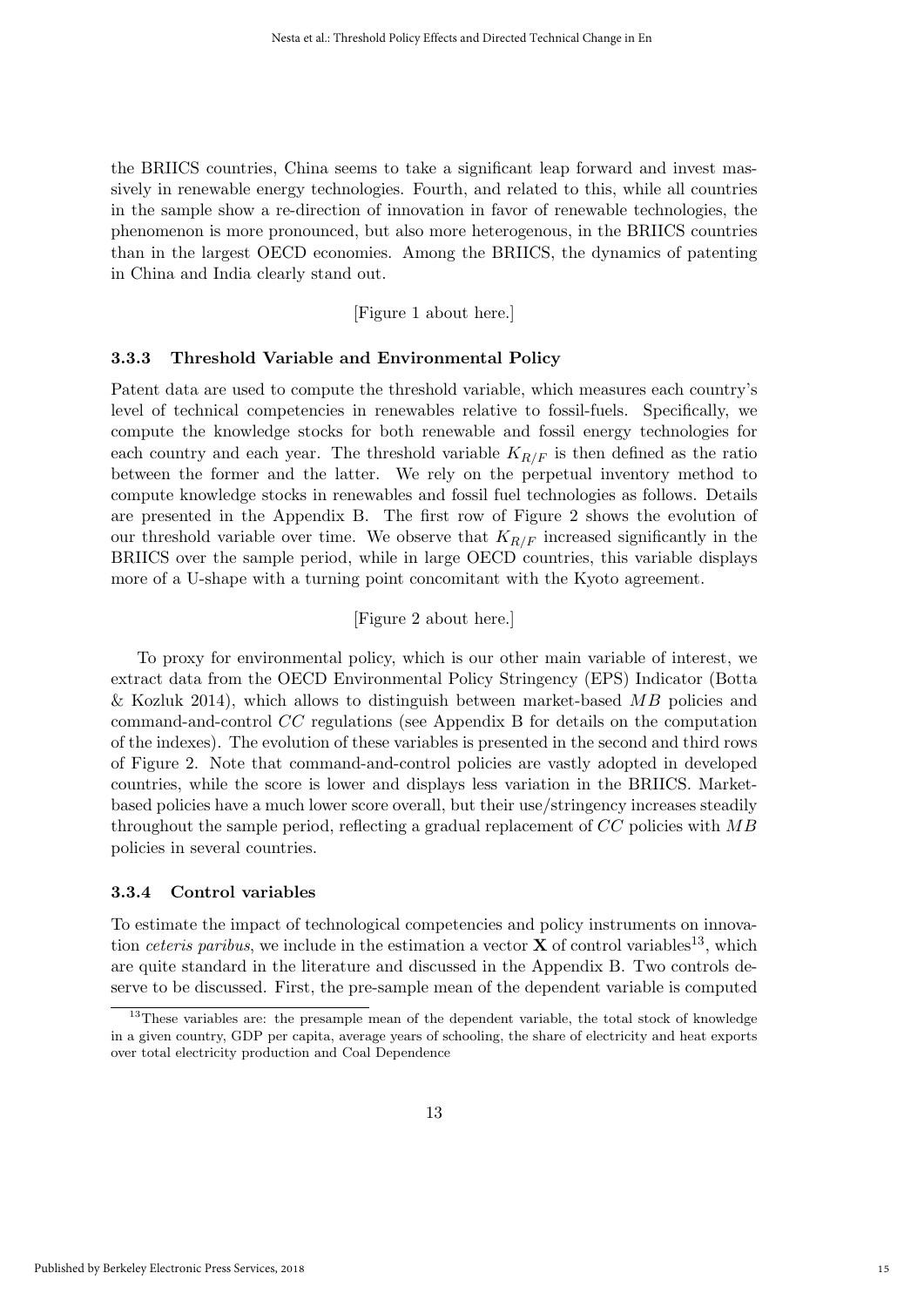over the years 1980 and 1989 and is used to control for heterogeneity across countries, as explained in Section 3.1. Second, the (log of the) overall stock of knowledge is built using information on all patents applied for by inventors of each country each country i at time t following the formula used for the renewable and fossil patent stocks presented in Appendix B. This variable conditions the estimates on overall trends in patenting activities, which are country-specific and time-varying. Indeed, countries with a larger total patent stock (e.g. USA, Japan, Germany) may be less specialized in a particular energy technology than countries with a small stocks because they are more likely to be actively engaged in both types of technologies. Tables 1 and 2 present descriptive statistics of all the variables included in subsequent econometric analyses.

> [Table 1 about here.] [Table 2 about here.]

#### 4 Econometric Results

#### 4.1 Baseline Results

Table 3 shows a first set of results. Model 1 is a parsimonious specification that includes only time fixed effects, the log-transformed ratio of renewable and fossil knowledge stocks  $K_{R/F}$  (the threshold variable) and the pre-sample mean of the dependent variable. In line with related papers of Aghion et al. (2016) and Noailly & Smeets (2015), the coefficients of both  $K_{R/F}$  and the pre-sample mean are positive and statistically significant at 1% level. This confirms our hypothesis of persistence in direction of innovation in energy technologies: countries with experience in renewables – relative to fossil fuel – have a comparative advantage in producing further renewable energy innovation – relative to fossil fuel innovation. It also reinforces the idea that in the realm of energy innovation, there is a first-mover advantage for early innovators in a particular field, i.e. brown vs. green. This, however, also implies that laggard countries can be locked in a fossil fuel technological paradigm.

Model 2 includes environmental policies, namely MB and CC. Both variables take positive values. However, the coefficient associated with MB policies fails to reach acceptable levels of significance (p-value=0.147). This surprising result is however not robust. In Model 3, which includes additional control variables, the coefficient associated with the MB variable is similar in magnitude to that estimated in Model 2, but is now statistically significant. Conversely, the coefficient associated with CC, which becomes smaller in size, is now imprecisely estimated  $(p-value=0.145)$ . On the whole, our results corroborate the well-accepted fact that environmental policies have a positive effect in redirecting innovation from brown to green technologies (Aghion et al. 2016). However, the lack of precision in the point estimates may conceal heterogeneity in the effects of MB and CC policies on innovation.

Two of the control variables included in Model 3 emerge as particularly strong. Electricity exports and the total stock of knowledge positively influence our dependent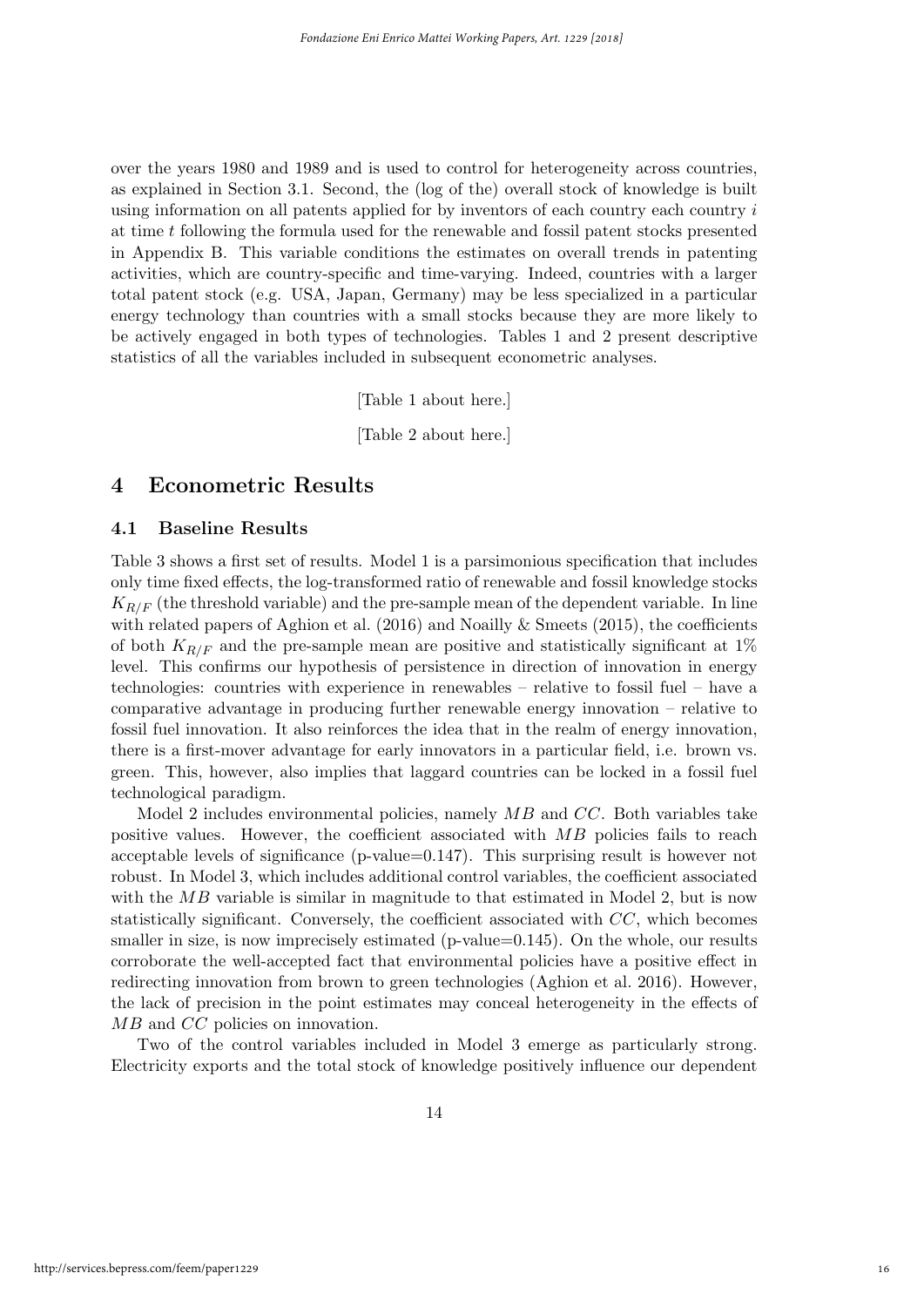variable, implying that they are associated with a redirection of innovation from fossil to renewable technologies. Concerning the latter variable, this suggests that countries located at the overall technological frontier tend to innovate more in renewables. Indeed, innovation in renewables is still a highly exploratory path to take, and technologically advanced countries are better equipped to follow this course. Electricity exports behave as expected. Exports act as a buffer to handle the intermittency of renewable electricity generation, making innovation in renewable relatively more attractive. Finally, the inclusion of the control variables yields non-significance of the pre-sample mean. This should be expected, since the pre-sample mean catches the countries' unobserved heterogeneity, which is essentially captured in variables such as GDP per capita, human capital, exports and total knowledge stock. This implies that the series of control are successful in grasping the specific – regulatory and institutional – features of countries in our sample.

#### [Table 3 about here.]

The discussion in Section 2 suggests that environmental policies play a role in redirecting energy innovation. Models 2 and 3 provide preliminary evidence in this respect, but do so by averaging away the heterogeneity in the policy effectiveness for countries with different level of relative competencies. Model 4 tackles this issue by interacting  $K_{R/F}$  with the two policy variables. Two interesting results deserve to be discussed. First of all, the Log-Likelihood Ratio (LR) test confirms that Model 4 brings significant explanatory power when compared with Model 3 (LR-test of 54.05 with a p-value of zero). In other words, the specification with the interaction terms outperforms the specification without them in explaining the direction of innovation in energy technologies. Second, the coefficients of the interaction terms indicate that both CC and MB are more effective in redirecting innovation towards renewable energy technologies when the relative stock of competencies in these technologies is larger.

These results conform to our claim that the indirect effect of environmental policies on the direction of energy innovation is proportional to the degree of specialization in renewable as opposed to fossil-fuel technologies. One possible explanation is that countries with more competencies in fossil-fuel than in renewable technologies will try to meet the environmental requirements of such policies by making fossil fuel energy more efficient. These results implicitly suggests that direct innovation policies may be required to elicit the indirect innovation effect of MB and CC policies. As argued in previous studies (Popp 2006, 2016, Mazzucato 2015), targeted public R&D plans represent a good example of chief policy to boost knowledge accumulation in specific technological fields.

#### 4.2 Threshold Specification Results

The interaction model confirms that the effect of environmental policies is contextual, but assumes away the possibility of discontinuities in policy effectiveness. Specifically, the model does not allow for a discontinuous switch in the selection of appropriate policies, but only a difference in the two policy effects associated with the relative level of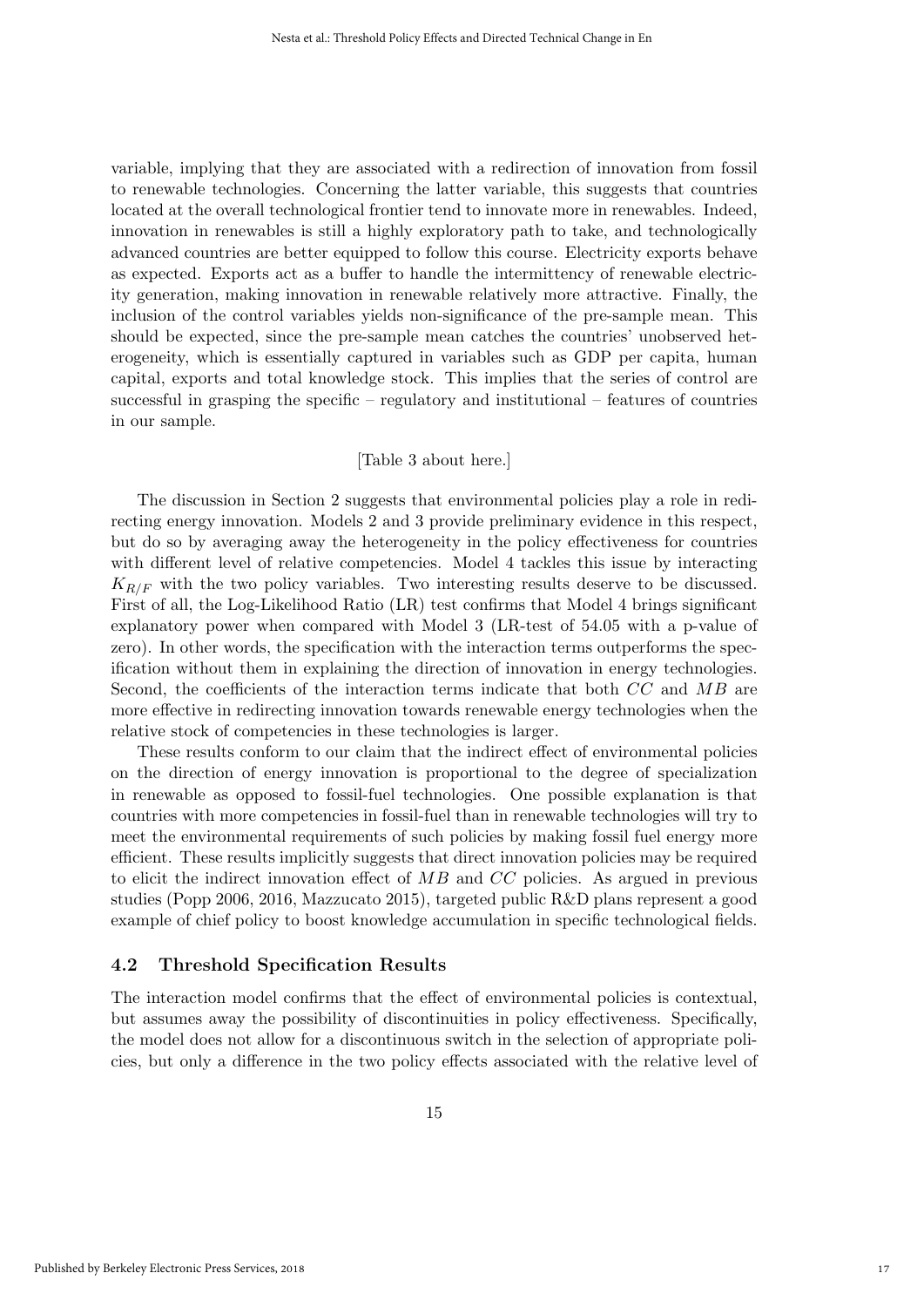competencies. As mentioned in Section 3.1, we use Hansen's threshold model to determine whether such discontinuities exist and, if so, what are the values of the threshold $(s)$ that delimit different policy regimes as dependent on  $K_{R/F}$ . For the sake of exposition, we first discuss the number and levels of the thresholds which emerge from the model, and then present the results of the estimation of the threshold model, although both steps are simultaneous.

#### 4.2.1 Determination of the thresholds

Table 4 presents the estimated thresholds and their associated F-statistics:  $F_1$ , where the null hypothesis  $H_0$  posits the absence of threshold and the alternative hypothesis  $H_1$ states that there is at least one threshold;  $F_2$  as a test of the existence of one threshold  $(H_0)$  against the alternative hypothesis of at least two thresholds  $(H_1)$ ;  $F_3$  as a test of the existence of two threshold  $(H_0)$  against the alternative hypothesis of at least three thresholds  $(H_1)$ . The main message of Table 4 is that policy effectiveness exhibits threshold effects: both the  $F_1$  and the  $F_2$  tests for the single threshold and double threshold models are highly significant, with bootstrapped p-values of 0.000, and 0.094, respectively. Conversely, the  $F_3$  test for the three-threshold model is not significant, with a bootstrap p-value of 0.736. Overall, the Hansen's procedure provides strong evidence that there are two thresholds, and hence three regimes, linking MB and CC policies with directed energy innovation.

Table 4 also displays the point estimates of the two thresholds, 2.856 and 1.706, which correspond to respectively the 88<sup>th</sup> and 47<sup>th</sup> percentiles of the distribution of the  $K_{R/F}$ threshold variable. The confidence intervals around the estimated thresholds are small, indicating little uncertainty about the location of the level of  $K_{R/F}$  needed to switch from one regime to another. The plots of the concentrated likelihood ratio function, which are shown in Figure 3, provide further information about the threshold estimates. In particular, the graph for the one-threshold model indicates a first threshold, which is where the LR hits zero at the  $88^{th}$  percentile of the threshold variable, and a second major fall in the LR at the  $47<sup>th</sup>$  percentile. The Hansen's procedure uses the values of the estimated thresholds to create dummy variables for the different regimes, which we are then interacted with the policy variable(s). This means including three variables for each of the policy instruments  $(CC \text{ and } MB)$ , indicating whether a given observation belongs to the first, second or third regime, as detailed below.

[Table 4 about here.]

#### [Figure 3 about here.]

A legitimate question is whether the threshold specification outperforms the interaction specification of Model 4. The answer lies in the last two rows of Model 5 displayed in Table 5. We use the LR-test to compare the two-threshold model with 15 explanatory variables with the interaction model which has 11 explanatory variables. Note that the difference between the two models is not the use of more information coming from an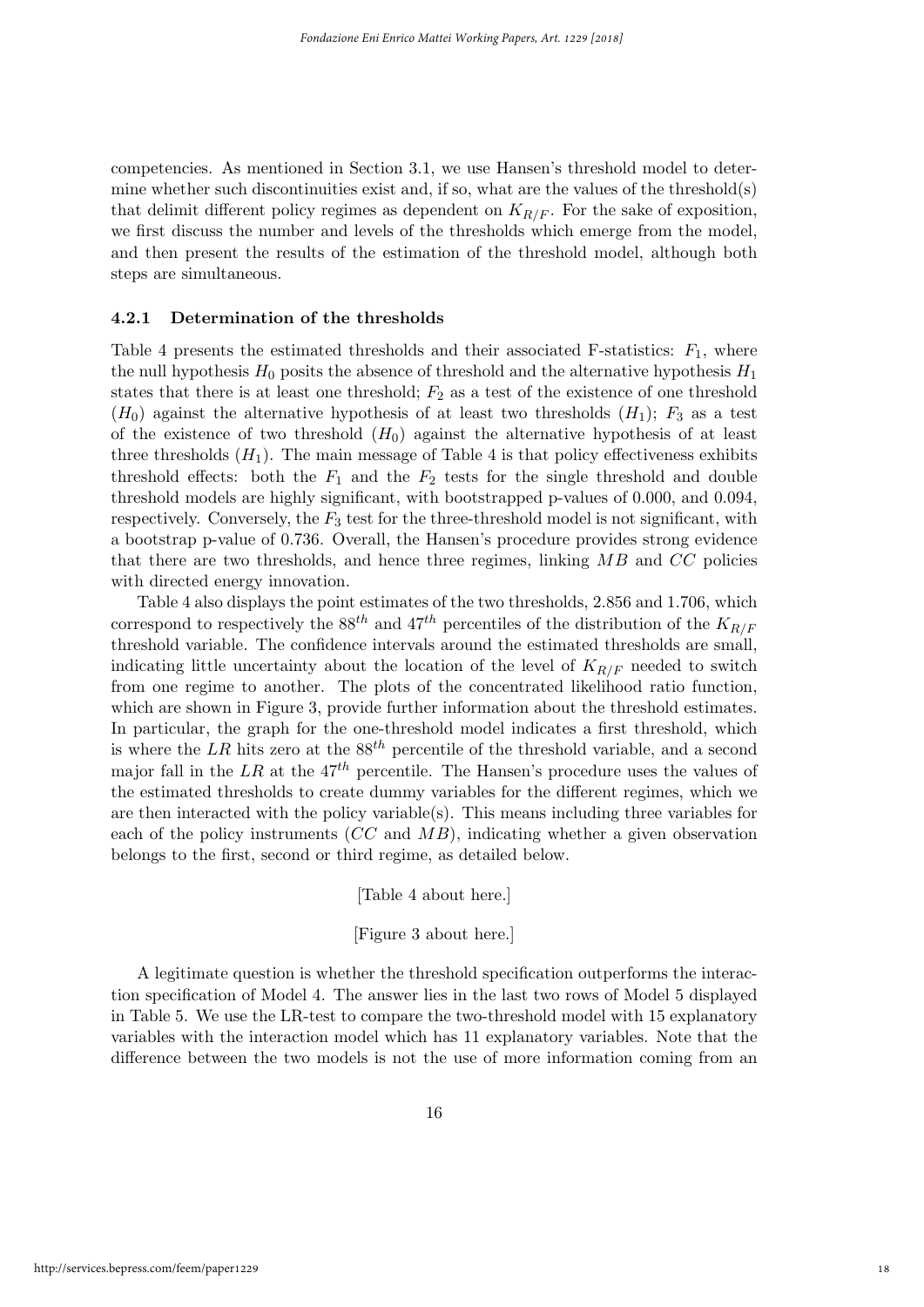additional explanatory variable; rather, the difference lies in the way we exploit how the level of expertise  $K_{R/F}$  interacts with the two policy variables. In the LR-test, the null hypothesis  $H_0$  is that any change in the level of expertise in renewable energy relative to fossil fuel energy modifies policy effectiveness linearly (i.e. the interaction model is corroborated), whereas the alternative  $H_1$  is that there are several regimes between which policy effectiveness differs significantly and within which policy effectiveness is stable (i.e. the threshold model is corroborated). The key result here is that with a critical probability value of 0.060, we can reject the null hypothesis  $H_0$  and accept the alternative hypothesis  $H_1$ : there are regimes between which policy effectiveness differs significantly and within which policy effectiveness is stable.

#### 4.2.2 Estimation Results

The results of the estimation of the two-threshold model are presented in Table 5, which strongly supports our conjecture that the selection of the appropriate policy instrument switches discontinously across the different regimes, which are defined by the country's degree of specialization in renewable technologies as compared to fossil-based technologies.

In the first regime where  $K_{R/F}$  is low, only the threshold variable is positive and significant, while the  $CC$  and  $MB$  policy indexes are not statistically significant. This implies that in the first regime, policy effectiveness of either  $CC$  or  $MB$  is simply nil, which includes almost half of our country-year observations  $(47\%)$ . Importantly, these results contradict the paradoxical results stemming from the interaction model which suggest a counter-productive effect of environmental policies on the direction of technical change when the level of expertise is particularly low. The second regime, which is characterized by values of  $K_{R/F}$  between the median and the 87<sup>th</sup> percentile, gives similar results, with the important difference that the coefficient associated with CC policies is positive and almost significant (p-value of 0.146). While this coefficient is not precisely estimated, this result suggests that CC policies may be somewhat more effective than MB policies in redirecting energy innovation towards renewables for countries that lack specialization in any of the two technological domains. Lastly, in the third regime, the positive effect of the threshold variable is compounded by a positive and statistically significant effect of the  $MB$  index. Therefore, a country that has accumulated a considerable amount of experience in renewables vis-a-vis fossil technologies (the top 12% of the country-year observations in our sample) can avoid the use of command-and-control policies and rely exclusively on market-based policies.

Figure 4 provides a graphical representation of the size of the policy effects in different regimes. In particular, we quantify the effect of a one standard deviation of each policy index around the mean in each regimes. Market-based policies have a large impact on the direction of technical change in the third regime, with a one-standard deviation increasing the ratio of renewable to fossil patent by 0.55, which represents 40% of the average value of the dependent variable  $P_{R/F}$ . Notice that the insignificant effect of MB policies in the second regime is less than a fifth of that in the third regime. CC policies appear more useful in redirecting energy innovation in the crucial second regime,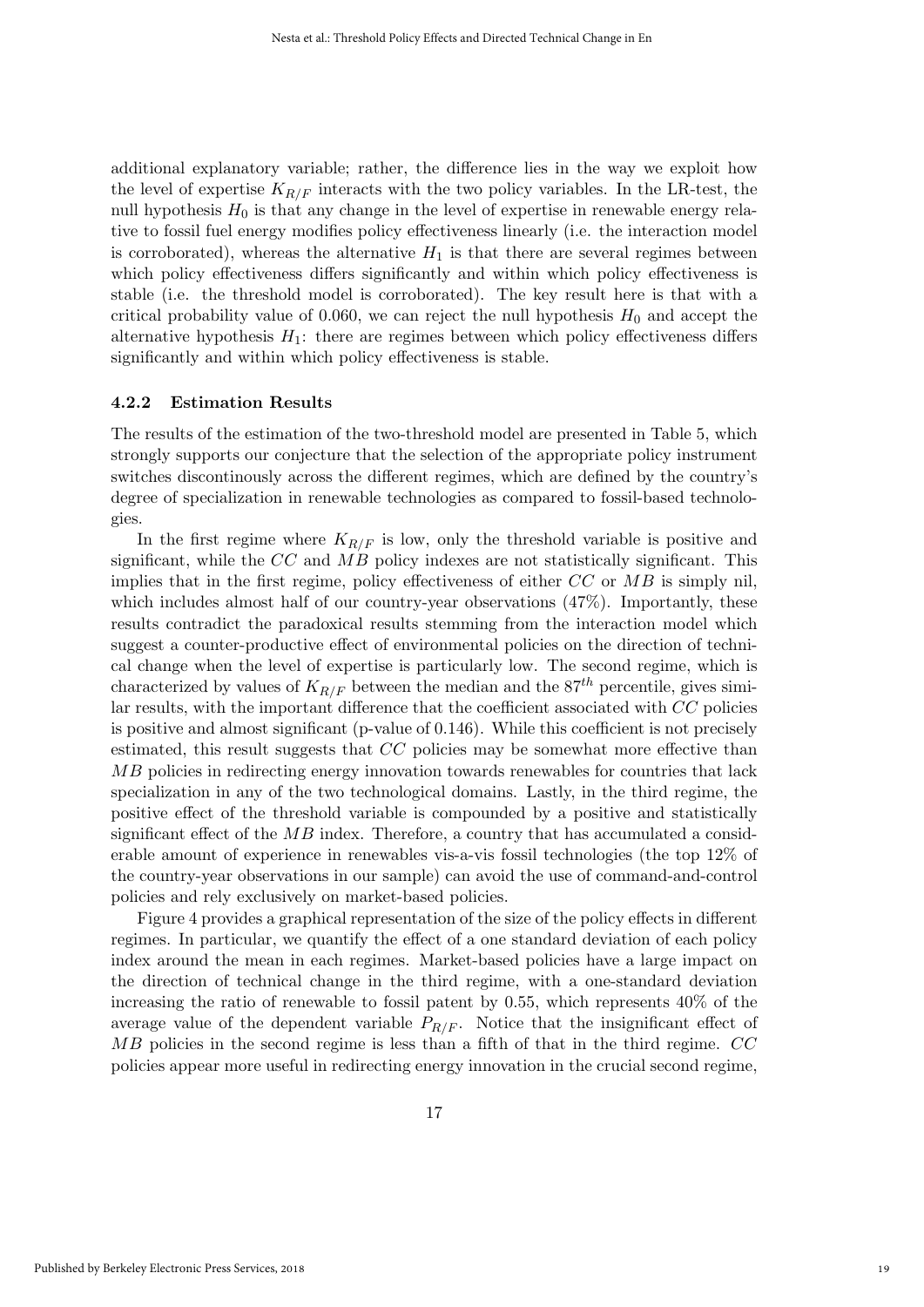although their effect is only barely significant. The estimated impact is moderately large with one-standard deviation increase in CC policies accounting for an 8\% increase in the expected number of renewable patents relative to fossil fuels.

Given the nature of our dependent variable, which is defined as the ratio of renewable over fossil fuel innovation, a legitimate question raised by these results is the exact mechanism through which MB and CC policies affect the direction of energy innovation. A key issue to understand the mechanisms is whether (and how) MB and CC affect the numerator and/or the denominator of our ratio. Table 5 displays two additional models, which explore separately the effect of the policy instruments with respect to the level of renewable (Model 6) and fossil fuel innovation (Model 7). As in Model 5, the MB and CC variables are interacted with dummy variables representing each of the three regimes, where the previously estimated threshold values are taken as given. This accounts for the fact that the level of innovation in green or brown technologies still depends on the relative degree of technological specialization, which captures the opportunity cost of not investing in the alternative technology. The two models provide important insights on the mechanisms at work. Specifically, they indicate that  $MB$ policies in the second and third regimes positively impact renewable energy innovation. Conversely, CC policies impact the direction of innovation by depressing fossil-based innovation in the second regime (see also Figure 4).

The focus on the effectiveness of the two policy instruments on the level of clean vs. brown innovation points to the second regime as the crucial period where an appropriate policy mix must be implemented. This policy mix is characterized by a positive impact of MB policies on renewable innovation and a negative impact of CC policies on fossilbased innovation. Clearly, command-and-control policies, by setting up emissions quotas, send a clear orientation to private actors on the future of fossil fuel within a country and deter brown innovation. However, CC policies do not spur innovation in renewables, and only the support of MB policies comes into play and provides actors with the necessary incentives to actually undertake invention activities in new carbon-free energy solutions.<sup>14</sup>

In sum, command-and-control policies act as a stick to properly orientate actors in a regime characterized by a not yet well-defined specialization in energy technologies (first threshold is at  $47\%$ ), but must be combined with the MB policies, which act as a *carrot* in providing direct monetary incentives to the green innovators. Beyond a certain level of comparative advantage in renewables (88%), only the carrot is effective in reinforcing green technological specialization.

[Table 5 about here.]

[Figure 4 about here.]

<sup>&</sup>lt;sup>14</sup>Note that the impact of  $MB$  policies in the second regime is very heterogeneous, and the combined effect on the direction of technical change is not precisely estimated.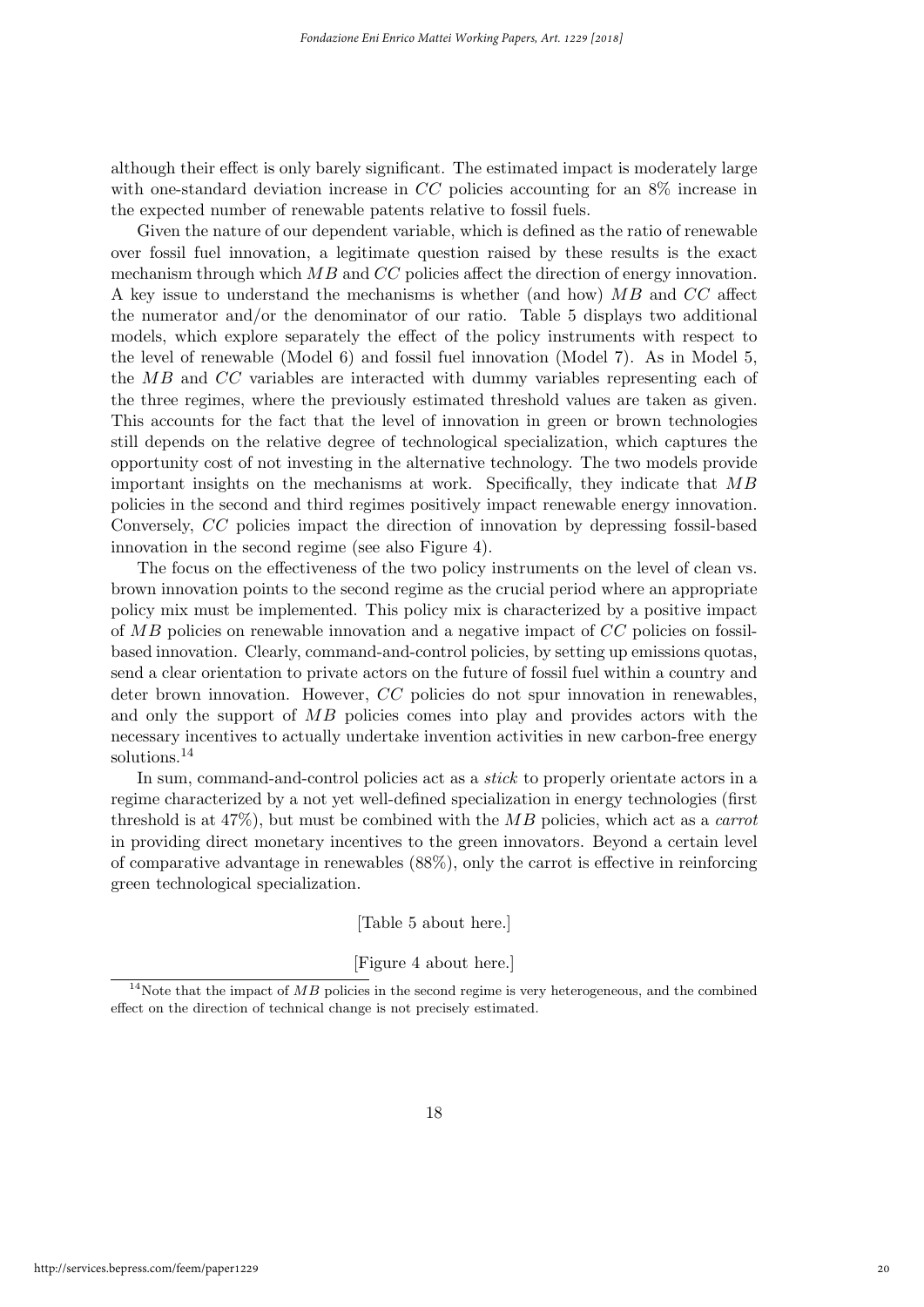#### 5 Discussion

#### 5.1 Robustness Checks

In this section, we show that our results are robust to a series of alternative specifications, which are presented in Table 6 alongside our favourite specification (Model 5) for the sake of comparison. Before commenting each robustness exercize, we note the high persistence of the estimated threshold percentiles throughout Models 5 to 10. In all cases, our model estimates two thresholds, located near the median and near the  $9<sup>th</sup>$ decile.

First and foremost, to reinforce a causal interpretation of the policy effects, we begin by estimating our favourite specification using an IV strategy. As Subsection 3.2, our least square estimates could be biased due to three different reasons: reverse causality, omitted variable bias and measurement errors. The direction of bias in the case of reverse causality cannot be determined a priori, while in the case of both omitted variable and measurement errors, one would expect a downward bias. To perform an IV estimation, we select two external instruments, which are arguably correlated with our policy stringency scores but not with the direction of technical change. Our first instrument is a shift-share variable constructed as an interaction between population growth and the pre-sample mean of PM2.5 concentration, i.e. the concentration of particles with an aerodynamic diameter of less that 2.5  $\mu$ m.<sup>15</sup> The instrument  $PM2.5_{i,t}$  is built as follows:  $PM2.5_{i,t} = (1 + g_{POP_{i,t}})PM2.5_{i,t-1}$ , where  $PM2.5_{i,t=0} = PM2.5_{i,1990}$  represents emission concentrations in 1990, and  $g_{POP_t}$  is the growth of the population in country i at time t. This instrument captures the counterfactual level of PM2.5 concentration that would be uniquely attributed to population dynamics. The exclusion restriction here is that, conditional on a set of controls for the country's size and wealth (such as total stock of patents and GDP per capita), this counterfactual level of emissions does not alter the relative incentives of pursuing renewable energy rather than fossil fuel innovation. We are confident that this restriction is satisfied because fossil-fuel plants have a limited impact on PM2.5 emissions, and hence concentrations, which are primarily caused by the transport sector. Therefore, the effort of the fossil-fuel lobbies against this regulation should be limited. Further, the concentration of PM2.5 emission is also affected by geographical and atmospheric factors that are partially unrelated with effective PM2.5 emissions. This does not affect the strength of the instrument that is corroborated by the first-stage results, which are presented in Appendix  $C<sup>16</sup>$  That the instrument is strong and positively correlated with both CC and MB policies is expected as policy

 $15$ The source of this data is Brauer et al. (2016), as reported by WDI (2016). Satellite measurements of concentrations  $(\frac{ug}{m3})$  measure the concentration levels in a given country in a given year. These in turn are determined by a wealth of anthropogenic and non-anthropogenic factors, namely: anthropogenic emissions, background concentrations, natural emissions (dust, vegetation, natural aerosols, etc..), secondary pollution (particulates formed in the atmosphere), transboundary pollution (i.e., pollution originating in other countries).

<sup>&</sup>lt;sup>16</sup>Appendix C presents the results of the first stage estimation where  $MB$  and  $CC$  are instrumented with the series of exogenous variables  $X$  in equation 3 and the two additional instruments. Note that the first column of Table A1 presents the second stage of the IV procedure estimating equation 1.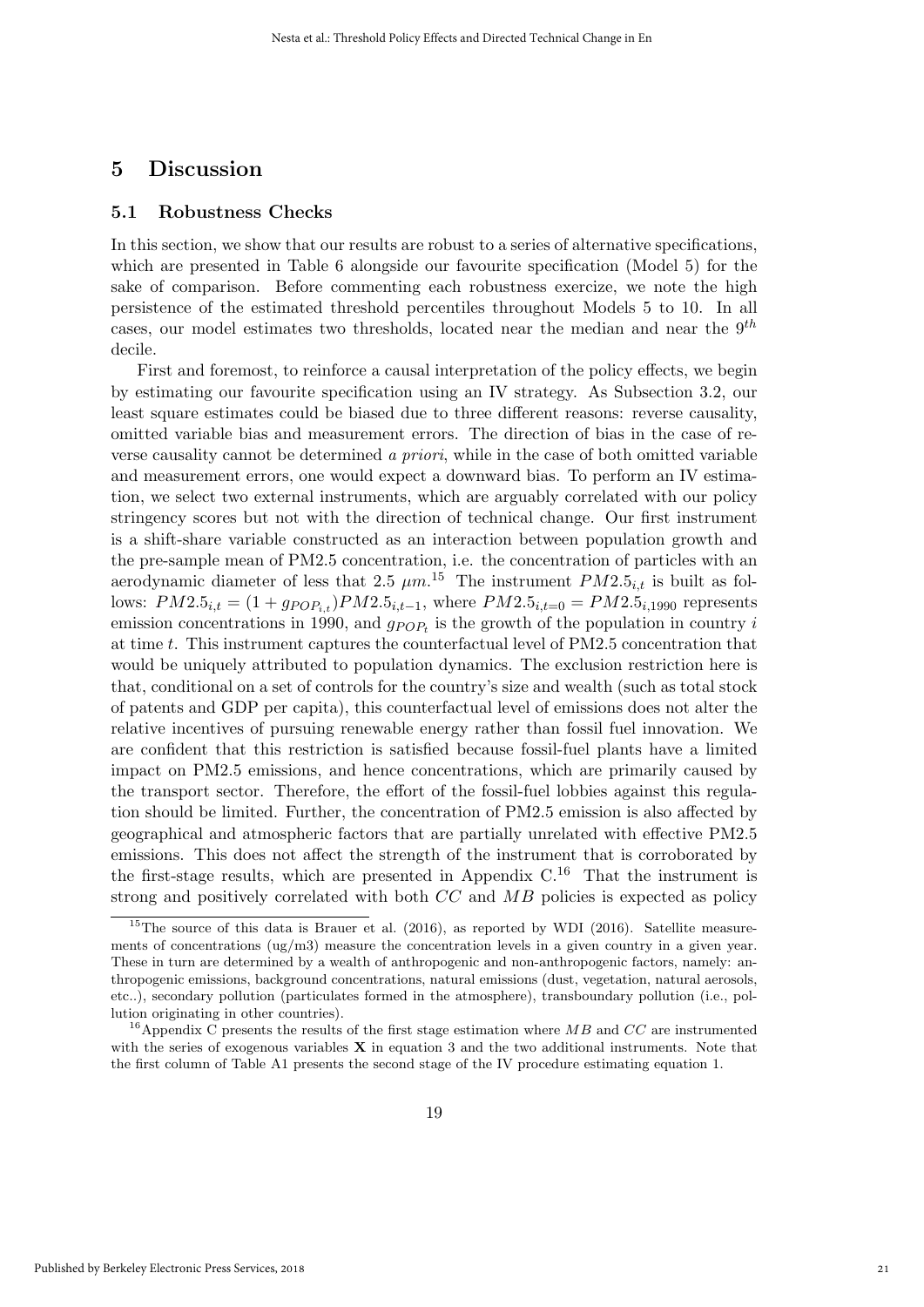makers adopt environmental policies to respond to emissions above the norm, especially for diffused sources like PM2.5 to which citizens are more sensitive.

The second instrument we use is the length of time for which a country has had consolidated and durable democratic institutions.<sup>17</sup> This instrument simply captures the fact that democratic countries tend to approve stricter environmental policies and has been used by the closely related paper of Nesta et al. (2014), to which we refer for a more detailed discussion. The first-stage results in Appendix C show that this second instrument is strong and correlated with both CC and MB policies. However, while the estimated coefficient is positive in the  $CC$  fist stage regression, it is negative in the  $MB$ specification. Note however that this last result can be totally attributed to the inclusion of the control variables, as a reduced model with regresses MB only on TENSYS and time dummies shows a positive and significant effect of the latter<sup>18</sup>. Overall, the F-test of excluded instruments corroborates our choice regarding both instruments.

The second stage results, presented in Model 8, are consistent with those presented so far, and indicate a downward bias in the least square estimates.Not only is the coefficient associated with MB policies in the third regime more than double that presented in the preferred model, but the coefficient associated with CC policies in the second regime also becomes significant and considerably larger.

We are cautious in giving full credit to these estimates as capturing the true magnitudes of the policy effects in different regimes because our exclusion restrictions are neither theory-driven nor extensively validated in previous literature, with the exception of the paper of Nesta et al. (2014). However, the policy variation captured by our instruments is arguably more exogenous than that of the original policy indexes. We are thus confident that, at least, this robustness exercise corroborates our main findings regarding the location of the regime switches and the qualitative importance of CC and MB policies in different regimes.

Second, Model 9 presents the results of the estimation when restricting attention to patents of higher economic value. This is obtained by considering only innovations that are protected in at least four, not two, countries. The results differ slightly from those of the base model 5 because the estimated thresholds are higher, indicating that switching from the first to the second regime and from the second to the third regime occur at higher levels of the threshold variable. The estimated thresholds are indeed associated with the 94th and the 65th percentiles. This is in line with the expectation that innovation of higher quality is more difficult to achieve.<sup>19</sup> Another important finding of Model 9 is that command-and-control policies do not seem to matter for directing technical change at the frontier. These remarks are consistent with the third regime of Model 5 where only market-based policy instruments matter.

<sup>&</sup>lt;sup>17</sup>The data on TENSYS are sourced from the Database on Political Institutions (Thorsten et al. 2001, Cruz et al. 2016).

 $^{18}\mathrm{Results}$  are available upon request.

<sup>&</sup>lt;sup>19</sup>The fact that the required level of technological specialization increases with patent quality also seems intuitive. Although the order of detection of the threshold may swap from one specification to the other, this altogether is a source of confidence in the results stemming from Hansen's threshold specification.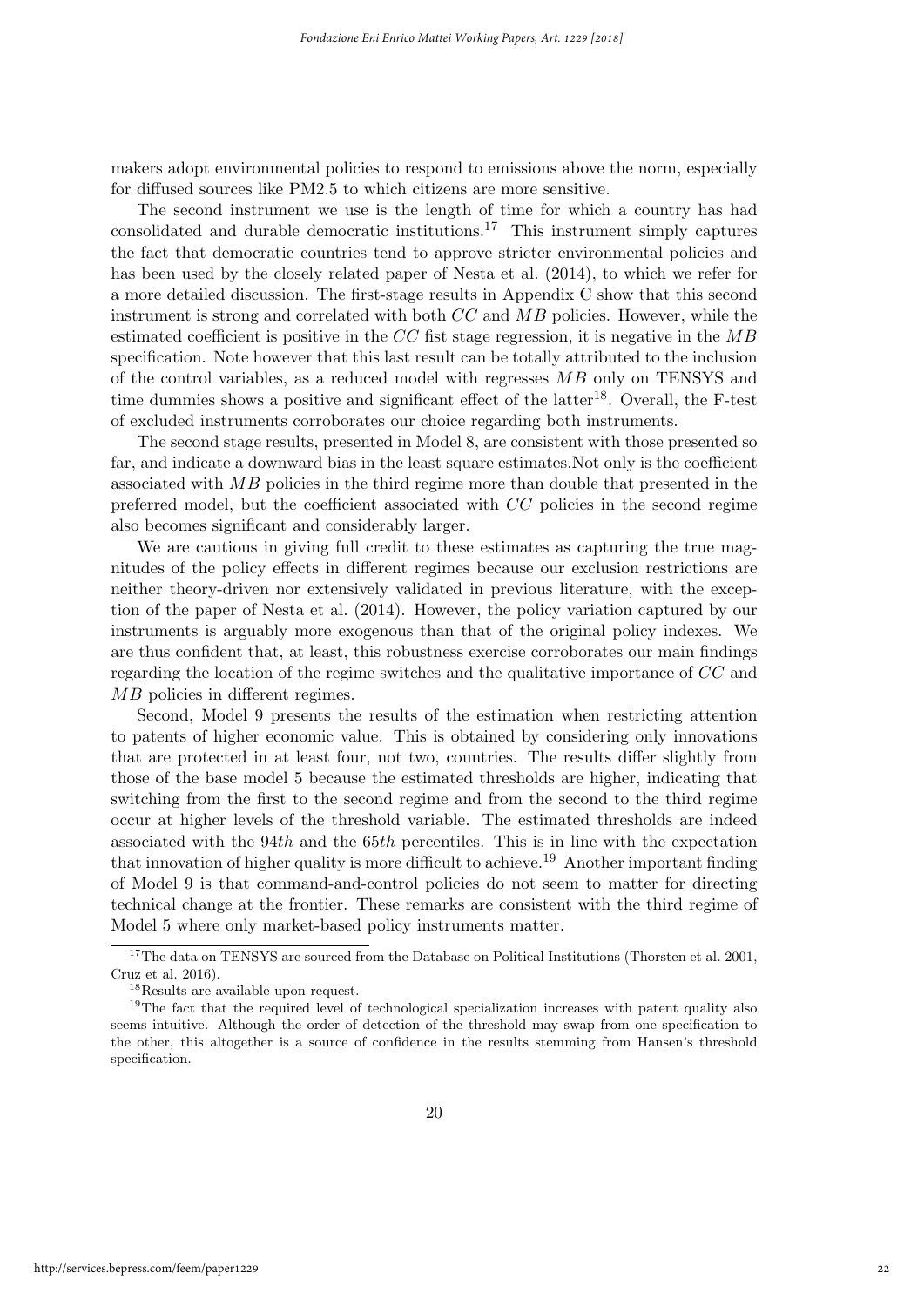Third, Models 10 shows the results using a broader definition of our dependent variable, and specifically including in the computation of the numerator of the threshold variable also patents relative to "supporting" technologies that ease the diffusion of renewable energy sources in the electricity system. These are energy storage and smart grids. The former contributes to smoothing the variable of reneweable energy supply, which is one of the main difficulties linked with integration high shares of renewables in the energy system (Verdolini et al. 2016, Carrara & Marangoni in press), while the latter allows distributed generation as opposed to centralized generation of energy. We observe that the results are robust.

Whether MB and CC promote the diffusion of renewable technologies, rather than mere innovation, is a key issue because laggard countries can use  $MB$  and  $CC$  policies first to favour the diffusion of renewable energy technology and then, through learning effects, to become green innovators. Taking the estimates regimes as given, Model 11 extends the focus of our analysis from the dynamic incentives of policy instruments to their impact on technology diffusion. In details, the dependent variable is now calculated as the percentage of electricity generation coming from renewable sources over total electricity produced in a given country i in a given year  $t.^{20}$  As in Models (6) and (7) in Table 5, we take the estimates thresholds as given. To control for the overall dynamics of energy generation in a given country, we substitute the Total Stock of Knowledge variable with a variable measuring Total Primary Energy Supply in the country (from the IEA). Model 5 in Table 5 shows that policy effectiveness in different regimes is qualitatively similar for diffusion and innovation. Specifically, CC policies are associated with higher shares of renewable energy generation in the second regime, while MB policies are most effectively in promoting renewable penetration in the third regimes. We can hence conclude that a demand-pull strategy based on diffusion first and then innovation does not allow laggard countries to lock out from brown technologies.<sup>21</sup>

#### [Table 6 about here.]

#### 5.2 Country Diagnostics

Our results allow establishing a set of diagnostics to measure the adequacy of each country's policy mix with its level of expertise in renewable relative to fossil energy

 $20$ The results are similar if one includes also statistics relative to heat generation, and they are available upon request.

 $21$ As a final comment, note that our contribution is specifically designed to detect discontinuities in the dynamic incentives of domestic policies. These are by far the most important policy driver identified in the literature. Recent empirical evidence points to a considerably smaller, yet significant, effect of foreign policies in promoting domestic innovation (Peters et al. 2012, Dechezleprêtre & Glachant 2014). In our model, the role played by foreign policies is accounted for in a general way with the inclusion of time fixed effects. A more thorough investigation would require, on the one hand, the computation of a country-specific, time varying index of exposure to foreign policies and, on the other hand, a significant complication of the empirical set up of the threshold model. In unreported analyses available upon request, we built simple proxies of foreign policies, as the average values of MB and CC policies in all countries  $i \neq j$ , and introduced them in the vector of control variables. The results are very similar to the ones presented above, thereby corroborating our findings.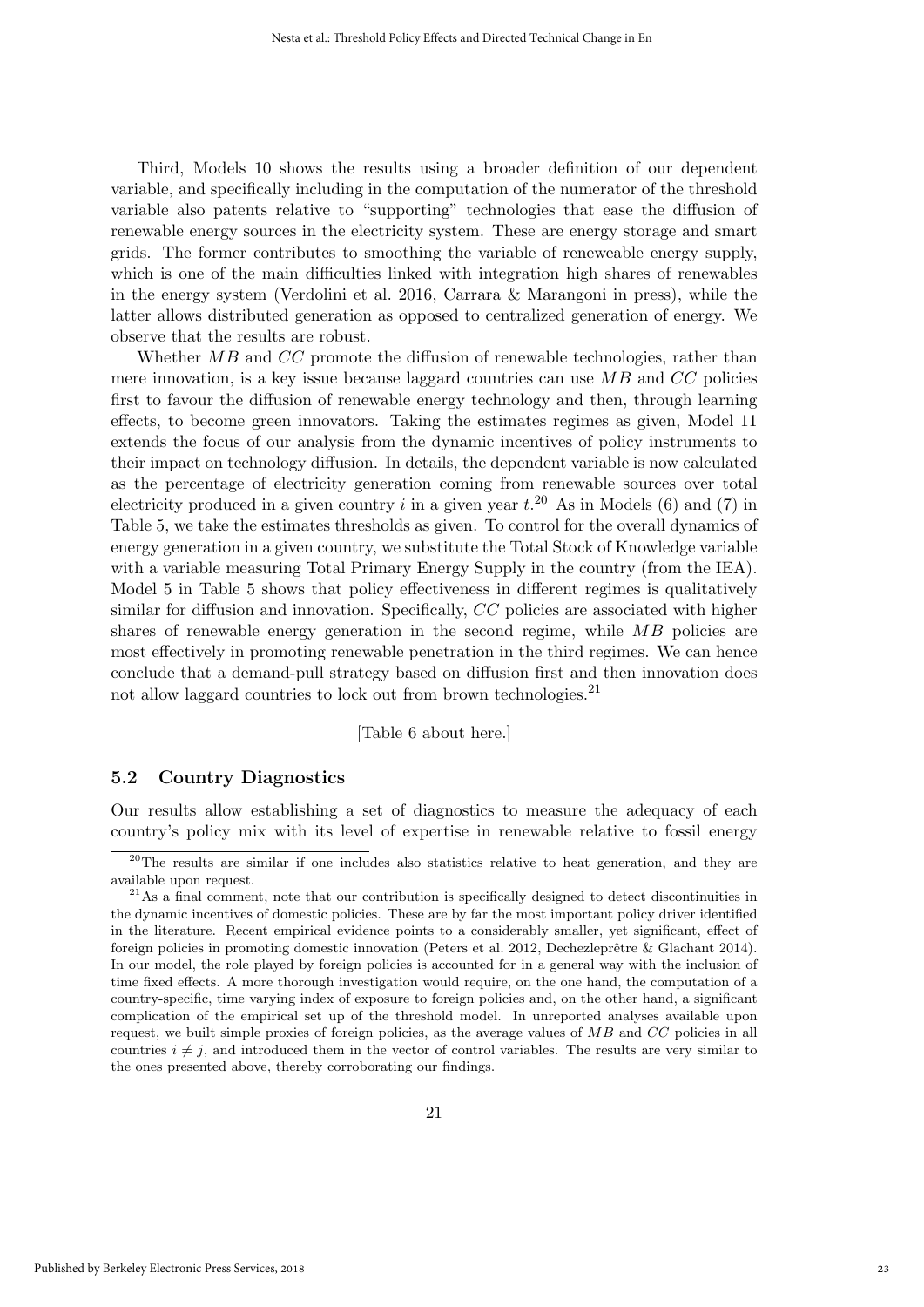technologies, which help highlighting successes and failures. This is especially important to draft policy recommendation for countries which lack technological specialization in either fossil or renewable energy technologies, but need to implement environmental policies to comply with international agreement. Specifically, our results can be used to identify the policy mix which is most effective in promoting dynamic incentives to redirect innovation towards more sustainable, green technologies. To this end, Table 7 displays the position of a country in a percentile within the threshold variable  $K_{R/F}$  and market-based and command-and-control policy indexes for the entire period 1990-2012. It also displays each of these variables for three subperiods, where the first period gathers the pre-Kyoto years (1990-1997), the second period concerns the post-Kyoto pre-great recession years (1998-2007) and the last period ranges from 2008 to 2012. Looking at the mean of the threshold variable by subperiod, the redirection of innovation towards renewables in the third period is striking, with the average country located in the  $72^{th}$ percentile of  $K_{R/F}$  compared with the 42<sup>th</sup> and the 45<sup>th</sup> in the first and second period, respectively.<sup>22</sup>

Table 7 highlights a fundamental difference between countries which adopt environmental policies resulting in a clear technological direction and countries that do not. We discuss these differences illustrating a successful case, two failure cases, and then concentrate on Eastern European countries and the BRIICS countries more specifically.

The typical successful example comes from Denmark. In the pre-Kyoto period, Denmark had not yet reached the required level of expertise in renewable energy relative to fossil fuel energy  $(41^{st}$  percentile, below the  $47^{th}$ ). With the new millennium, Denmark chooses to increase both  $MB$  and  $CC$  policies (reaching .45 and .42, respectively). This is in tune with our findings that both types of policies are useful in providing private investors with a clear orientation of the technological direction where the country wants to embark. Yet, in the post-crisis era, Denmark has reached a level of expertise that allows the country to switch to the third regime  $K_{R/FDEN} = 96.6$ . Meanwhile, Denmark is the only country where  $MB$  policies moderately outperform  $CC$  policies in the last period, and increasingly so in the most recent – unreported – years.

Now focusing on failures, two examples are France and Sweden. At a first glance, France does not seem to fit in our story. The lack of an adequate MB support in the nineties has led to the full dissipation of the French early advantage in renewable technologies. With accumulated competencies in the 94<sup>th</sup> percentile of  $K_{R/F}$  in the first period, France is the only country that is in the third regime in the first period. France was then in an ideal position to implement ambitious MB policies before other countries and keep its relative technological advantage. Instead, its choice to fully specialize in the nuclear energy has led to a reduction of resources devoted to the development of renewable energy sources. In the same vein, Sweden represents a case of failure predicted

 $^{22}$ Unreported analyses of variance (ANOVA) show that both cross-country and time variations explain a substantial share of the variance in the sample. For the threshold variable  $K_{R/F}$ , ANOVA results show that cross-country variations explain 50% of the variance and that time variations explain 21%. For  $MB$  (resp. CC policies), the same decomposition shows that cross-country variations explain 28% (resp. 27%) and that time variations explain 43% (resp. 45%). It is thus important to consider the dynamics of countries individually.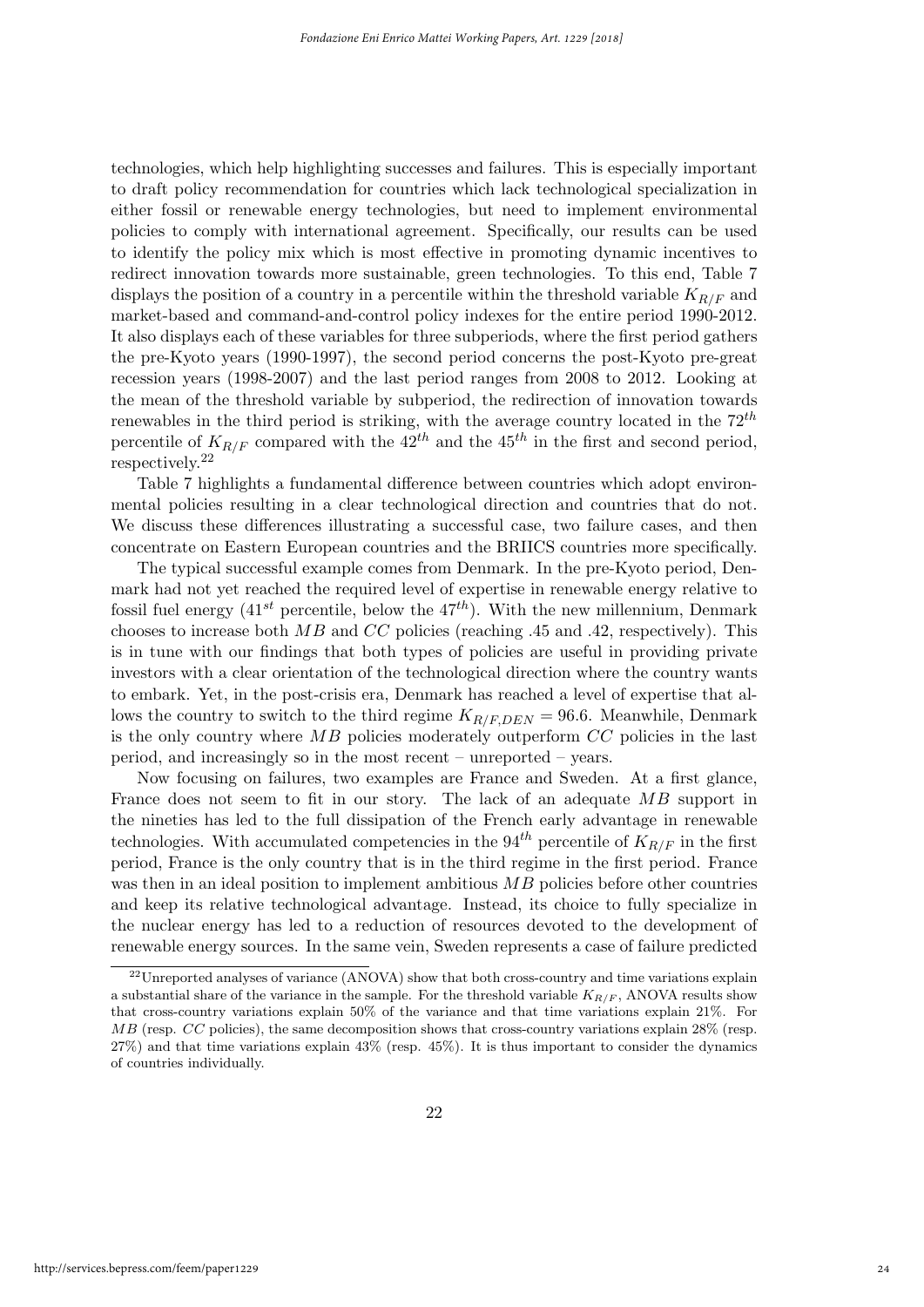by our model. A revealed specialization in fossil fuel technologies (on average  $27<sup>th</sup>$ percentile) undermined the dynamic effect of ambitious environmental policies. Correctly predicting this structural disadvantage, Swedish policy-makers did not actively invest in wind and solar R&D compared with other OECD countries (see, e.g., Figures 2-3 in Popp 2015).

Transition economies joined the EU (Poland, Hungary, the Slovak Republic, the Czech Republic and Slovenia) with a clear agenda to gradually comply with EU environmental regulations upon their entry in 2004. This represented a big policy push that is also evident in our data. For all these countries, both the  $MB$  and the  $CC$  indexes move from nearly zero initially to values in line with the sample mean in the second period. Looking at the last two subperiods characterized by this policy push, countries in the position to adopt ambitious policies (Czech Republic, Hungary and the Slovak Republic) succeeded in redirecting innovation towards renewable energy technologies. Of these three countries, Slovenia has been more reluctant to adopt ambitious CC policies compared to Hungary and the Czech Republic. In line with our findings, this policy gap has been translated into a less pronounced redirection of innovation in Slovenia compared with the other two countries.

The final case is that of the BRIICS countries. These also started regulating emissions from fossil fuel generation only recently, but, absent from the policy push of the EU membership, at a significantly lower level of stringency than transition economies. China already started a virtuous circle reaching the  $97<sup>th</sup>$  percentile of knowledge accumulation and specialization  $K_{R/F}$  in the last period, sharply contrasting with the 49<sup>th</sup> percentile of the second period, making it possible for China to implement the third type of policy mix. The reasons underlying the Chinese green turnaround are not fully clear. Green policies remain rather timid, and lower wages may have attracted foreign investors to develop given segments of the renewable sector. Other BRIICS countries still suffer from a general lack of total knowledge, including energy-related technological expertise.<sup>23</sup> As highlighted by the examples of India and Indonesia, which are at the bottom percentiles of  $K_{R/F}$ , policies *directly* targeting innovation, i.e. to develop the country's absorptive capacity, are of paramount importance in these cases.

[Table 7 about here.]

#### 6 Conclusions

This paper has analyzed the effectiveness of different environmental policies instruments in terms of dynamic incentives to redirect technical change towards clean technologies. The question is admittedly not new, but our approach to providing an answer is innovative for at least two reasons. First, we use threshold econometric models (Hansen 1999) to test whether policy effectiveness displays discontinuities depending on the relative

<sup>&</sup>lt;sup>23</sup>The country diagnostic Table highlights the importance of controlling for the total patent stock in our regressions. Indeed, countries with a large total patent stock (e.g. USA, Japan, Germany) are less specialized than countries with a smaller knowledge stocks.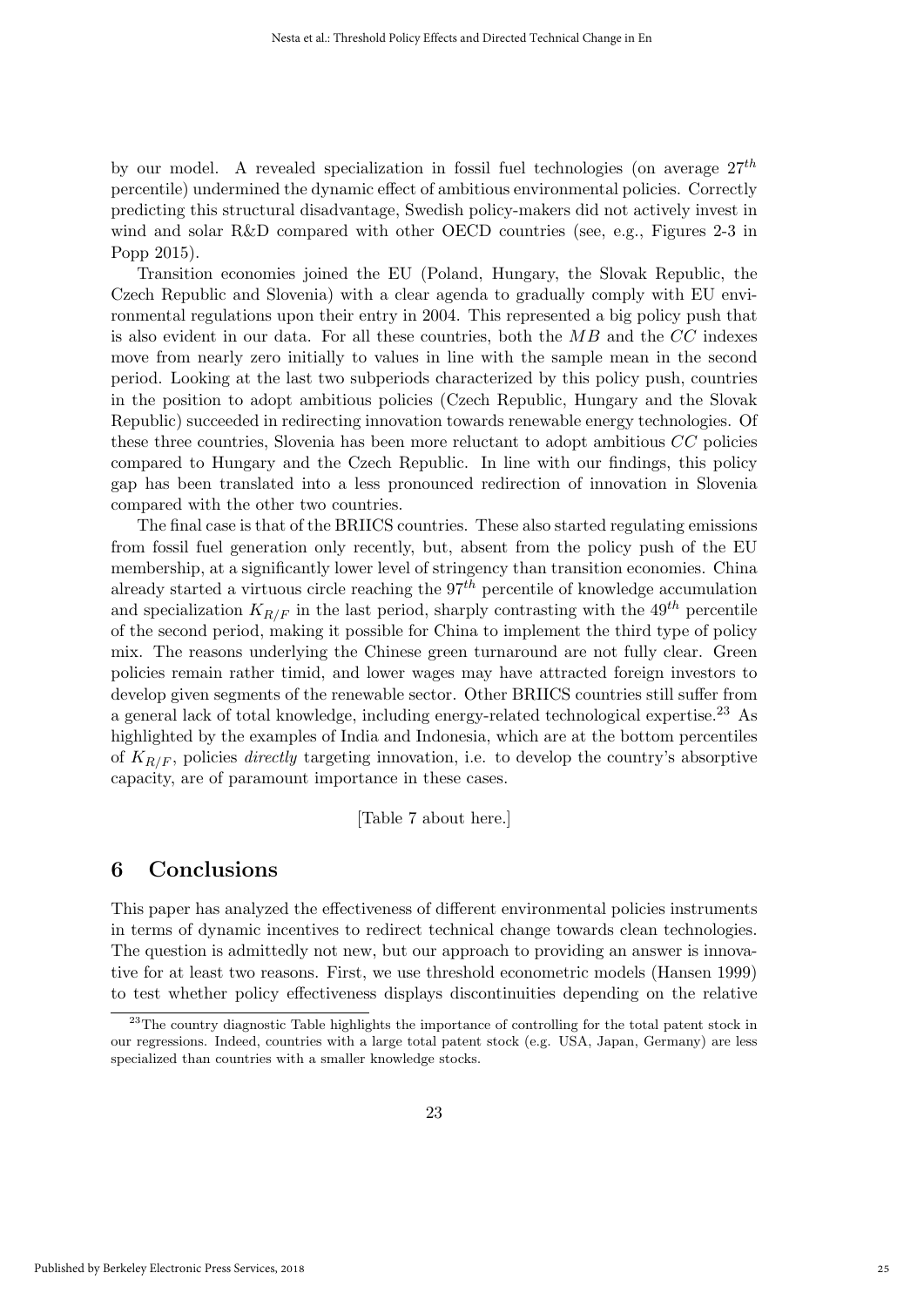specialization of a country in renewables vis- $\acute{a}$ -vis fossil fuel technologies. This choice is corroborated by the fact that the threshold model explains the largest share of the variance in innovation compared to alternative specifications. Second, in the context of thresholds models, we compare the effectiveness of the dynamic incentives of two types of environmental policies, market-based and command-and-control policies.

Our results can be summarized as follows. We provide evidence on the existence of three regimes, with thresholds located at the  $47^{th}$  and the  $88^{th}$  percentiles of relative technological specialization. In the first regime, neither  $MB$  nor  $CC$  policies are effective in promoting a switch towards renewable energy innovation. In the second critical regime, command-and-control policies act as a stick by depressing brown innovation and properly orientating actors in countries without a yet well-defined specialization in clean technologies. In these countries, market-based policies compound this effect by acting as a carrot which provides incentives to the green innovators. However, beyond a certain level of comparative advantage in renewables, a third regime emerges where only the carrot is effective in reinforcing green technological specialization. Finally, our results are robust to several robustness checks and alternative specifications, which include an IV approach and different definitions of (renewable) energy innovation.

These results imply that implementing policies in support of innovation in renewable energy is highly contextual. When knowledge accumulation and specialization is low, countries need to strengthen their level of green relative to brown technological competencies before they can fully benefit from the dynamic incentives of environmental policies. Therefore, our conclusion is that policies aiming at the accumulation of scientific and technical expertise appear to be a critical. We mainly think of basic R&D investments and education to build and expand national capabilities. By developing their absorptive capacity, laggard countries will be able to satisfactorily identify, assimilate and eventually exploit green competencies invented elsewhere. Moreover, without such capabilities, a laggard country will simply not be able to fully exploit the dynamic incentives of environmental policy instruments and will not catch up with frontier countries. Finally, we illustrate cases where environmental policies have been effective in redirecting energy innovations in laggard countries. The case of transition economies that joined the EU is encouraging in that such external push for environmental policies can become an opportunities to redirect energy innovation also for countries without a clear green specialization. The Paris agreement can represent a similar opportunity for other developing and emerging economies, provided that the right enforcement mechanisms are put in place.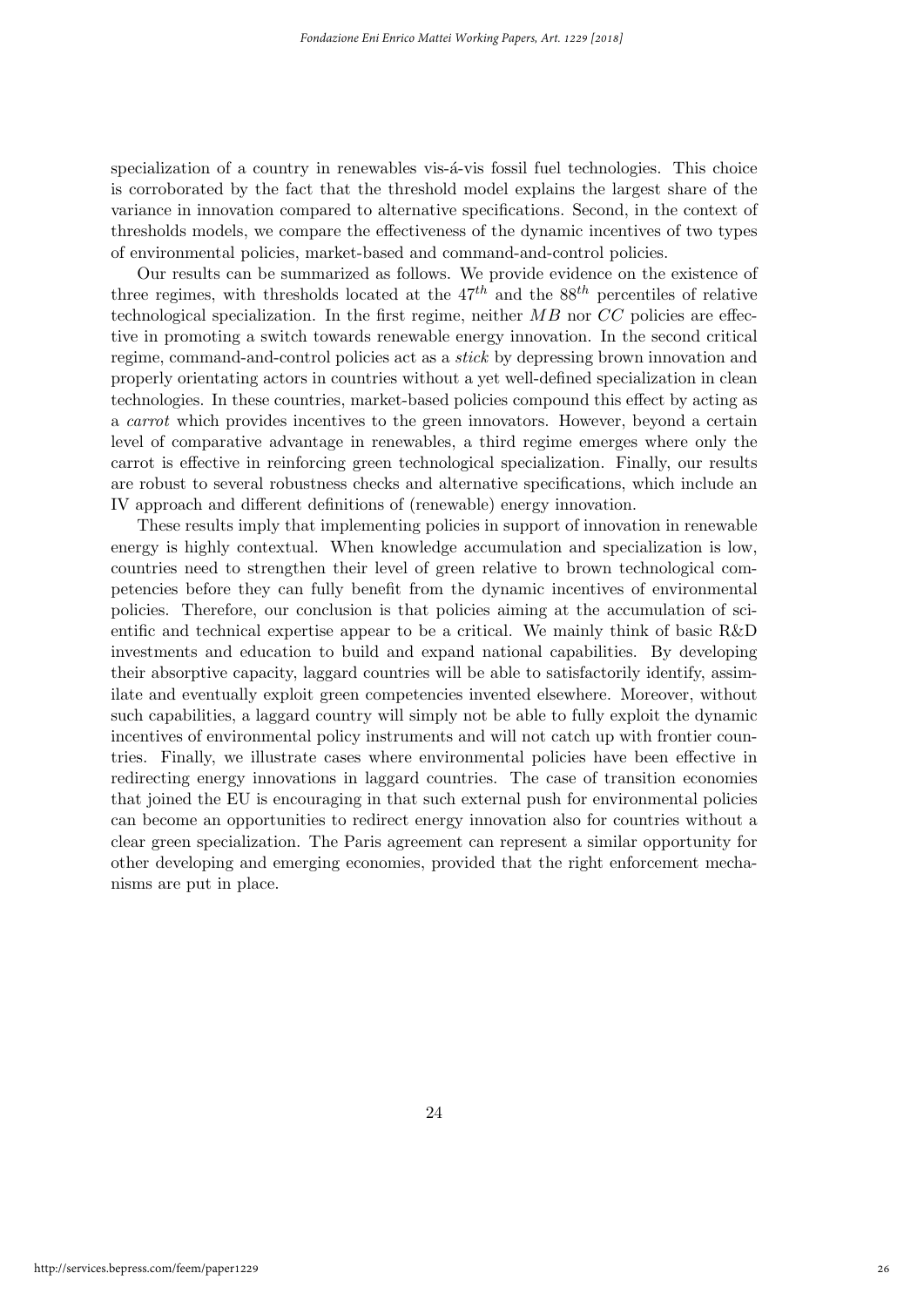#### References

- Acemoglu, D., Aghion, P., Bursztyn, L. & Hemous, D. (2012), 'The environment and directed technical change', American Economic Review 102(1), 131–66.
- Acemoglu, D., Aghion, P. & Zilibotti, F. (2006), 'Distance to frontier, selection, and economic growth', Journal of the European Economic Association 4, 37–74.
- Aghion, P., Dechezleprêtre, A., Hémous, D., Martin, R. & Reenen, J. V. (2016), 'Carbon Taxes, Path Dependency, and Directed Technical Change: Evidence from the Auto Industry', Journal of Political Economy  $124(1)$ ,  $1-51$ .
- Aghion, P. & Howitt, P. (2006), 'Joseph schumpeter lecture appropriate growth policy: A unifying framework', Journal of the European Economic Association 4(2-3), 269–314.
- Arthur, B. (1989), 'Competing technologies, increasing returns, and lock-in by historical events', Economic Journal 99, 116–31.
- Bai, J. (1997), 'Estimating Multiple Breaks One at a Time', Econometric Theory  $13(03), 315-352.$
- Blundell, R., Griffith, R. & Windmeijer, F. (2002), 'Individual effects and dynamics in count data models', Journal of Econometrics 108, 113–131.
- Botta, E. & Kozluk, T. (2014), 'Measuring Environmental Policy Stringency in OECD Countries: A Composite Index Approach', OECD Economics Department Working Papers, No.1177 .
- Brauer, M., G, F., J, F. & van Donkelaar A et al. (2016), 'Ambient air pollution exposure estimation for the global burden of disease 2013', Environmental Science and Technology 50, 79–88.
- Calel, R. & Dechezleprêtre, A. (2016), 'Environmental Policy and Directed Technological Change: Evidence from the European Carbon Market', The Review of Economics and Statistics 98(1), 173–191.
- Carrara, S. & Marangoni, G. (in press), 'ncluding system integration of variable renewable energies in a constant elasticity of substitution framework: The case of the witch model', Energy Economics (10), 3150–3182.
- Cohen, W. M. & Levinthal, D. (1989), 'Innovation and learning: the two faces of r&d', Economic Journal 99(September), 569–596.
- Cruz, C., Keefer, P. & Scartascini, C. (2016), 'Database of political institutions: Changes and variable definitions'.
- Dechezleprêtre, A. & Glachant, M. (2014), 'Does foreign environmental policy influence domestic innovation? evidence from the wind industry', *Environmental and Resource* Economics 58(3), 391–413.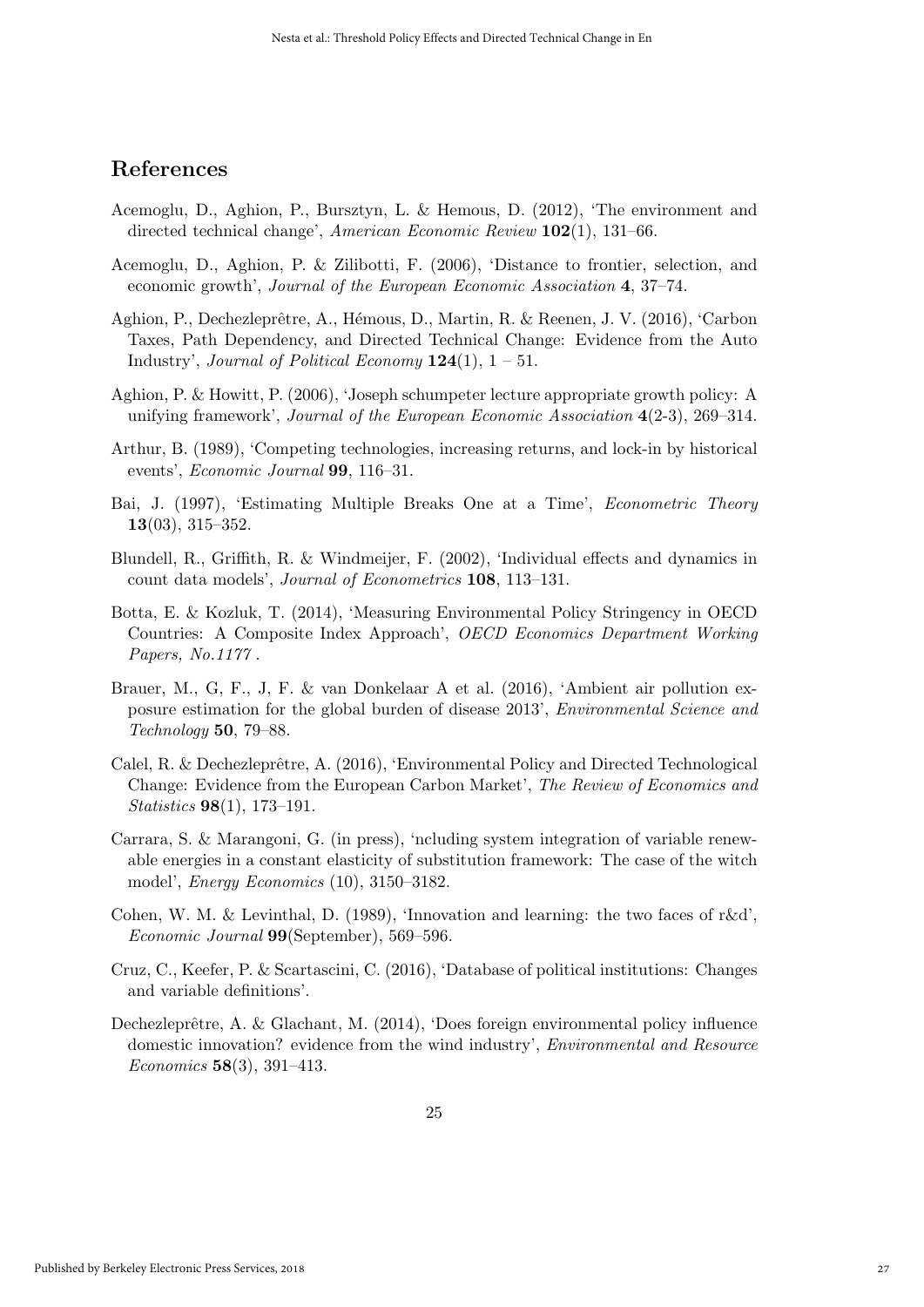- Dosi, G. (1982), 'Technological paradigms and technological trajectories: A suggested interpretation of the determinants and directions of technical change', Research Policy 11(03), 147–162.
- Feenstra, R. C., Inklaar, R. & Timmer, M. P. (2015), 'The next generation of the penn world table', American Economic Review 105(10), 3150–3182.
- Freeman, C. (1982), The Economics of Industrial Innovation, Pinter Publisher, London, UK.
- Galor, O. & Zeira, J. (1993), 'Income distribution and macroeconomics', The review of economic studies  $60(1)$ , 35–52.
- Griliches, Z. (1990), 'Patent Statistics as Economic Indicator: A Survey', Journal of Economic Literature  $28(4)$ , 1661-1707.
- Haščič, I. & Migotto, M. (2015), 'Measuring environmental innovation using patent data', OECD Science, Technology and Industry Working Papers 2015/89.
- Haščič, I., Silva, J. & Johnstone, N.  $(2015)$ , 'The Use of Patent Statistics for International Comparisons and Analysis of Narrow Technological Fields', OECD Science, Technology and Industry Working Papers 2015/05 .
- Hansen, B. E. (1999), 'Threshold effects in non-dynamic panels: Estimation, testing, and inference', Journal of econometrics 93(2), 345–368.
- Howitt, P. & Mayer-Foulkes, D. (2005), 'R&D, Implementation, and Stagnation: A Schumpeterian Theory of Convergence Clubs', Journal of Money, Credit and Banking 37(1), 147–177.
- IEA, I. E. A. (2016), 'World energy statistics'.
- Johnstone, N., Haščič, I. & Popp, D. (2010), 'Renewable energy policies and technological innovation: Evidence based on patent counts', Environmental and Resource Economics 45, 133–155.
- Kline, D. (2001), 'Positive feedback, lock-in, and environmental policy', Policy Sciences  $34(1), 95-107.$
- Kline, S. & Rosenberg, N. (1986), The positive sum strategy: harnessing technology for economic growth, National Academy Press, Washington DC, USA, chapter An Overview of Innovation, pp. 275–305.
- Krysiak, F. C. (2008), 'Prices vs. quantities: The effects on technology choice', Journal of Public Economics 92(5-6), 1275–1287.
- Lanzi, E., Verdolini, E. & Haščič, I. (2011), 'Efficiency-improving fossil fuel technologies for electricity generation: Data selection and trends', Energy Policy 39(11), 7000– 7014.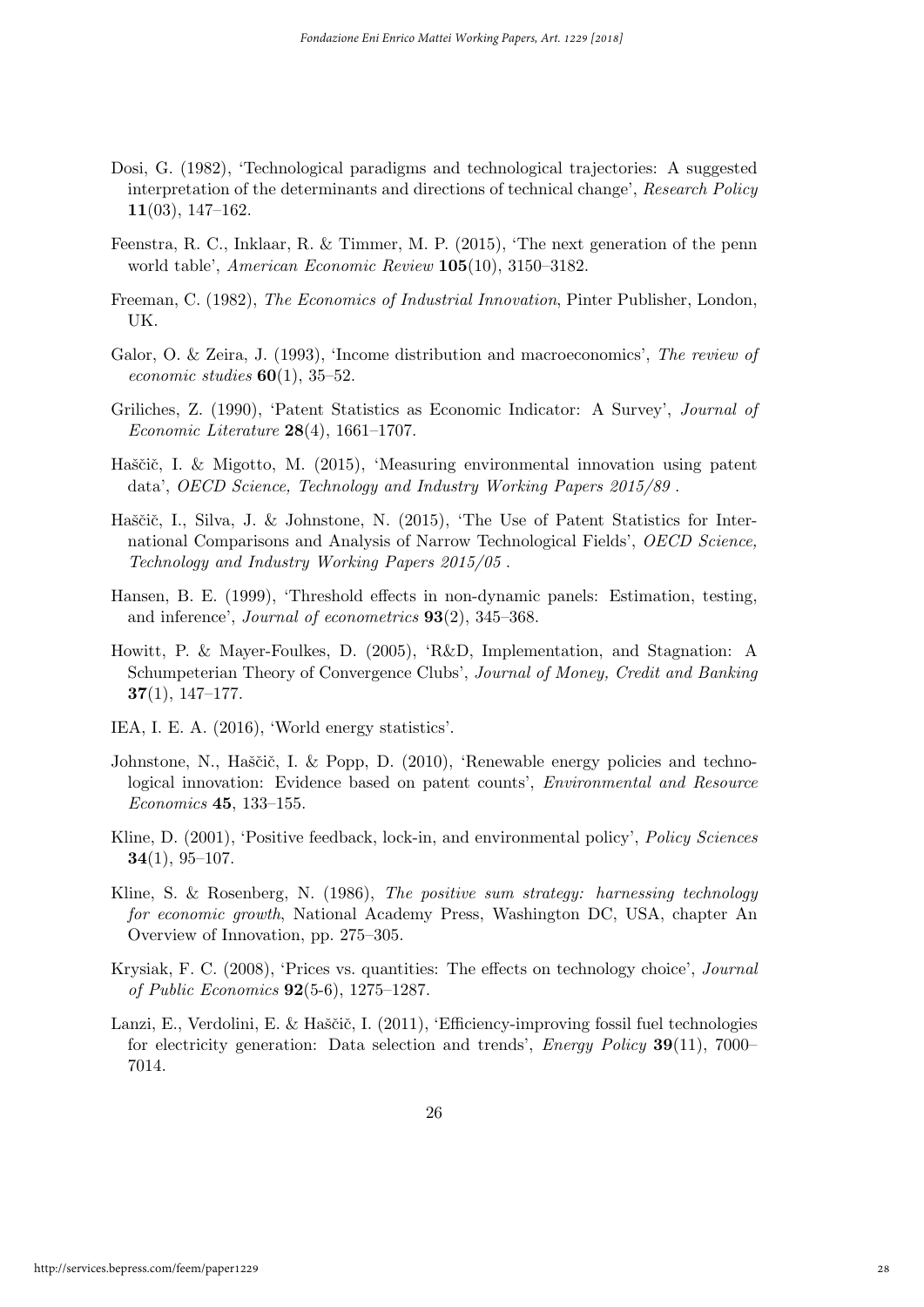- Mazzucato, M. (2015), The entrepreneurial state: Debunking public vs. private sector myths, Anthem Press.
- Murphy, K. M., Shleifer, A. & Vishny, R. W. (1989), 'Industrialization and the big push', Journal of political economy 97(5), 1003–1026.
- Nesta, L., Vona, F. & Nicolli, F. (2014), 'Environmental policies, competition and innovation in renewable energy', Journal of Environmental Economics and Management 67(3), 396–411.
- Nicolli, F. & Vona, F. (2016), 'Heterogeneous policies, heterogeneous technologies: The case of renewable energy', *Energy Economics*  $56(C)$ , 190–204.
- Noailly, J. & Smeets, R. (2015), 'Directing technical change from fossil-fuel to renewable energy innovation: An application using firm-level patent data', *Journal of Environ*mental Economics and Management  $72^{\circ}$ , 15-37.
- Patel, P. & Pavitt, K. (1997), 'The technological competencies of the world's largest firms: complex and path-dependent, but not much variety', Research Policy 36, 141– 156.
- Peri, G. (2005), 'Determinants of knowledge flows and their effect on innovation', Review of Economics and Statistics 87, 308–322.
- Peters, M., Schneider, M., Griesshaber, T. & Hoffmann, V. (2012), 'The impact of technology-push and demand-pull policies on technical change: does the locus of policies matter?', Research Policy 41(8), 1296–1308.
- Popp, D. (2002), 'Induced innovation and energy prices', American Economic Review  $92(1), 160-180.$
- Popp, D. (2003), 'Pollution control innovations and the clean air act of 1990', Journal of Policy Analysis and Management  $22(4)$ , 641–660.
- Popp, D. (2006), 'They don't invent them like they used to: an examination of energy patent citations over time', Economic of Innovation and New Technology 15, 753–76.
- Popp, D. (2015), Using scientific publications to evaluate government r&d spending: The case of energy, Technical report, National Bureau of Economic Research.
- Popp, D. (2016), 'Economic analysis of scientific publications and implications for energy research and development', *Nature Energy* 1(16020).
- Popp, D., Newell, R. & Jaffe, A. (2010), Energy, the environment, and technological change, in B. Hall  $\&$  N. Rosenberg, eds, 'Handbook of the Economics of Innovation', Elsevier, pp. 873–937.
- Requate, T. (2005), 'Dynamic incentives by environmental policy instruments a survey', Ecological Economics 54, 175–195.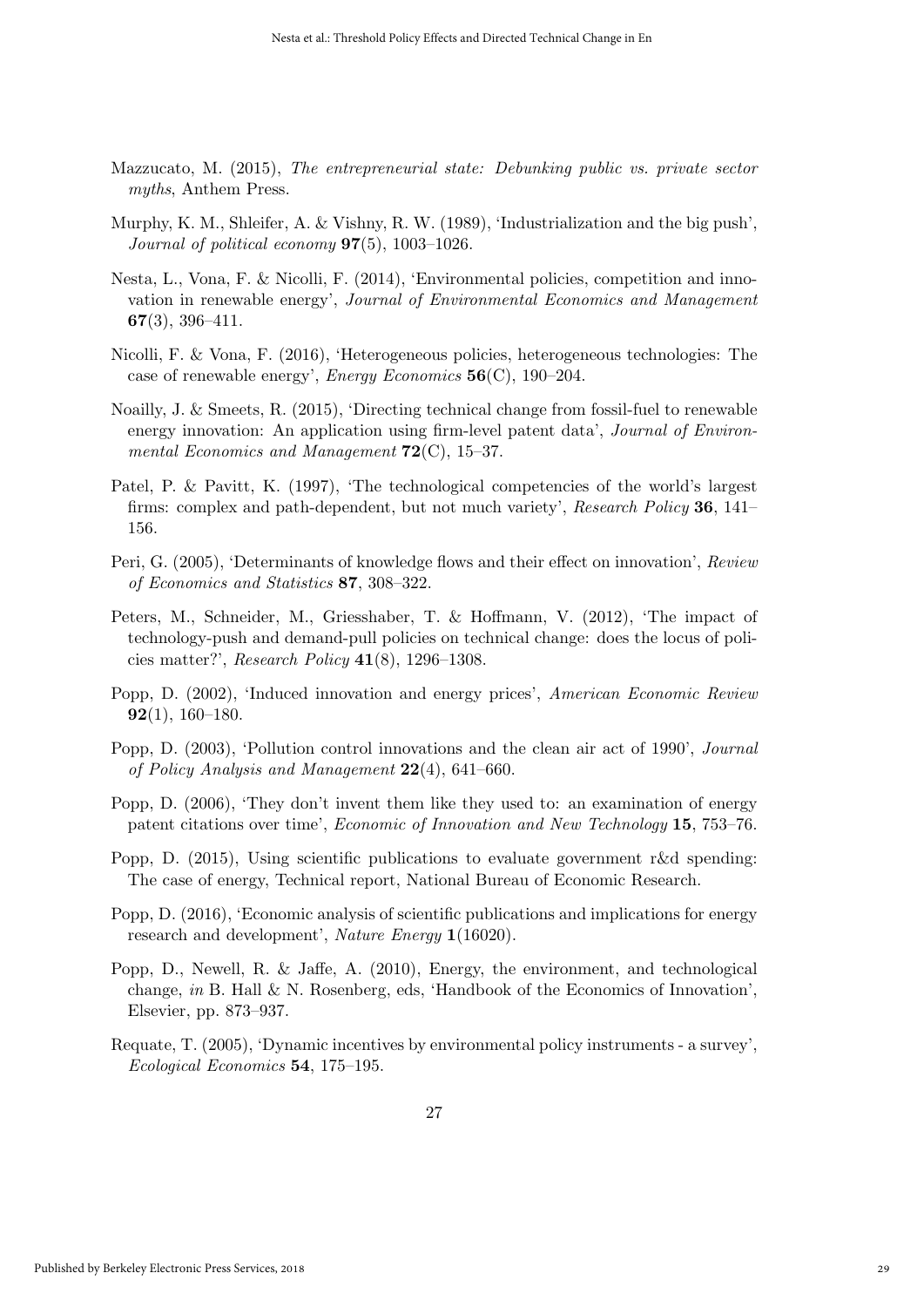Rodrik, D. (2005), 'Growth strategies', Handbook of economic growth 1, 967–1014.

- Rosenberg, N. (1982), Inside the Black Box: Technology and Economics, Cambridge University Press.
- Taylor, M. (2012), 'Innovation under cap-and-trade programs', Proceedings of the National Academy of Science  $109(13)$ , 4804-4809.
- Thorsten, B., Clarke, G., Groff, A. & andPatrick Walsh, P. K. (2001), 'New tools in comparative political economy: The database of political institutions', World Bank *Economic Review* **15**(1), 165–176.
- Verdolini, E. & Bosetti, V. (2017), 'Environmental policy and the international diffusion of cleaner energy technologies', Environmental and Resource Economics 66(3), 497– 536.
- Verdolini, E. & Galeotti, M. (2011), 'At home and abroad: An empirical analysis of innovation and diffusion in energy technologies', Journal of Environmental Economics and Management  $61(2)$ , 119-134.
- Verdolini, E., Vona, F. & Popp, D. (2016), 'Bridging the gap: Do fast reacting fossil technologies facilitate renewable energy diffusion'.
- Vona, F., Marin, G. & Consoli, D. (2017), Measures, Drivers and Effects of Green Employment: Evidence from US Local Labor Markets, 2006-2014, SPRU Working Paper Series 2017-13, SPRU - Science and Technology Policy Research, University of Sussex.

WDI (2016), 'World development indicators database'.

Weitzman, M. L. (1974), 'Prices vs. Quantities', Review of Economic Studies 41(4), 477– 491.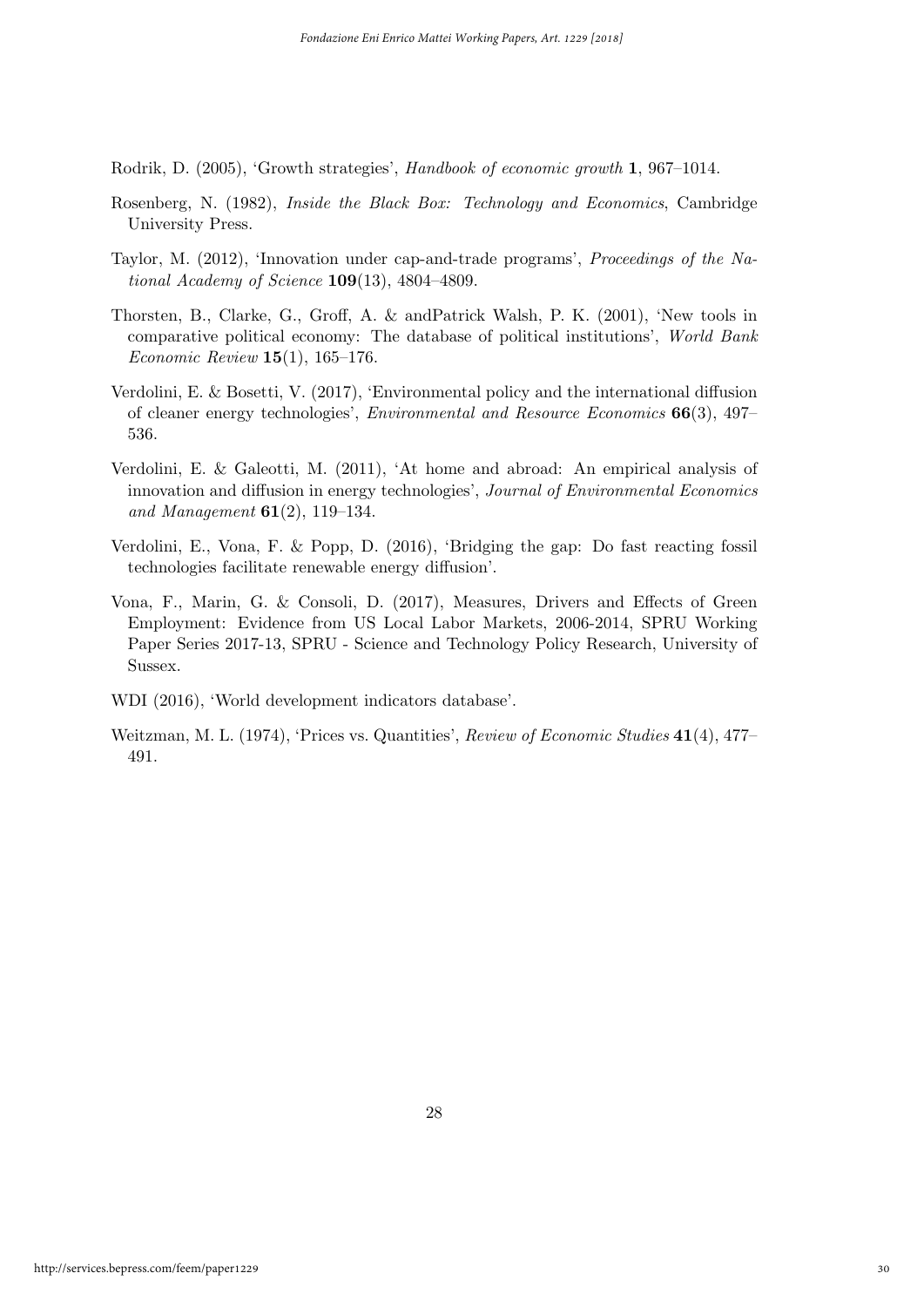#### Appendix A. Determination of the 95% confidence interval for the estimated thresholds

Once threshold  $\hat{\gamma}$  has been identified, two additional steps are needed. The first one regards the significance of the threshold and tests whether the two identified regimes are significantly different from one another, the null hypothesis being  $H_0$  :  $\beta_1 = \beta_2$ , where 1 and 2 refer to the first and second regimes, respectively. The second step concerns efficiency in order to determine the 95% confidence interval of the threshold likely values, with the null hypothesis being  $H_0: \hat{\gamma} = \gamma^*$ .

Concerning the first step, inference on  $\hat{\gamma}$  is achieved by generating bootstrapped samples and comparing model 1 with model 3. First, observe that specification 1 is nested in 3, which is a more general representation of the effect of policies on green innovation. Hence we can rely on the use of a likelihood ratio test to determine whether specification 3 conveys more information than specification 1. Second, given the panel nature of the data, we randomly draw (with replacement) countries in order to produce a bootstrapped sample of size N. Using the bootstrapped sample, we then estimate specifications 1 and 3 and perform the likelihood ratio test. We repeat this procedure a sufficiently large number of times and count the number of times for which the likelihood ratio test fails to reject the null hypothesis that the specification 1 brings as much information as specification 3. By way of example, for the case of  $MB$  policies the null hypothesis is  $H_0$ :  $\beta_{mb1}(K_{R/F} \leq \gamma) = \beta_{mb2}(K_{R/F} > \gamma)$ , which implies the absence of two distinct regimes. The share of samples failing to reject the null hypothesis of no threshold is used as the critical probability value.

The second step is concerned with efficiency, with the null hypothesis being  $H_0 : \hat{\gamma} =$  $\gamma^*$ . We follow Hansen (1999) and use the likelihood ratio statistics  $LR_1(\gamma^*)$  as follows:

$$
LR_1(\gamma) = \frac{S_1(\gamma) - S_1(\hat{\gamma})}{\hat{\sigma}^2},\tag{A1}
$$

where  $\sigma = \frac{1}{n(T-1)}S_1(\hat{\gamma})$ . Hansen (1999) shows that this statistics follows the distribution function  $Pr(LR_1(\gamma) \leq x) = (1 - exp(-x/2))^2$ , with inverse function  $c(\alpha) = -2\ln(1 \sqrt{(1-\alpha)}$ , where  $\alpha$  is the chosen critical probability value at which one fails to reject the null  $H_0$ . For example, the null hypothesis is rejected at the 5% level when the LR statistics exceeds  $c(\alpha = .05) = 7.35$ . To form a confidence interval for  $\gamma$ , the no-rejection region of the  $(1-\alpha)$  confidence level is the set of values for which  $LR_1(\gamma) \leq c(\alpha = 0.05)$ . This is done by plotting the  $LR_1(\gamma)$  and drawing a flat line at  $c(\alpha = 0.05)$  (see Hansen 1999, pages 351-352).

In the two- and three-threshold models, the likelihood ratio statistics reads, respectively:

$$
LR_2(\gamma) = \frac{S_2(\gamma_2) - S_2(\hat{\gamma_2})}{\hat{\sigma}^2}.
$$
 (A2)

and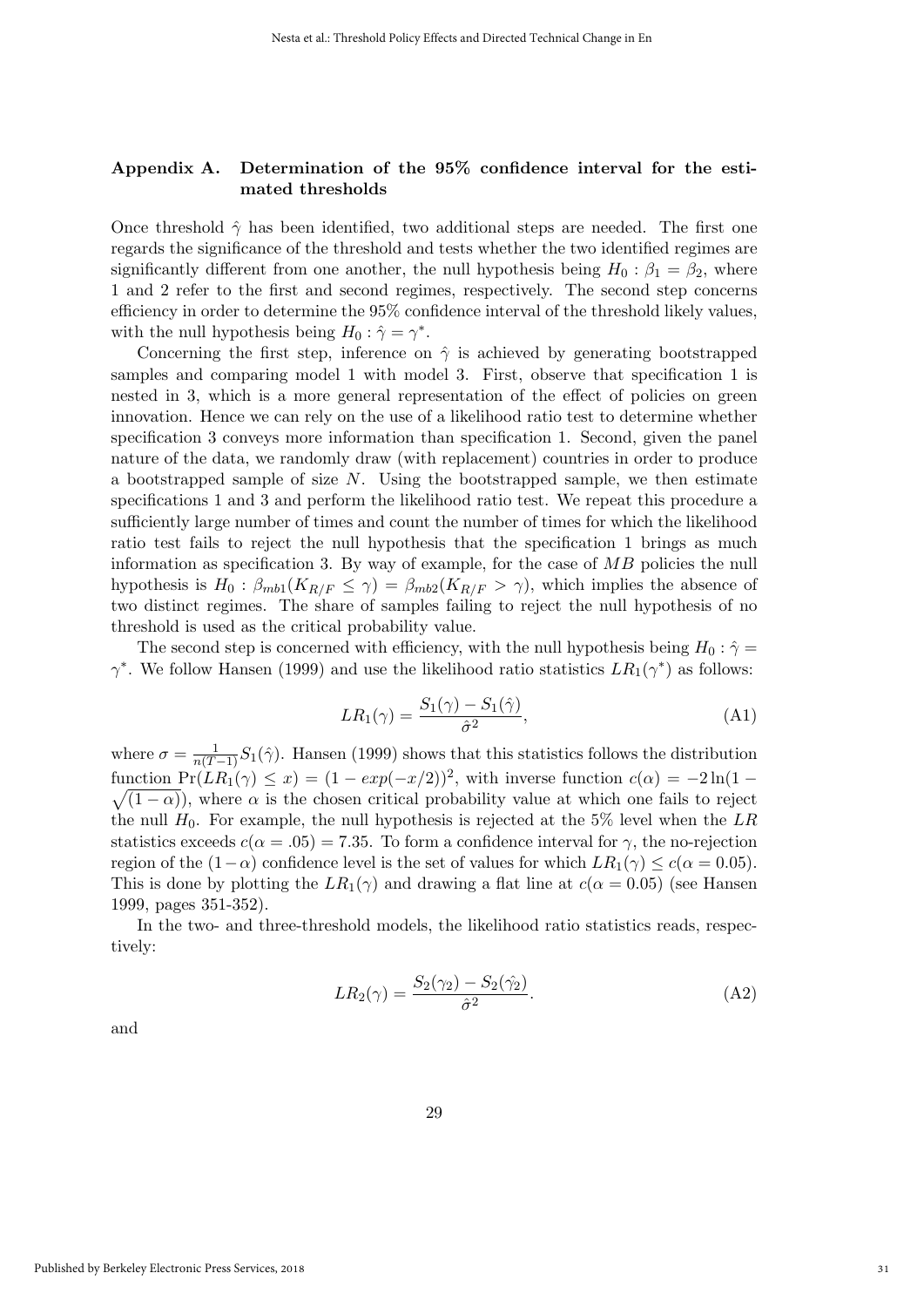*Fondazione Eni Enrico Mattei Working Papers, Art. 1229 [2018]*

$$
LR_3(\gamma) = \frac{S_3(\gamma_3) - S_3(\hat{\gamma}_3)}{\hat{\sigma}^2}.
$$
 (A3)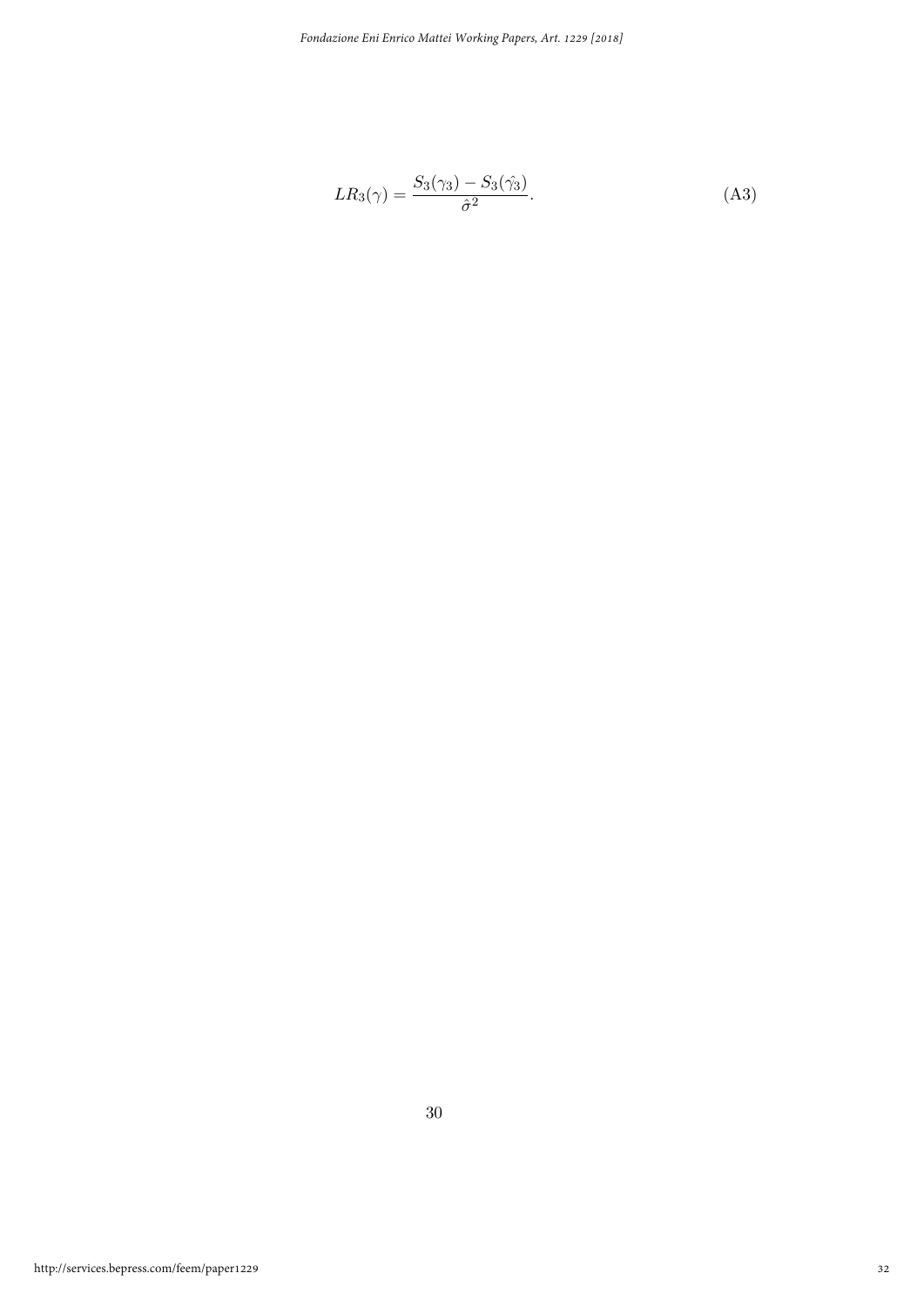#### Appendix B. Threshold variable, policy variables and controls

#### B.1 Threshold variable: computation of the knowledge stocks

The threshold variable is then defined as the ratio between the knowledge stocks for renewable over the knowledge stock for fossil energy innovations for each country and each year. To compute the stock variables, we rely on the perpetual inventory method to compute knowledge stocks in renewables and fossil fuel technologies as follows:

$$
K_{i,s,t} = PAT_{i,s,t} + (1 - \delta)K_{i,s,t-1}
$$
\n(B4)

where s corresponds to either renewable energy or fossil-based technologies and  $\delta = 0.1$ is the depreciation rate set at a level in line with the literature on innovation (Peri 2005). The initial value of the knowledge stock is defined as  $K_0 = \frac{PAT_{i,s,t_0}}{(\bar{a}_s+\delta)}$  $\frac{\overline{A1}_{i,s,t_0}}{(\bar{g}_s+\delta)}$ , with  $\bar{g}_s$  being the average rate of growth of patenting in the technology s for the period between  $t_0$  and  $t_0 - 4$ . We use  $t_0 = 1984$  as the initial year to compute knowledge stock. The first row of Figure 2 shows the evolution of our threshold variable over time. We observe that the threshold variable increased significantly in the BRIICS over the sample period, while in the top OECD countries, this variable displays more of a U-shape. For the latter, note that the upward trends initiate between 2000 and 2005, which is when the Kyoto agreement was to be implemented.

#### B.2 Policy Variables

Our policy proxies are sourced from the OECD EPS databse, which is the largest country-specific and internationally-comparable database, including information on 14 environmental policy instruments primarily related to climate and air pollution and covering the years 1990-2012 for the countries in our sample. The databases covers both market-based and non-market based instruments. Within the former, it reports information about Taxes  $(CO_2, \text{Diesel}, NO_x \text{ and } SO_2)$ , Traditing Schemes (Green Certificates,  $CO<sub>2</sub>$  and White Certificates), Feed-in Tariffs (Wind and Solar). Within the latter, it reports information on Standards (emission limites for  $NO_x$ ,  $SO_2$ ,  $PMs$  and diesel sulphur content), and R&D subsidies (Renewable energy public RD&D budget). Stringency is defined as the degree to which environmental policies put an explicit or implicit price on polluting or environmentally harmful behavior. For each policy instruments, countries are scored on a scale from 0 (not stringent) to 6 (highest degree of stringency). For the purpose of our analysis, we create and indicator for  $CC$  and one for  $MB$  policies, measuring the stringency of market-based and command-and-control policies, respectively. MB is calcuated as the weighted average of (a) taxes on  $CO_2$ ,  $NOx$  and  $SO_x$ ; (b) trading schemes (Green Certificates, White Certificates and  $CO<sub>2</sub>$ ); and (c) feed-in tariffs (for wind and solar power generation).  $CC$  is calculated as the weighted average of the scores for emission limits of  $NOx$ ,  $SO_x$  and PM. These variables are presented in the second and third row of Figure 2. Note that command-and-control policies are vastly adopted in developed countries, while the score is lower and displays less variation in the BRIICS. Market-based policies have a much lower score overall, but their use/stringency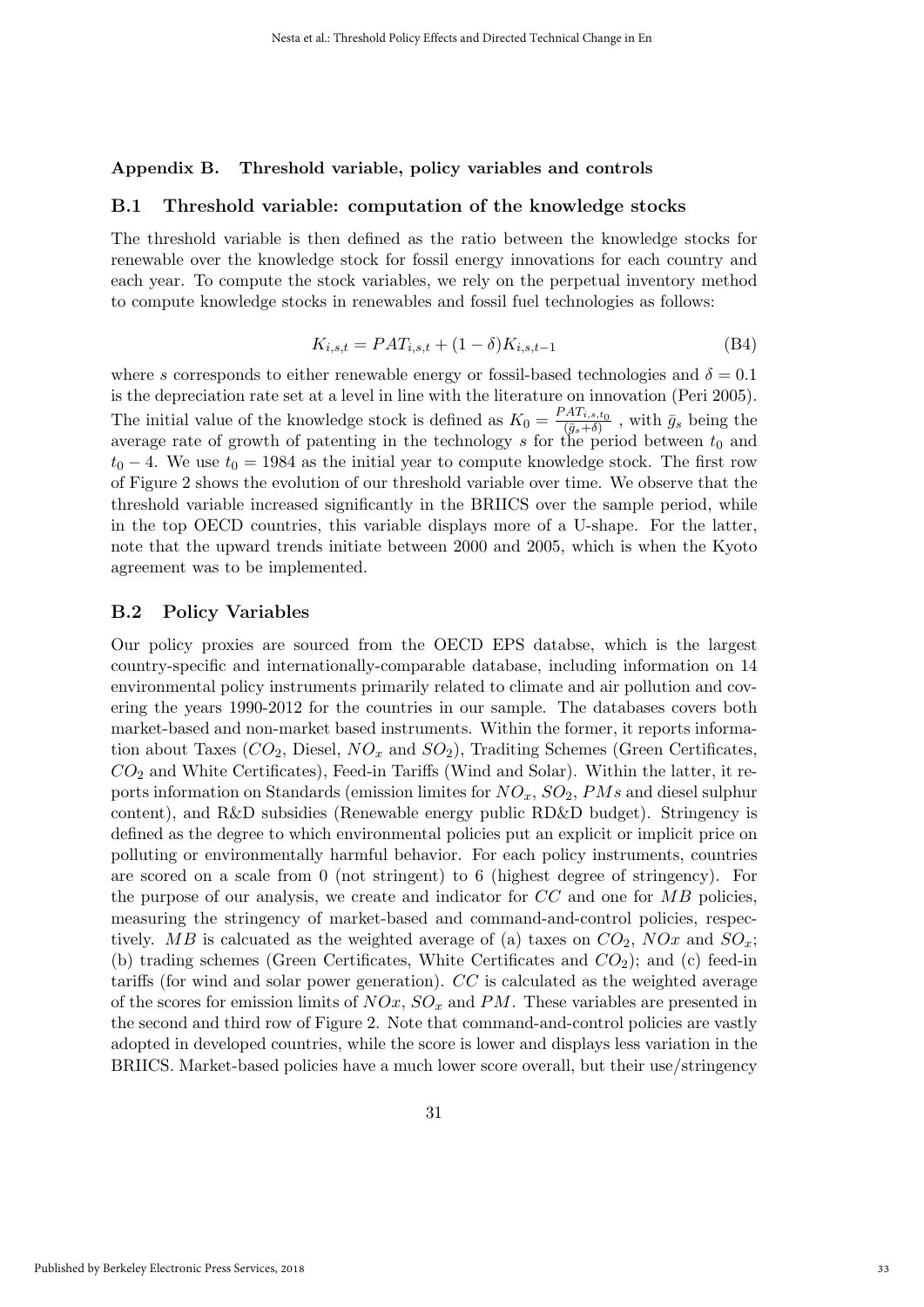increases steadily throughout the sample period, reflecting a gradual replacement of CC policies with MB policies in several countries. Note that in the empirical estimation, we transform the two policy variables so as to make them vary between 0 and 1 by using the following transformation:  $\tilde{P}_{it} = \frac{P_{it} - \text{Min}_F}{\text{Max } p - \text{Min}_F}$  $\frac{F_{it}-\text{Min}_P}{\text{Max}_P-\text{Min}_P}$ , where P stands for either MB or CC policies. We do this in order to facilitate the comparison of the parameter estimates for the two policy instruments.<sup>24</sup>

#### B.3 Controls

Our estimates are conditional on a vector  $X$  of control variables which are rather standard and include GDP per capita, average years of schooling, the share of electricity and heat exports over total electricity production and Coal Dependence. GDP per capita, defined as the output-side real GDP at chained PPPs in million 2011 USD, is obtained from the Penn Tables (Feenstra et al. 2015) and controls for time-varying, country-specific, macro-economic shocks that could likely affect our dependent variable. We also extract from the Penn Tables a human capital index, defined as the average years of schooling in the population.<sup>25</sup> We claim that a higher educational attainment should make the population of the country more inclined to renewable energy and more generally to environmental issues. The share of electricity and heat exports over total electricity production in a given country and Coal dependence are control variables specific to the energy sector. The former is built using data on exports and production from IEA (2016) and controls for the ability of countries to export electricity to neighbours. This is an important aspect of the energy system because, as discussed more in detail in Verdolini et al. (2016), it provides a buffer to handle the intermittency of renewable electricity generation. Such flexibility would affect our dependent variable because it makes innovation in renewables relatively more attractive. The latter is defined as the sum of coal, gas and oil rents measured as share of GDP, as provided by the World Development Indicators, and controls for the strength and relevance of the fossil fuel sector in a given economy, which can affect both innovation dynamics and the propensity to adopt environmental and energy policies.

 $24$ Importantly, this transformation does not affect the covariance of either the dependent variable or the set of control variables with the two policy variables.

<sup>&</sup>lt;sup>25</sup>We refer the reader to the above-mentioned paper Feenstra et al.  $(2015)$  and to the documentation attached to the new Penn World Tables proposed by the Groningen Growth and Development Centre (http://www.rug.nl/ggdc/productivity/pwt/).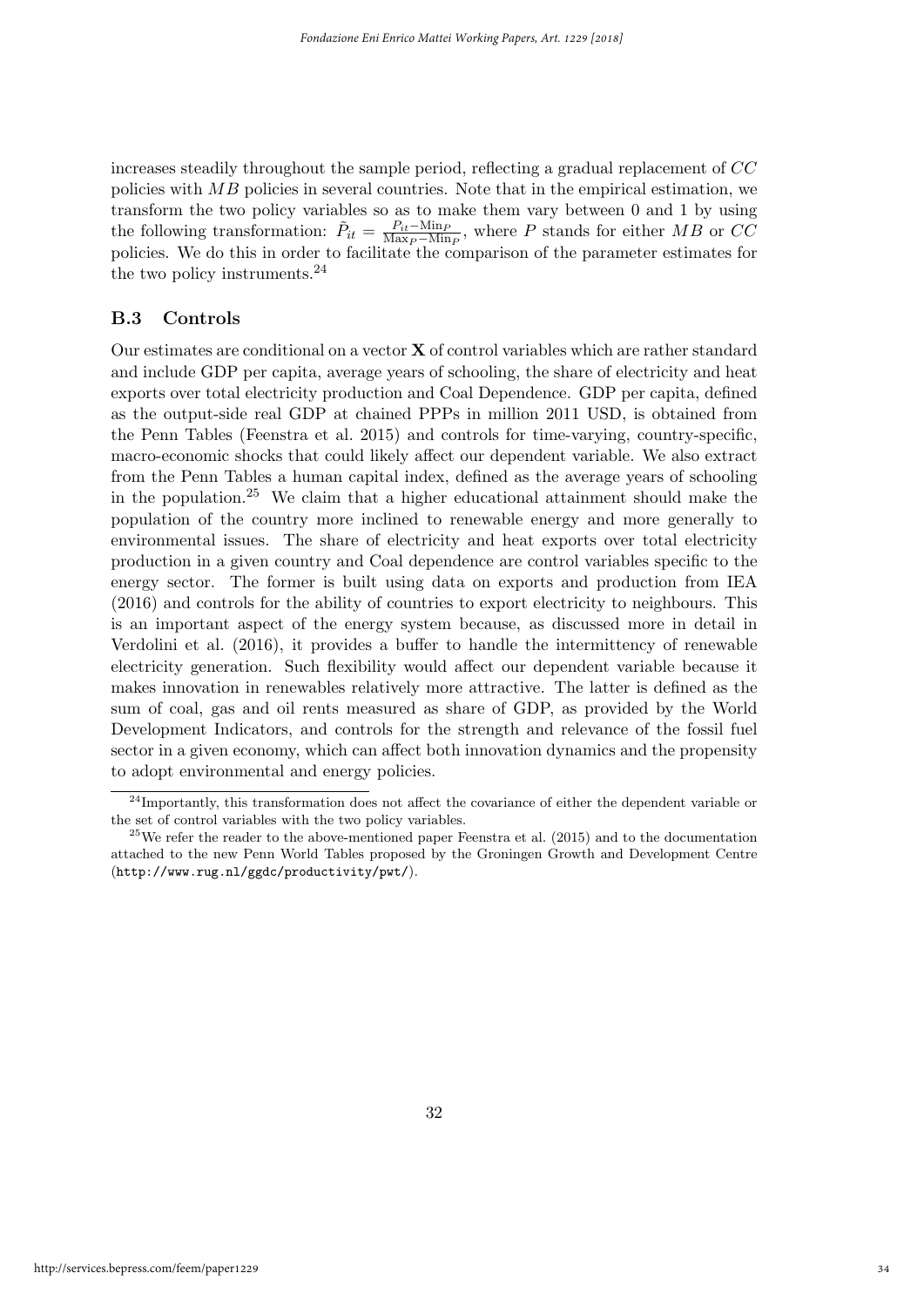#### Appendix C. Instrumental Variable Method. Results on the first and second stages with no threshold effect.

| <b>VARIABLES</b>                                            | (C1)<br><b>OLS IV</b><br>$2^{nd}$ stage | (C2)<br><b>OLS IV</b><br>$1^{st}$ stage<br>MВ | (C3)<br><b>OLS IV</b><br>$1^{st}$ stage<br>CC |
|-------------------------------------------------------------|-----------------------------------------|-----------------------------------------------|-----------------------------------------------|
|                                                             |                                         |                                               |                                               |
| Pre-sample mean                                             | $-0.028$<br>(0.084)                     | $0.093***$<br>(0.016)                         | $-0.033**$<br>(0.017)                         |
| $K_{R/F}$                                                   | $0.288***$<br>(0.0418)                  | $-0.008$<br>(0.008)                           | 0.003<br>(0.010)                              |
| $PM2.5$ Counterfactual                                      |                                         | $0.005***$<br>(0.000)                         | $0.004***$<br>(0.000)                         |
| Length of Democracy                                         |                                         | $-0.001**$<br>(0.000)                         | $0.002***$<br>(0.000)                         |
| MB policies                                                 | $1.346**$<br>(0.577)                    |                                               |                                               |
| CC policies                                                 | $1.494***$<br>(0.564)                   |                                               |                                               |
|                                                             |                                         |                                               |                                               |
| GDP per capita                                              | $-0.038$<br>(0.079)                     | $0.114***$<br>(0.016)                         | $0.082***$<br>(0.019)                         |
| Coal Dependence                                             | 0.048<br>(0.104)                        | $-0.038**$<br>(0.015)                         | $-0.108***$<br>(0.0141)                       |
| <b>Electricity Exports</b>                                  | $1.638***$<br>(0.338)                   | 0.110<br>(0.067)                              | $-0.209***$<br>(0.0751)                       |
| Human Capital                                               | 0.057<br>(0.089)                        | $-0.019$<br>(0.018)                           | $-0.046**$<br>(0.022)                         |
| Total Knowledge Stock                                       | $0.092***$<br>(0.030)                   | $-0.019***$<br>(0.006)                        | $0.016**$<br>(0.006)                          |
| Observations<br>R-squared<br>F-Test on excluded Instruments | 782<br>0.535                            | 782<br>0.570<br>37.790                        | 782<br>0.451<br>29.698                        |

Table C1: Results on the second and first stages of the instrumental variables

Columns 2 and 3 of Table C1 display the results of the first stage of the IV procedure where both  $MB$  and  $CCg$  policies are being instrumented by the series of exogenous variables X in equation 3 and the two additional instruments, length of democracy and PM2.5 counterfactual, as exclusion restrictions. The first column of Table C1 presents the second stage of the IV procedure estimating equation 1.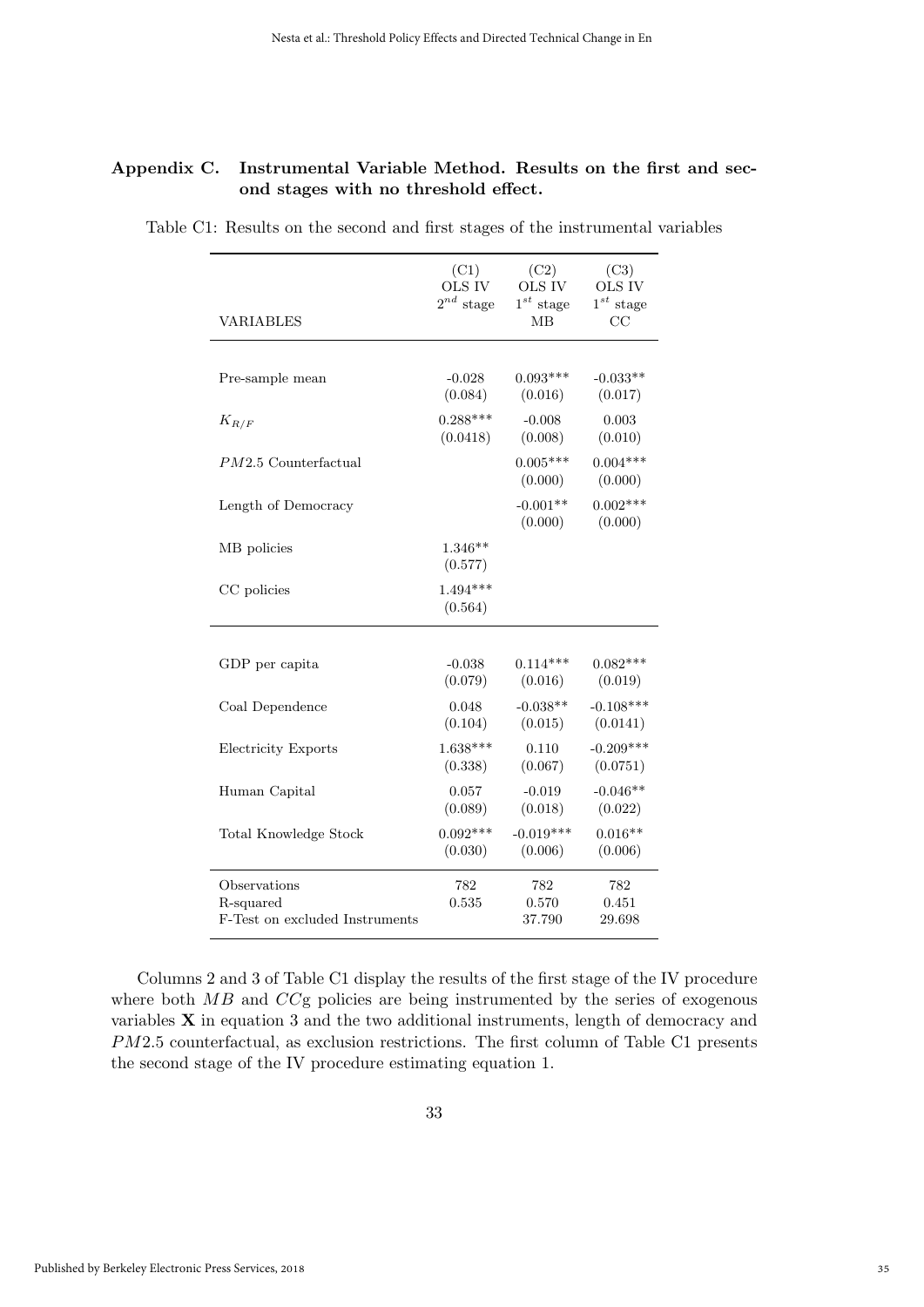Figure 1: Evolution of renewable patent counts  $P_{REN}$ , of fossil fuel patents counts  $P_{FFS}$ , and of the ratio of the two patent counts  $(P_{R/F})$  for selected OECD and BRIICS countries



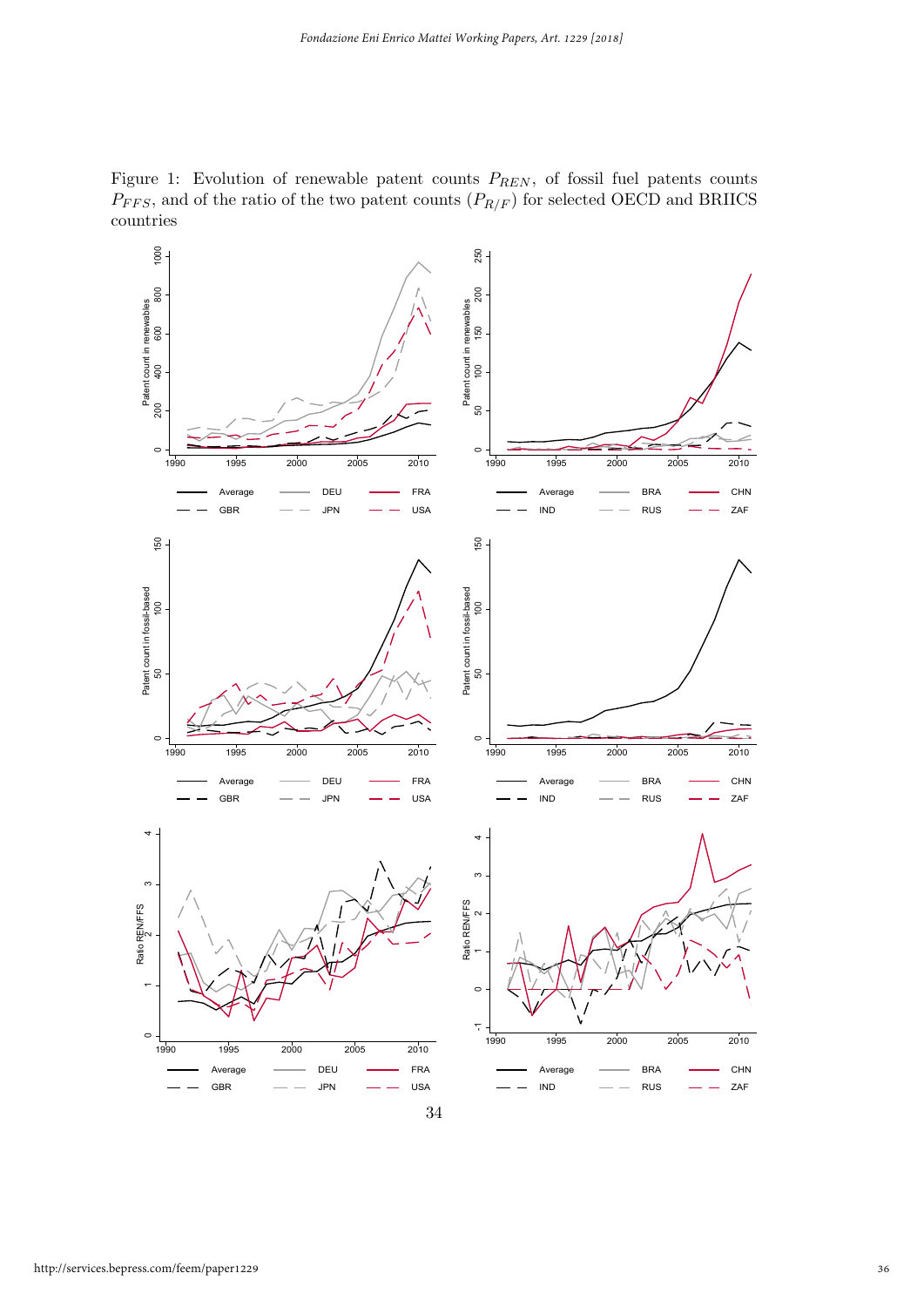

Figure 2: Evolution of the threshold variable and of MB and CC policy scores for selected OECD and for BRIICS countries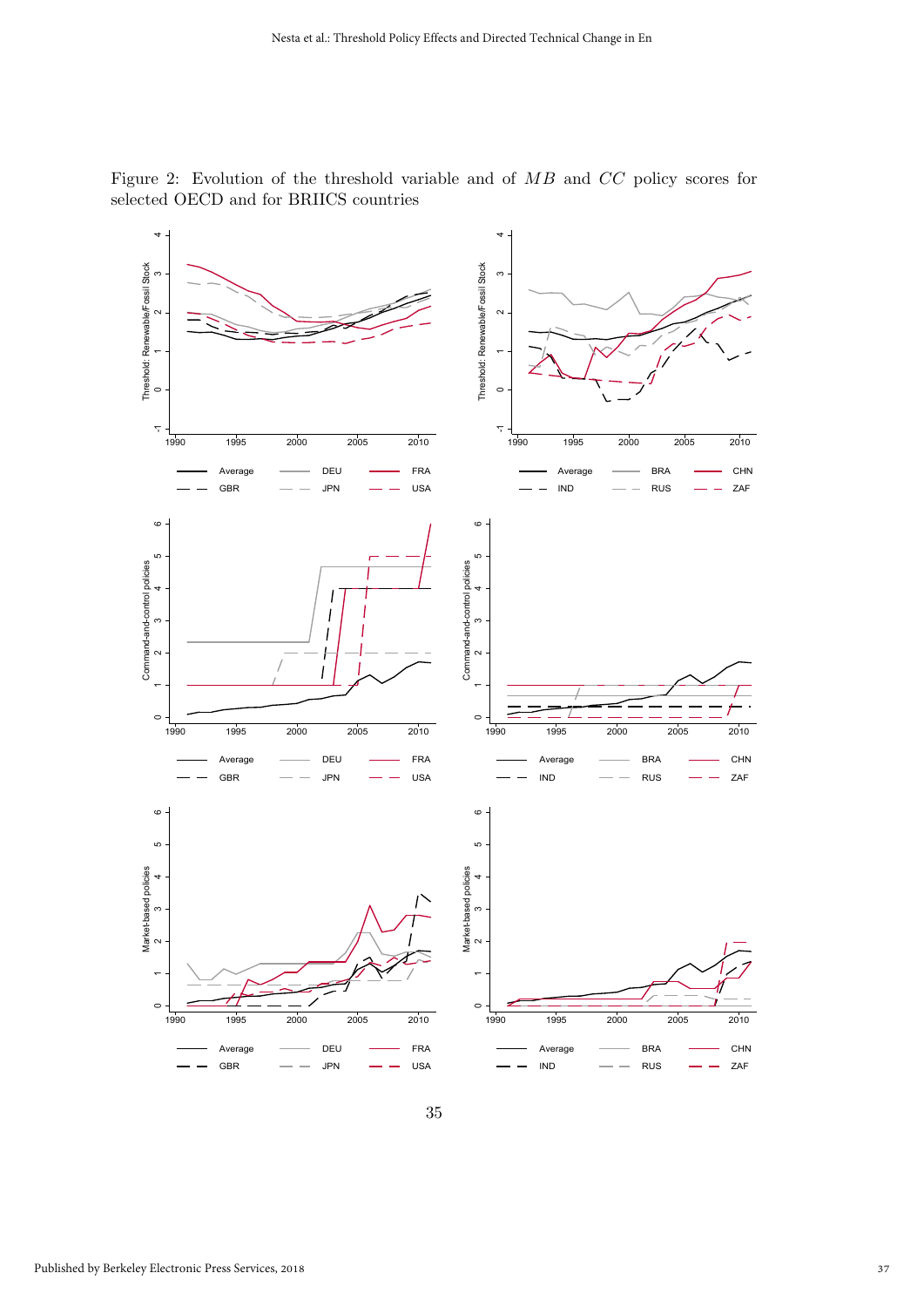Figure 3: Likelihood Ratio test and confidence interval construction for the three thresholds tested. Vertical axis: LR-test; horizontal axis: percentiles of the threshold variable  $K_{R/F}$ . The dashed horizontal line represents the 5% critical value of the test.

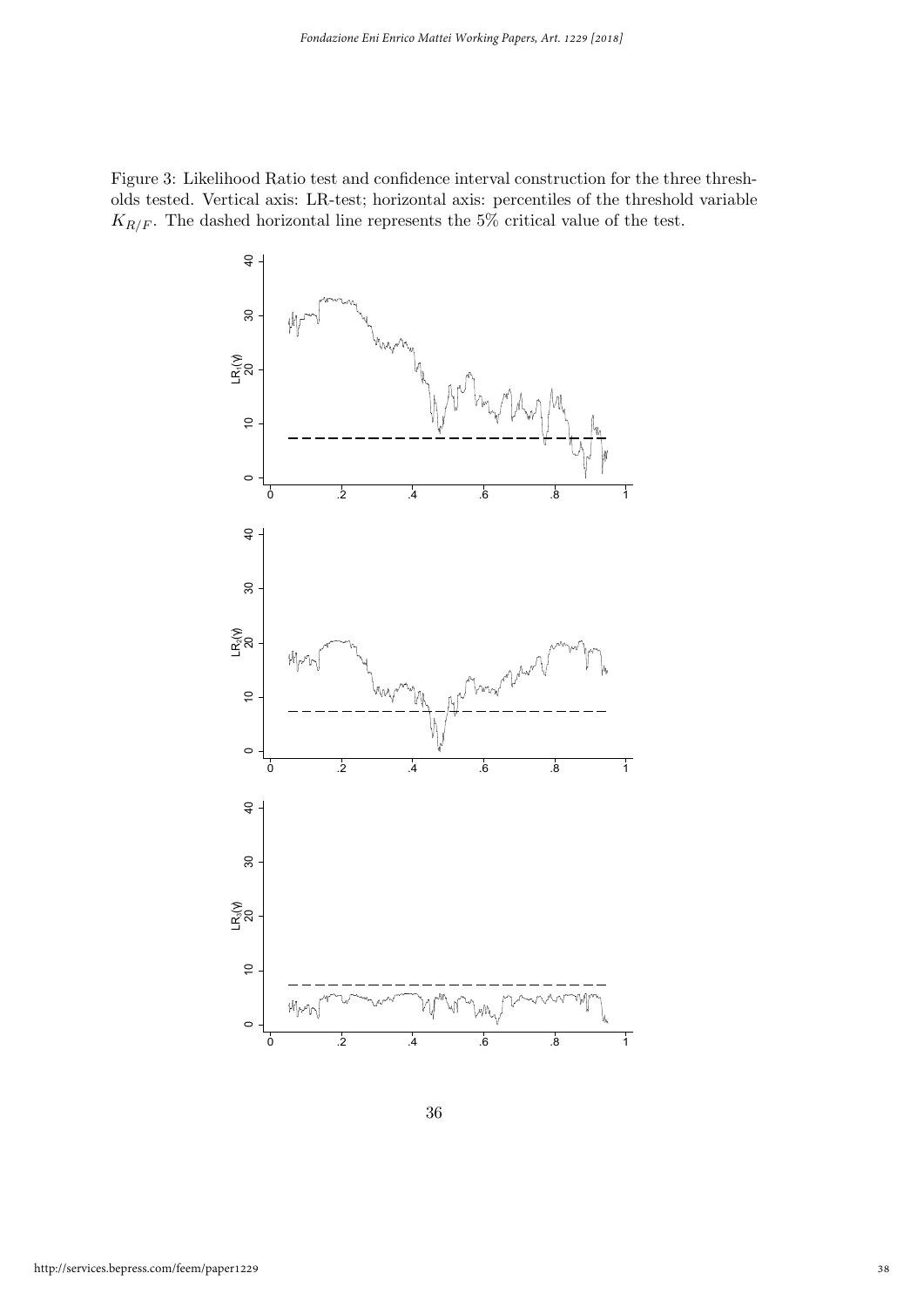Figure 4: Marginal effect of market-based policies (left panel) and command-and-control policies (right panel) on the ratio of renewable over fossil fuel patents  $(P_{R/F},$  top panel), the number of renewable patents  $(P_{REN},$  middle panel) and the number of fossil fuel patents  $(P_{FFS},$  bottom panel). Marginal effects have been computed using a onestandard-deviation change in the policy variable. Vertical axis: Marginal effect from models 5 (top panel), 6 (middle panel) and 7 displayed in Table 5 ; horizontal axis: percentiles of the threshold variables. Dashed lines denote non-significance at 10% level

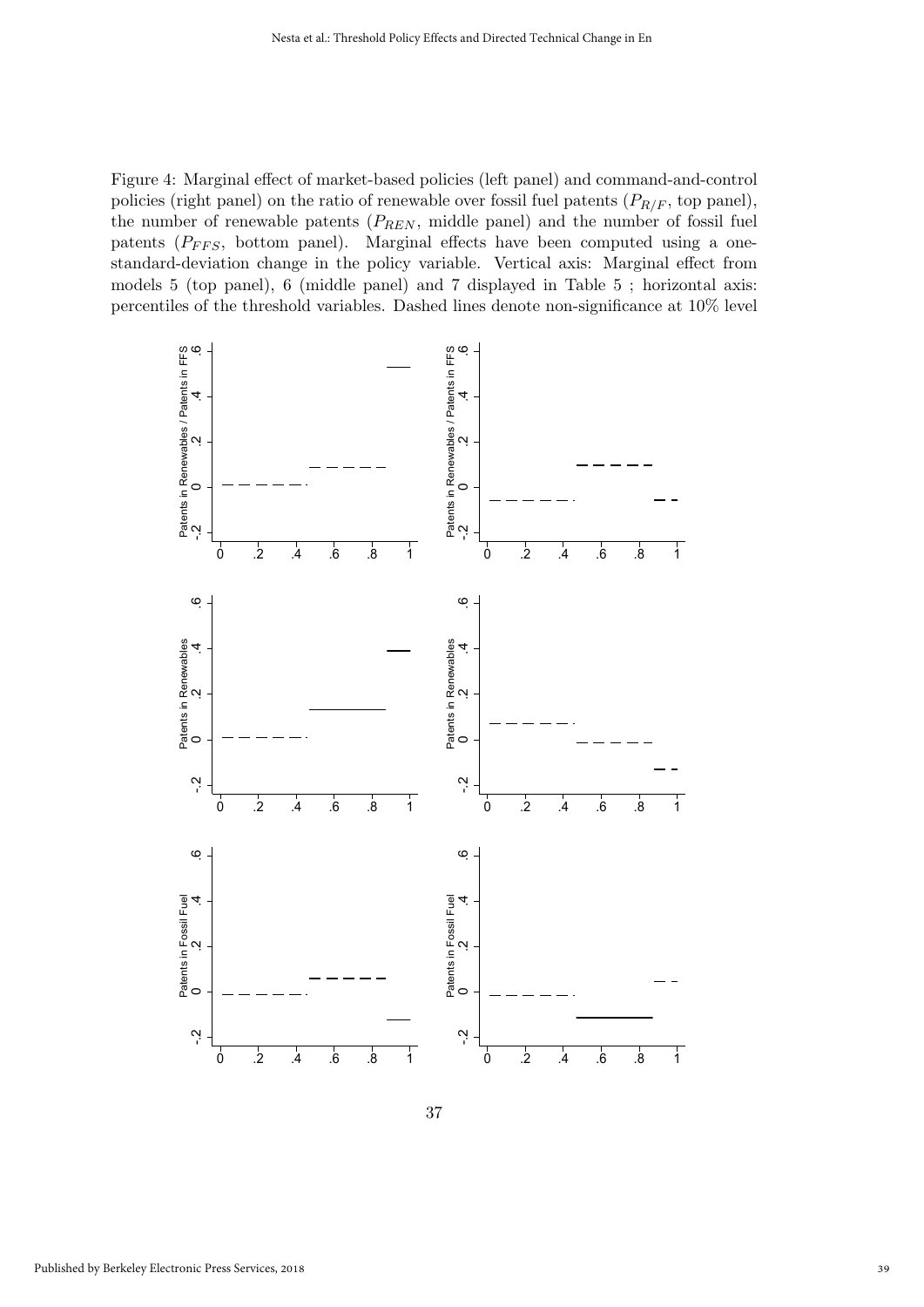Table 1: Summary statistics

| Variable                       | Name       | Obs. | Mean     | Median   | <b>SD</b> | Min      | Max     |
|--------------------------------|------------|------|----------|----------|-----------|----------|---------|
|                                |            |      |          |          |           |          |         |
| Renewable/Fossil patents (log) | $P_{R/F}$  | 782  | 1.319    | 1.298    | 1.043     | $-1.872$ | 4.839   |
| Renewable patents              | $P_{REN}$  | 782  | 42.720   | 7.000    | 111.7     | 0.0      | 969.6   |
| Fossil patents                 | $P_{FFS}$  | 782  | 4.753    | 0.515    | 11.89     | 0.0      | 132.3   |
| Pre-Sample Mean (log)          | PSM        | 782  | 0.919    | 0.593    | 0.768     | 0.0      | 2.838   |
| Renewable/Fossil stocks (log)  | $K_{R/F}$  | 782  | 1.693    | 1.756    | 0.819     | $-0.613$ | 3.995   |
| Market-based policies          | ΜВ         | 833  | 0.759    | 0.462    | 0.846     | 0.0      | 3.531   |
| Command-and-Control policies   | CC         | 833  | 1.940    | 1.000    | 1.734     | 0.0      | 6.0     |
| GDP per capita (2011 USD PPP)  | GDP        | 850  | 9.964    | 10.17    | 0.733     | 7.177    | 11.34   |
| Human Capital                  | HC         | 850  | 2.971    | 3.113    | 0.536     | 1.487    | 3.734   |
| Total Knowledge Stock          | <b>TKS</b> | 782  | 31,262   | 4,543    | 71,637    | 14.35    | 430,998 |
| Coal Dependence                | CD         | 844  | 0.136    | 0.0      | 0.483     | 0.0      | 6.660   |
| Electricity Exports            | ЕE         | 782  | $-0.065$ | $-0.029$ | 0.099     | $-0.573$ | 0.0     |
| Counterfactual $PM2.5_{i,t}$   | INST1      | 850  | 23.31    | 23.22    | 9.002     | 7.677    | 46.61   |
| Length of Democracy $t-2$      | INST2      | 766  | 37.46    | 28.0     | 27.66     | 1.0      | 80.0    |

<sup>a</sup> Electricity Exports is the log of the ratio of electricity exports over production of electricity.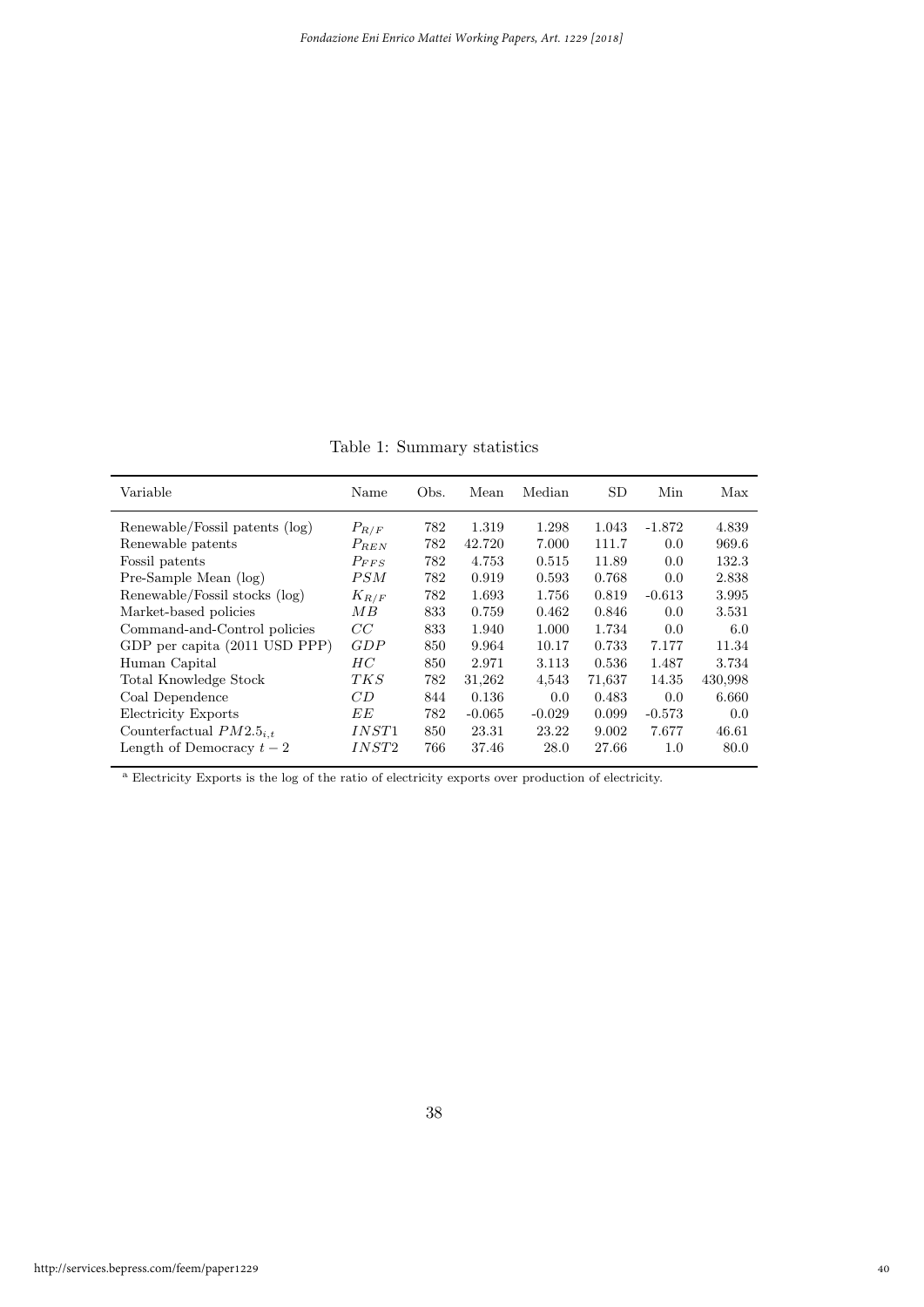| $\frac{1}{2}$<br>Í<br>りりりり<br>Í                                                                                                                                                                                                     |
|-------------------------------------------------------------------------------------------------------------------------------------------------------------------------------------------------------------------------------------|
| j<br>l<br>ł                                                                                                                                                                                                                         |
|                                                                                                                                                                                                                                     |
|                                                                                                                                                                                                                                     |
| - KM - 2、<br>l                                                                                                                                                                                                                      |
|                                                                                                                                                                                                                                     |
| .                                                                                                                                                                                                                                   |
|                                                                                                                                                                                                                                     |
| ha contrata the contrata of the first conduction of the conduction of the conduction of the conduction of the conduction of the conduction of the conduction of the conduction of the conduction of the conduction of the cond<br>ì |
| į                                                                                                                                                                                                                                   |
| $\vdots$                                                                                                                                                                                                                            |
| ֡֡֡֡                                                                                                                                                                                                                                |
| .<br>.<br>.<br>.<br>י<br>ו<br>ļ<br>$\overline{\phantom{a}}$                                                                                                                                                                         |

| Country                       | $P_{R/F}$             | $P_{REN}$                                               | $P_{FFS}$                            | <b>NSH</b>          | $K_{R/F}$        | ŽВ   | g    | GDP                                               | ЯE    | <b>TKS</b>                                                    | 8                                                     | 臣        | INST <sub>1</sub>                                                                                                                                                                                                                                                     | INST <sub>2</sub> |
|-------------------------------|-----------------------|---------------------------------------------------------|--------------------------------------|---------------------|------------------|------|------|---------------------------------------------------|-------|---------------------------------------------------------------|-------------------------------------------------------|----------|-----------------------------------------------------------------------------------------------------------------------------------------------------------------------------------------------------------------------------------------------------------------------|-------------------|
| ALL                           | 1.32                  | 42.72                                                   | 4.75                                 | 0.92                | 1.69             | 0.76 | 1.94 | 9.96                                              | 2.971 | 31.26                                                         | 13.60                                                 | $-0.065$ | 23.3                                                                                                                                                                                                                                                                  | 25                |
| AUS                           | .66                   | 9.46                                                    | 0.69                                 | $\overline{0}$      | 2.31             | 0.70 | 1.85 | 0.50                                              | 3.474 |                                                               |                                                       | 0.000    | 8.9                                                                                                                                                                                                                                                                   | $^{69}$           |
| AUT                           | .86                   |                                                         | $1.97$<br>$0.67$<br>$0.33$<br>$2.15$ | $\frac{39}{2}$      | 2.01             | 1.04 | 3.67 | 10.43                                             | 3.15  | $\frac{5.83}{10.92}$                                          | $0.50$<br>0.00                                        | 0.170    | 27.2                                                                                                                                                                                                                                                                  | $\ddot{4}$        |
| <b>BEL</b>                    | 1.79                  | $22.28$<br>11.81                                        |                                      | 1.77                | 2.44             | 0.34 | 2.70 | 10.32                                             | 2.986 | $7.19\,$                                                      | 0.00                                                  | $-0.086$ | 30.1                                                                                                                                                                                                                                                                  | 69                |
| <b>BRA</b>                    | 1.13                  | 5.25                                                    |                                      | 0.53                | 2.34             | 0.00 | 0.67 | 9.15                                              | 2.159 |                                                               | 0.15                                                  | $-0.001$ | 11.6                                                                                                                                                                                                                                                                  | $\overline{10}$   |
| <b>CAN</b>                    | 1.82                  | $23.94$<br>$20.91$                                      |                                      | 1.61                | 0.99             | 1.15 | 2.64 | 10.50                                             | 3.517 |                                                               | 3.15                                                  | $-0.070$ | 13.1                                                                                                                                                                                                                                                                  | 69                |
| CHE                           | 1.23                  |                                                         | 5.04                                 | 1.82                | 1.46             | 0.65 | 2.55 | $\begin{array}{c} 10.68 \\ 8.55 \end{array}$      | 3.557 | $\frac{1.53}{16.82}$                                          | 0.00                                                  | $-0.426$ | 25.2                                                                                                                                                                                                                                                                  | $_{69}$           |
| <b>CHN</b>                    | $1.69\,$              | 44.17                                                   | 1.87                                 | 0.25                | 1.61             | 0.57 | 1.53 |                                                   | 2.192 | 14.30                                                         | 80.70                                                 | $-0.003$ | 43.5                                                                                                                                                                                                                                                                  | L                 |
| CZE<br>DEU                    | 1.15                  | 3.43                                                    | 0.07                                 | 0.00                | 2.22             | 0.92 | 1.91 | 10.00                                             | 3.506 |                                                               |                                                       | $-0.147$ | 32.9                                                                                                                                                                                                                                                                  | $\Box$            |
|                               | 2.01                  |                                                         | 28.48                                | 1.48                | 1.95             | 1.29 | 3.74 | 10.44                                             | 3.57  |                                                               |                                                       | $-0.065$ | 30.5                                                                                                                                                                                                                                                                  | $\overline{5}$    |
| <b>DNK</b>                    | 2.21                  |                                                         | 1.13                                 | 1.30                | 2.15             | 1.47 | 2.26 | 10.45                                             | 3.317 |                                                               |                                                       | $-0.130$ | 19.2                                                                                                                                                                                                                                                                  | 69                |
| $_{\rm ESP}$                  | 2.36                  | $\begin{array}{c} 313.00 \\ 37.39 \\ 37.11 \end{array}$ | 0.96                                 | 1.44                | 2.75             | 1.57 | 2.15 | 10.15                                             | 2.665 | $\begin{array}{r} 1.07 \\ 178.82 \\ 4.61 \\ 6.54 \end{array}$ | 0.34                                                  | $-0.036$ | 19.4                                                                                                                                                                                                                                                                  | 22                |
| $\overline{\text{F}}\text{I}$ | 1.12                  | $\begin{array}{c} 14.81 \\ 69.73 \\ 72.41 \end{array}$  | 3.71                                 | 0.59                | 0.74             | 0.28 | 3.20 | 10.35                                             | 3.178 | $10.10$<br>$63.92$                                            | $\begin{array}{c} 0.00 \\ 0.00 \\ 0.0 \\ \end{array}$ | $-0.016$ | 10.0                                                                                                                                                                                                                                                                  | 69                |
| <b>FRA</b>                    | 1.54                  |                                                         | 8.85                                 | 2.68                | 2.24             | 1.45 | 2.77 | 10.34                                             | 2.942 |                                                               |                                                       | $-0.118$ | 24.2                                                                                                                                                                                                                                                                  | 69                |
| GBR                           | 1.94                  |                                                         | 6.62                                 | 1.65                | 1.82             | 1.02 | 2.73 | 10.38                                             | 3.516 | 52.25                                                         |                                                       | $-0.003$ | $20.7\,$                                                                                                                                                                                                                                                              | 69                |
|                               | 1.12                  | 3.64                                                    |                                      | 0.56                |                  | 1.22 | 1.45 | 10.04                                             | 2.775 |                                                               |                                                       | $-0.030$ | 24.7                                                                                                                                                                                                                                                                  | 25                |
| <b>GRC</b><br>HUN             | 0.99                  | 2.41                                                    | 70.0<br>21.0                         | 0.65                | 1.71             | 0.91 | 1.87 |                                                   | 3.051 | $0.52$<br>1.79                                                | $\begin{array}{c} 0.63 \\ 0.30 \end{array}$           | $-0.094$ | 33.4                                                                                                                                                                                                                                                                  | $\Box$            |
| ΣCI                           | 0.14                  | 0.21                                                    | 0.00                                 | 0.00                | 0.30             | 0.29 | 0.94 | $\begin{array}{c} 69 \\ 8.46 \\ 7.81 \end{array}$ | 2.202 |                                                               |                                                       | 0.000    | 25.2                                                                                                                                                                                                                                                                  | $\overline{14}$   |
| $\overline{CD}$               | 0.44                  | 7.37                                                    | 3.05                                 | 0.42                | 0.68             | 0.36 | 0.44 |                                                   | 1.786 | $0.09$<br>$2.54$                                              | 58.60<br>54.00                                        | 0.000    | 37.8                                                                                                                                                                                                                                                                  | $\overline{10}$   |
| IRL                           | 1.02                  | 4.37                                                    | 0.13                                 | 0.50                | 1.95             | 0.26 | 2.04 | $10.47\,$                                         | 2.901 |                                                               | 0.03                                                  | $-0.004$ | 13.8                                                                                                                                                                                                                                                                  | 69                |
|                               | 1.61                  | 53.98                                                   | $5.88$                               | 1.54                | 1.82             | 1.32 | 2.39 | 10.35                                             | 2.816 |                                                               | 0.00                                                  | $-0.004$ | 31.2                                                                                                                                                                                                                                                                  | 23                |
| $_{\rm JPN}^{\rm TFA}$        | 2.16                  | 274.40                                                  | 28.35                                | 2.84                | 2.26             | 0.98 | 1.65 | 10.42                                             | 3.37  | $\begin{array}{c} 1.40 \\ 32.10 \\ 316.79 \end{array}$        | 0.00                                                  | 0.000    | 20.0                                                                                                                                                                                                                                                                  | 23                |
| KOR                           | 1.99                  | 119.50                                                  | 5.11                                 | 0.59                | 2.05             | 1.06 | 2.51 | 10.06                                             | 3.231 | $\begin{array}{c} 48.74 \\ 0.59 \\ 15.13 \end{array}$         | 0.30                                                  | 0.000    | 38.7                                                                                                                                                                                                                                                                  | $^{12}$           |
| MEX                           | 0.63                  | 1.41                                                    | 0.00                                 |                     | 0.84             | 0.01 | 0.85 |                                                   | 2.444 |                                                               | $1.35\phantom{}$ 0.00                                 | $-0.007$ | 17.9                                                                                                                                                                                                                                                                  |                   |
| <b>CTIN</b>                   | 2.16                  | 27.92                                                   | 1.93                                 | $0.05$<br>$1.73$    | 2.26             | 0.82 | 2.28 | $\begin{array}{c} 9.41 \\ 10.50 \end{array}$      | 3.165 |                                                               |                                                       | $-0.031$ | 30.2                                                                                                                                                                                                                                                                  | 69                |
| <b>NOR</b>                    | $0.77$<br>0.79        | 15.09                                                   | $1.34$<br>0.59                       | 0.47                | 1.73             | 0.42 | 2.35 | $\begin{array}{c} 10.83 \\ 9.55 \end{array}$      | 3.406 | 3.67                                                          | $0.66\,$                                              | $-0.081$ | 10.2                                                                                                                                                                                                                                                                  | 69                |
| POL                           |                       | 4.34                                                    |                                      | 0.55                | 1.62             | 0.96 | 1.88 |                                                   | 3.049 | 78.0                                                          | 23.50                                                 | $-0.041$ | 31.2                                                                                                                                                                                                                                                                  | $\overline{10}$   |
| PRT                           | 1.12                  | 3.65                                                    | 0.10                                 | 0.41                | 2.17             | 1.13 | 2.17 | 9.93                                              | 2.21  | $0.36$<br>2.70                                                | $0.00\,$                                              | $-0.061$ | 15.4                                                                                                                                                                                                                                                                  | 23                |
| RUS                           | 1.18                  | 6.49                                                    | 0.71                                 | 0.10                | 94.1             | 0.13 | 0.73 | 0.56                                              | 3.113 |                                                               | 60.50                                                 | $-0.009$ | 19.4                                                                                                                                                                                                                                                                  | $\infty$          |
| <b>SVK</b>                    | 0.65                  | 1.43                                                    | 0.09                                 | 0.05                | 1.39             | 0.67 | 0.57 | 0.71                                              | 3.386 | 0.34                                                          | $0.16\,$                                              | $-0.162$ | 32.0                                                                                                                                                                                                                                                                  | $\overline{10}$   |
| <b>SVN</b>                    | 0.39                  | 0.91                                                    | 0.11                                 | 0.10                | 0.94             | 0.38 | 1.87 | 0.97                                              | 3.282 | 0.46                                                          | 2.19                                                  | $-0.308$ | 25.5                                                                                                                                                                                                                                                                  | $\overline{10}$   |
| <b>SWE</b>                    | 1.02                  | 15.97                                                   | 3.94                                 | $\frac{1.28}{0.00}$ | $\frac{1.26}{ }$ | 1.20 | 2.06 | 10.45                                             | 3.238 | 18.81                                                         | 0.00                                                  | $-0.072$ | 12.3                                                                                                                                                                                                                                                                  | 69                |
| TUR                           | 0.60                  | 1.74                                                    | 0.11                                 |                     | 0.89             | 0.39 | 1.15 | 9.45                                              | 2.04  | $0.44$<br>225.09                                              | $0.88\,$                                              | $-0.007$ | $24.0$                                                                                                                                                                                                                                                                | $\overline{15}$   |
| USA                           | $1.28$<br>0.29        | 1.10<br>221                                             | 17.34                                | 1.65                | $\frac{53}{2}$   | 0.78 | 2.64 | 10.71                                             | 3.596 |                                                               | 6.24                                                  | $-0.004$ | 18.7                                                                                                                                                                                                                                                                  | 69                |
| ZAF                           |                       | 0.62                                                    | 0.06                                 | 0.18                | 0.83             | 0.23 | 0.23 | 9.17                                              | .221  | 0.45                                                          | 25.10                                                 | $-0.033$ | 14.6                                                                                                                                                                                                                                                                  | $\mathbf{r}$      |
|                               |                       |                                                         |                                      |                     |                  |      |      |                                                   |       |                                                               |                                                       |          | $P_{R/F}$ : Renewable over fossil fuels patent count ratio; $P_{REN}$ : Number of patents in renewables; $P_{RFS}$ : Number of patents in fossil fuels; PSM: Pre-sample mean of the dependent variable $P_{R/F}$ ; $K_{R/F}$ : Renewable ove                          |                   |
|                               | stock (in thousands); |                                                         |                                      |                     |                  |      |      |                                                   |       |                                                               |                                                       |          | CD: Coal dependence $(\times 10^2)$ ; EE: Electricity export; INS1: particular matter $PM2.5_{i,t}$ ; INS2 democracy longevity (in<br>CC: command-and-control policies; GDP: GDP per capita, in thousands of 2011 USD PPP; HC: Human capital index; TPS: total patent |                   |
| years)                        |                       |                                                         |                                      |                     |                  |      |      |                                                   |       |                                                               |                                                       |          |                                                                                                                                                                                                                                                                       |                   |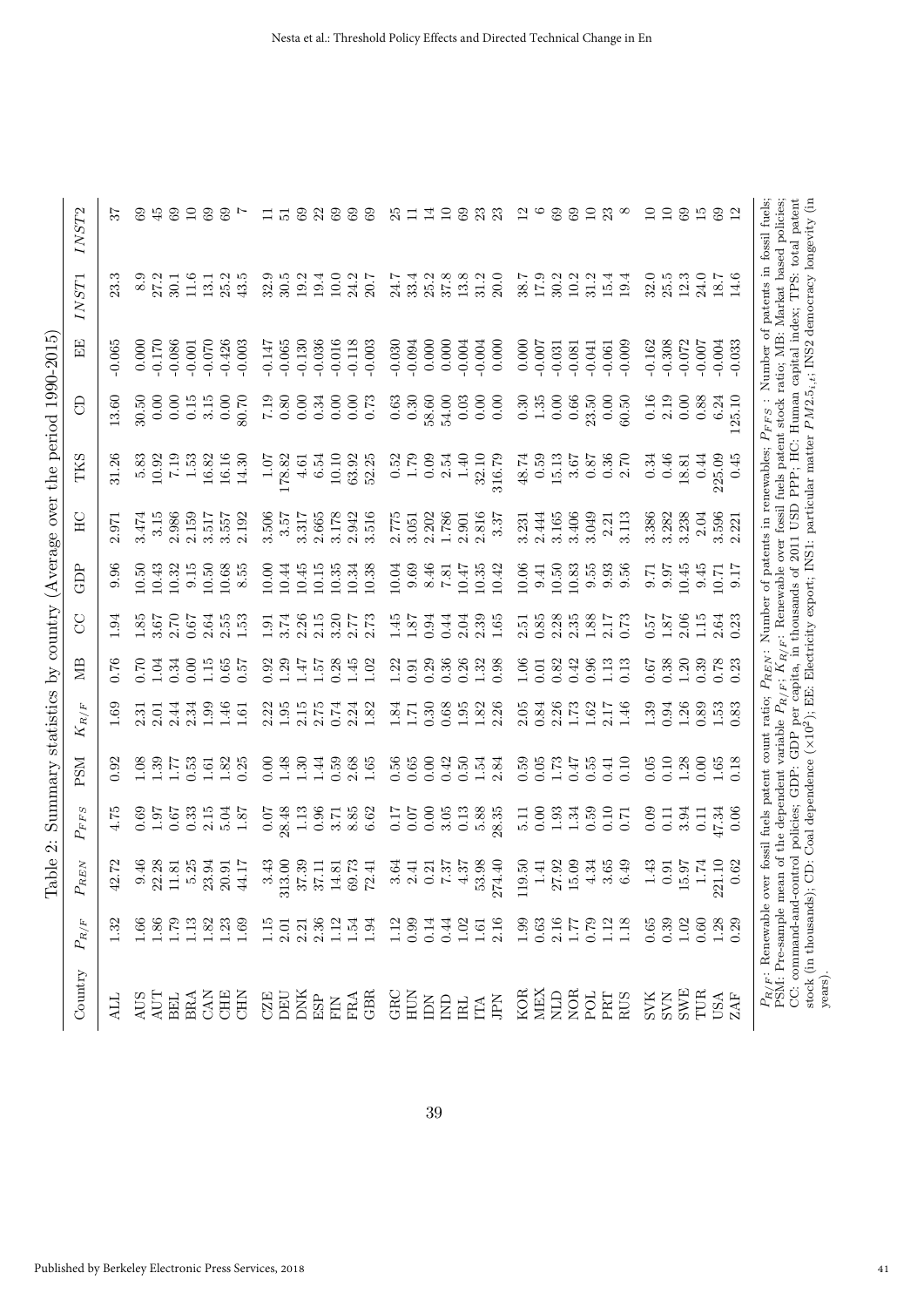|                       | (1)                   | (2)                   | (3)                   | (4)                    |
|-----------------------|-----------------------|-----------------------|-----------------------|------------------------|
| Pre-Sample Mean       | $0.386***$<br>(0.090) | $0.315***$<br>(0.095) | 0.026<br>(0.144)      | $-0.001$<br>(0.131)    |
| $K_{R/F}$             | $0.353***$<br>(0.076) | $0.338***$<br>(0.070) | $0.294***$<br>(0.081) | 0.106<br>(0.065)       |
| MB Policies           |                       | 0.388<br>(0.264)      | $0.456*$<br>(0.258)   | $-1.497***$<br>(0.462) |
| $MB \times K_{R/F}$   |                       |                       |                       | $0.951***$<br>(0.255)  |
| CC Policies           |                       | $0.464*$<br>(0.252)   | 0.266<br>(0.183)      | $-0.350$<br>(0.313)    |
| $CC \times K_{R/F}$   |                       |                       |                       | 0.224<br>(0.149)       |
| GDP per capita        |                       |                       | 0.100<br>(0.099)      | 0.151<br>(0.094)       |
| Coal Dependence       |                       |                       | $-0.130$<br>(0.108)   | $-0.100$<br>(0.100)    |
| Electricity Exports   |                       |                       | $1.265**$<br>(0.465)  | $0.910**$<br>(0.403)   |
| Human Capital         |                       |                       | 0.026<br>(0.143)      | $-0.005$<br>(0.120)    |
| Total Knowledge Stock |                       |                       | $0.110*$<br>(0.063)   | $0.147**$<br>(0.058)   |
| Observations          | 782                   | 782                   | 782                   | 782                    |
| R-squared             | 0.547                 | 0.561                 | 0.602                 | 0.628                  |
| LL                    | $-832.5$              | $-820.4$              | $-781.9$              | $-754.9$               |
| <b>RSS</b>            | 385                   | 373.2                 | 338.3                 | 315.7                  |
| LR-test               |                       | 24.26                 | 76.89                 | 54.05                  |
| P-value               |                       | 0.000                 | 0.000                 | 0.000                  |

Table 3: Sequential Regressions. Dependent Variable: (Log of the) Ratio of renewable to fossil fuel patents  $(P_{R/F,it})$ 

Clustered standard errors in parentheses. \*\*\*  $p<0.01$ , \*\*  $p<0.05$ , \*  $p<0.1$ . All regressions include a full vector of unreported year fixed effects. All LRtests compare the current specification  $(m)$  with specification $(m - 1)$ .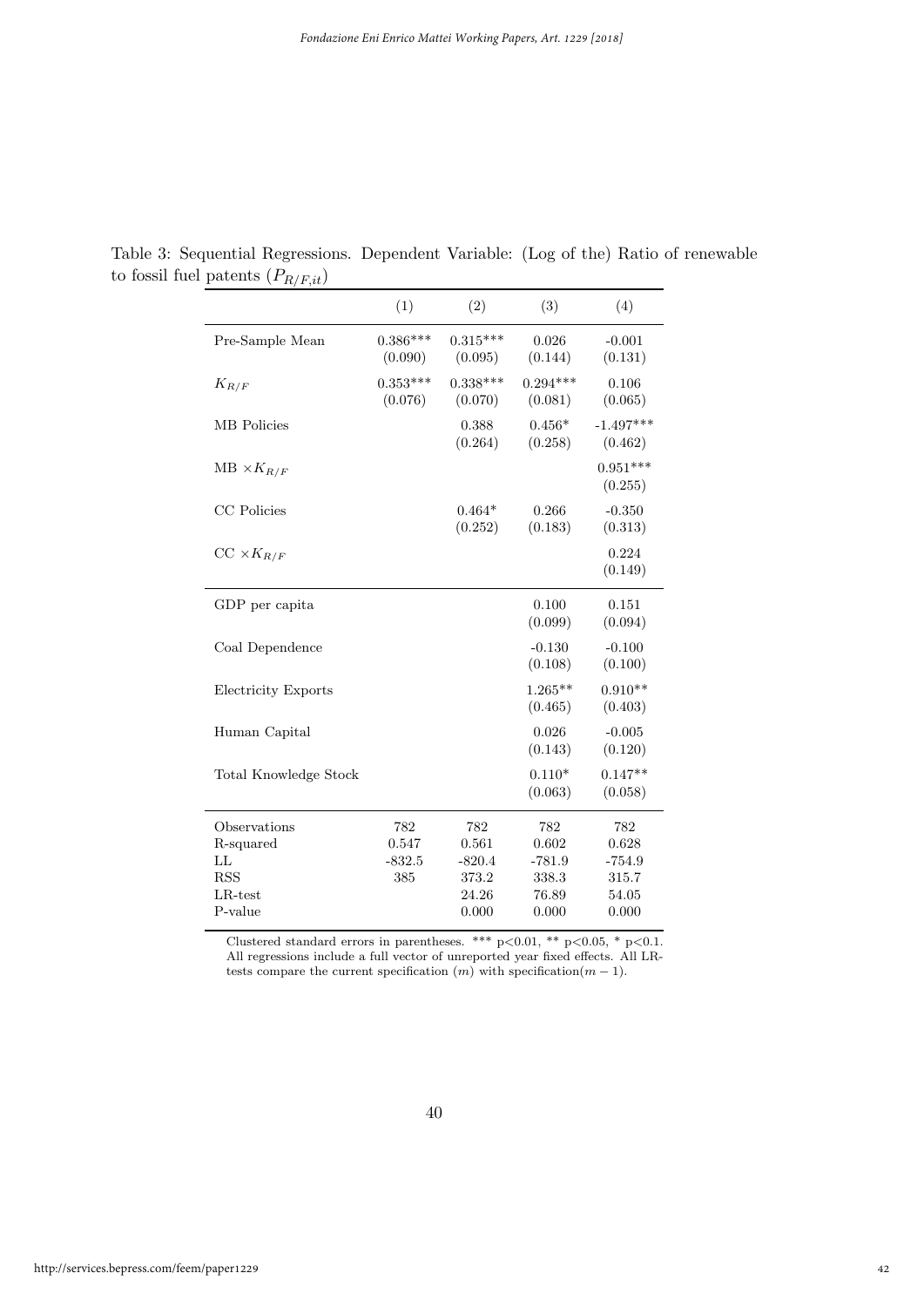Table 4: Threshold percentile, value, and significance test for the threshold variable (log of)  $K_{R/F}$ 

|                               | $\gamma_1$     | $\gamma_2$     | $\hat{\gamma}_3$ |
|-------------------------------|----------------|----------------|------------------|
| Threshold percentile          | 88             | 47             | 64               |
| Threshold value for $K_{R/F}$ | 2.856          | 1.706          | 2.004            |
| 95 % CI for $K_{R/F}$         | [2.483, 2.678] | [1.664, 1.757] | [NA, NA]         |
| F-statistics                  | 33.03          | 19.68          | 5.873            |
| P-value                       | 0.000          | 0.094          | 0.736            |

The obtained thresholds are estimated from model 5 of Table 3 with 500 bootstrapped samples. See Appendix A about inference of the estimated thresholds and on the determination of their confidence intervals.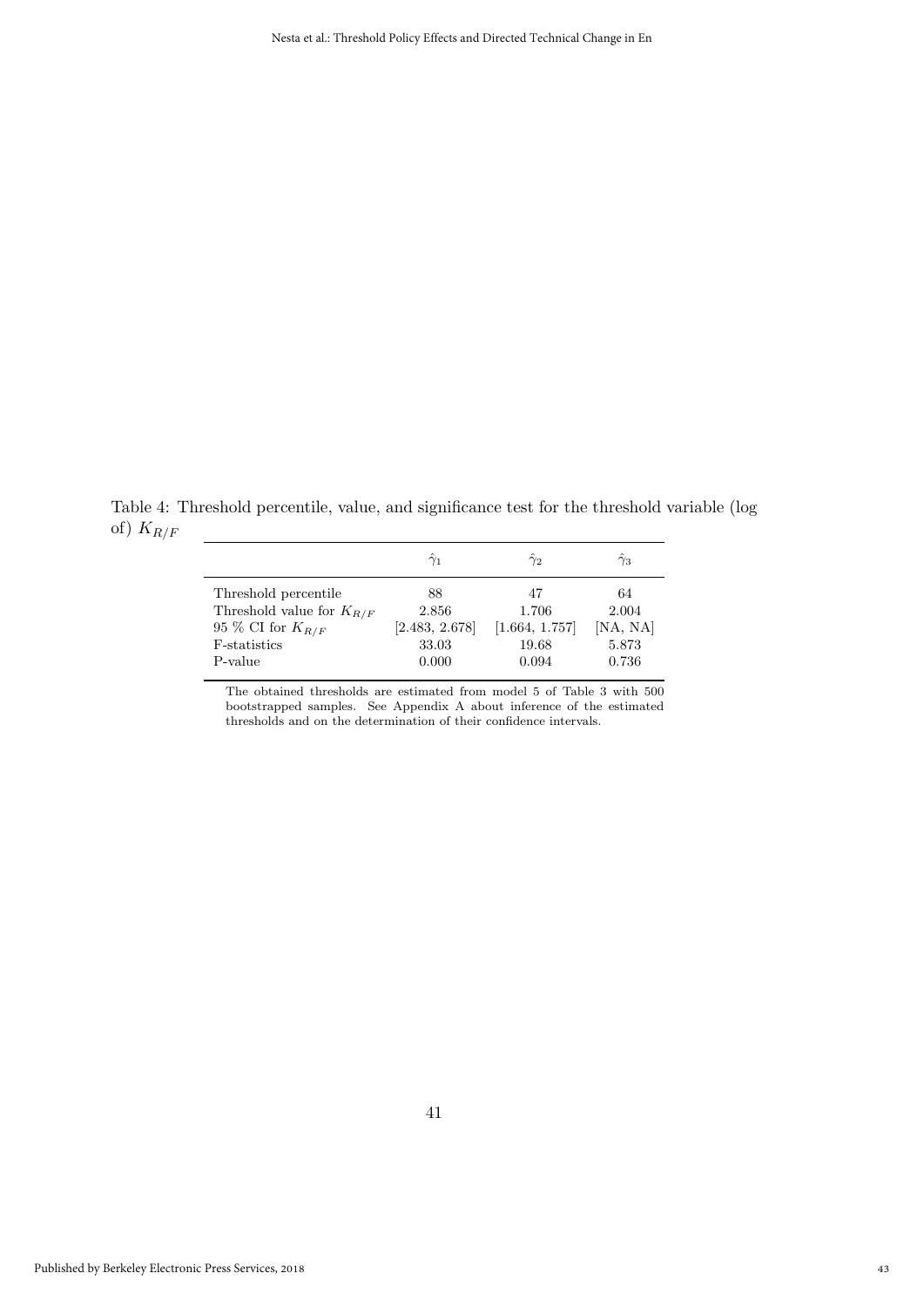|                                                       | $P_{R/F}$ <sup>a</sup> | $P_{REN}$  | $P_{FFS}$  |
|-------------------------------------------------------|------------------------|------------|------------|
|                                                       | (5)                    | (6)        | (7)        |
| Pre-Sample Mean                                       | 0.006                  | 0.099      | $0.456***$ |
|                                                       | (0.128)                | (0.114)    | (0.125)    |
| $K_{R/F}$                                             | $0.134*$               | $0.416***$ | $0.350***$ |
|                                                       | (0.066)                | (0.103)    | (0.065)    |
| $MB \times I(K \leq \hat{\gamma}_2)$                  | 0.053                  | 0.041      | $-0.047$   |
|                                                       | $(-0.293)$             | $(-0.362)$ | $(-0.294)$ |
| $MB \times I(\hat{\gamma}_2 < K \leq \hat{\gamma}_1)$ | 0.377                  | $0.572**$  | 0.255      |
|                                                       | $(-0.299)$             | $(-0.252)$ | $(-0.235)$ |
| $MB \times I(K \leq \hat{\gamma}_1)$                  | $2.276***$             | $1.678***$ | $-0.529$   |
|                                                       | $(-0.592)$             | $(-0.535)$ | $(-0.327)$ |
| $CC \times I(K \leq \hat{\gamma}_2)$                  | $-0.207$               | 0.258      | $-0.056$   |
|                                                       | $(-0.214)$             | $(-0.234)$ | $(-0.238)$ |
| $CC \times I(\hat{\gamma}_2 < K \leq \hat{\gamma}_1)$ | 0.361                  | $-0.051$   | $-0.412**$ |
|                                                       | $(-0.247)$             | $(-0.242)$ | $(-0.164)$ |
| $CC \times I(K \geq \hat{\gamma}_1)$                  | $-0.2$                 | $-0.474$   | 0.168      |
|                                                       | $(-0.384)$             | $(-0.393)$ | $(-0.255)$ |
| GDP per capita                                        | 0.141                  | $-0.138$   | $-0.131$   |
|                                                       | (0.094)                | (0.123)    | (0.081)    |
| Coal Dependence                                       | $-0.120$               | $-0.139$   | 0.009      |
|                                                       | (0.093)                | (0.109)    | (0.057)    |
| Electricity Exports                                   | $0.949**$              | $1.261**$  | $-0.118$   |
|                                                       | (0.395)                | (0.542)    | (0.374)    |
| Human Capital                                         | 0.016                  | 0.114      | $-0.037$   |
|                                                       | (0.124)                | (0.155)    | (0.104)    |
| Total Knowledge Stock                                 | $0.139**$              | $0.220**$  | $0.087*$   |
|                                                       | (0.058)                | (0.087)    | (0.044)    |
| Observations                                          | 782                    | 782        | 782        |
| R-squared                                             | 0.631                  | 0.881      | 0.802      |
| LL                                                    | -752.1                 | $-689.8$   | $-558.6$   |
| <b>RSS</b>                                            | 313.4                  | 267.3      | 191.1      |
| $LR$ -test<br>$P$ -value                              | 5.626<br>0.060         |            |            |

Table 5: Threshold regressions using as the dependent variable the log of ratio of renewable over fossil fuel patents  $(P_{R/F})$ , the number of renewable patents  $(P_{REN})$  and the number of fossil fuel patents  $(P_{FFS})$ , respectively

Clustered standard errors in parentheses. \*\*\*  $p<0.01$ , \*\*  $p<0.05$ , \*  $p<0.1$ . All regressions include a full vector of unreported year fixed effects. Variable K stands for  $K_{R/F}$  in model 5,  $K_{REN}$  in model 6 and  $K_{FFS}$  in model 7. Percentile values of the two thresholds are  $\hat{\gamma}_1 = .88$  and  $\hat{\gamma}_2 = .47$  (see Table 4).

<sup>a</sup> The LR-test compares model 4 from Table 3 with model 5.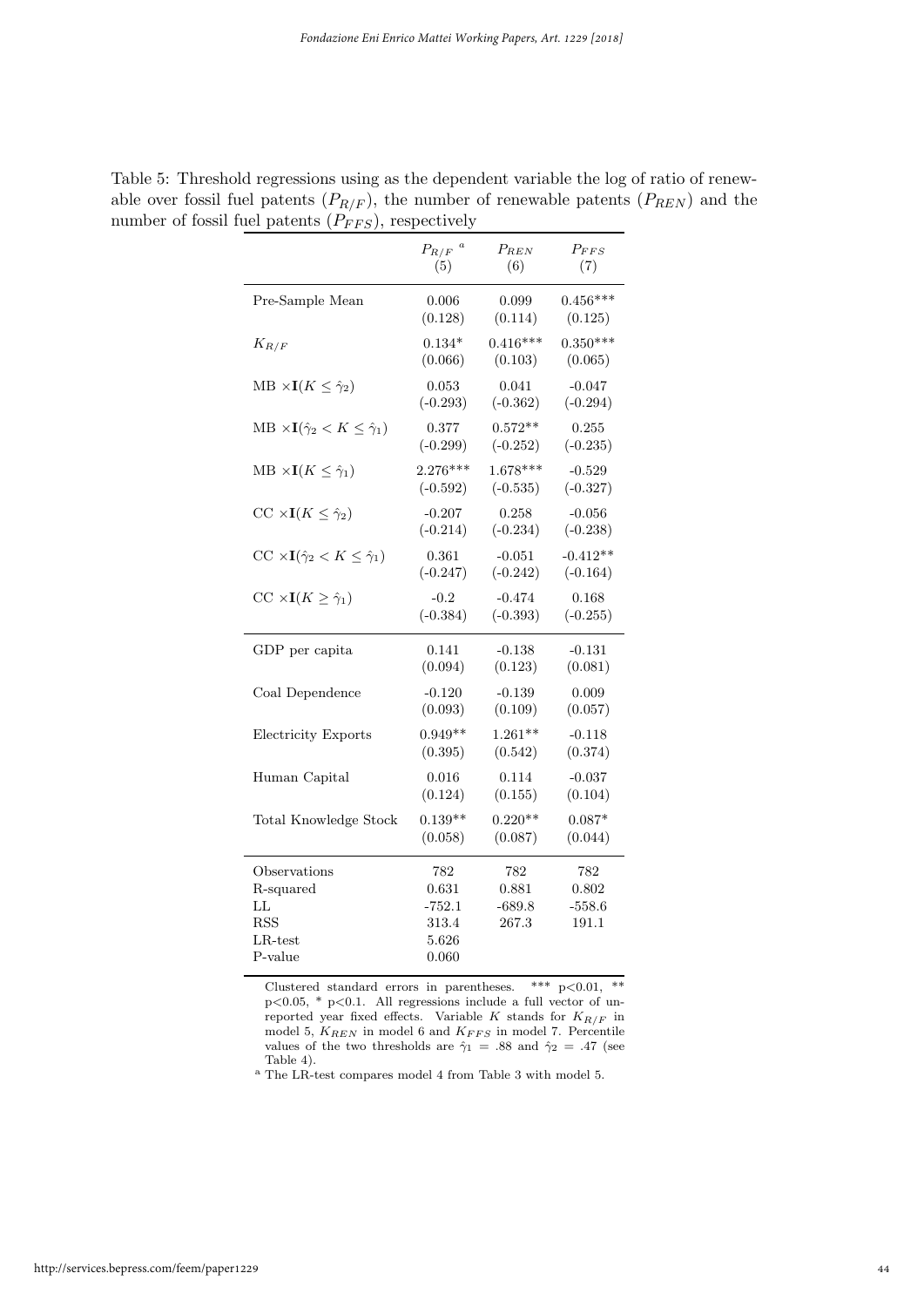|                                    | (5)                   | (8)                  | (9)                   | (10)                 | (11)                       |
|------------------------------------|-----------------------|----------------------|-----------------------|----------------------|----------------------------|
| Pre-Sample Mean                    | 0.006                 | $-0.047$             | $-0.079$              | $-0.031$             | $0.505***$                 |
|                                    | (0.128)               | (0.139)              | (0.128)               | (0.117)              | (0.110)                    |
| $K_{R/F}$                          | $0.134^{\ast}$        | $0.115*$             | $0.204***$            | $0.131**$            | $-0.037$                   |
|                                    | (0.066)               | (0.063)              | (0.063)               | (0.057)              | (0.144)                    |
| $MB 1st$ regime                    | 0.052                 | 0.623                | $-0.126$              | 0.007                | $-0.408$                   |
|                                    | (0.293)               | (0.784)              | (0.231)               | (0.344)              | (0.608)                    |
| MB $2^{nd}$ regime                 | 0.376                 | 0.780                | $0.909***$            | 0.463                | $-0.079$                   |
|                                    | (0.300)               | (0.921)              | (0.316)               | (0.286)              | (0.476)                    |
| MB $3^{rd}$ regime                 | $2.276***$            | $7.015***$           | $2.478***$            | $1.550*$             | $1.895**$                  |
|                                    | (0.591)               | (1.742)              | (0.377)               | (0.766)              | (0.914)                    |
| $CC 1st$ regime                    | $-0.204$              | 0.966                | $0.005\,$             | $-0.008$             | $0.305\,$                  |
|                                    | (0.211)               | (0.898)              | (0.211)               | (0.259)              | (0.402)                    |
| $CC 2^{nd}$ regime                 | $\,0.362\,$           | $1.801*$             | $-0.036$              | 0.401                | $0.629**$                  |
|                                    | (0.247)               | (1.022)              | (0.233)               | (0.265)              | (0.278)                    |
| $CC~3^{rd}$ regime                 | $-0.199$              | $-2.360$             | $-0.168$              | 0.568                | $-0.481$                   |
|                                    | (0.384)               | (1.400)              | (0.407)               | (0.557)              | (0.643)                    |
| GDP per capita                     | 0.141                 | 0.049                | $\,0.093\,$           | $0.226***$           | 0.348                      |
|                                    | (0.094)               | (0.115)              | (0.095)               | (0.079)              | (0.237)                    |
| Coal Dependence                    | $-0.120$              | 0.029                | $-0.138*$             | $-0.108$             | $-0.230**$                 |
|                                    | (0.093)               | (0.123)              | (0.069)               | (0.098)              | (0.100)                    |
| <b>Electricity Exports</b>         | $0.949**$             | $1.150**$            | $0.858**$             | $0.839*$             | $-1.494$                   |
|                                    | (0.395)               | (0.431)              | (0.396)               | (0.433)              | (1.082)                    |
| Human Capital                      | $0.016\,$             | 0.044                | $\,0.092\,$           | $-0.046$             | $-0.466$                   |
|                                    | (0.124)               | (0.127)              | (0.075)               | (0.106)              | (0.338)                    |
| Total Knowledge Stock              | $0.139**$<br>(0.058)  | $0.117**$<br>(0.054) | $0.134***$<br>(0.049) | $0.124**$<br>(0.050) |                            |
| <b>Total Primary Energy Supply</b> |                       |                      |                       |                      | $-0.006$<br>(0.074)        |
| First Threshold                    | 88                    | 89                   | 94                    | 87                   | 88                         |
| P-value first threshold            | 0.000                 | 0.002                | $0.008\,$             | $0.006\,$            | given                      |
| Second Threshold                   | 47                    | 48                   | 65                    | $57\,$               | 47                         |
| P-value second threshold           | 0.094                 | 0.022                | 0.052                 | 0.076                | given                      |
| Third Threshold                    | 64                    | 11                   | 13                    | $10\,$               |                            |
| P-value third threshold            | 0.736                 | 0.448                | 0.446                 | 0.440                |                            |
| Observations                       | 782                   | 782                  | 782                   | $\rm 782$            | 782                        |
| R-squared                          | $\,0.631\,$           | $\,0.634\,$          | $0.650\,$             | 0.633                |                            |
| LL<br>${\rm RSS}$                  | $-752.1$<br>$313.4\,$ | $-748.9$<br>310.8    | $-731.2$<br>$297.1\,$ | $-750.5$<br>312.1    | 0.693<br>$-788.7$<br>344.1 |

Table 6: Robustness tests using various specifications for the threshold regressions.

Clustered standard errors in parentheses. \*\*\*  $p<0.01$ , \*\*  $p<0.05$ , \*  $p<0.1$ . All regressions include a full vector of unreported year fixed effects. In Models 5 through 10 the dependent variable is the (log of the) ratio of renewable over fossil fuel patents  $(P_{R/F})$ . Model 5 is displayed in Table 3. Model 8 uses instrumental variables (IV) to control for the endogeneity of the two policy variables. The results for the first stage are displayed in Appendix C. Model 9 only counts patents protected in at least 4 countries. Model 10 uses a broader definition of renewable patents. Finally, Model 11 uses the share of renewable energy generation in country as a depedent variable.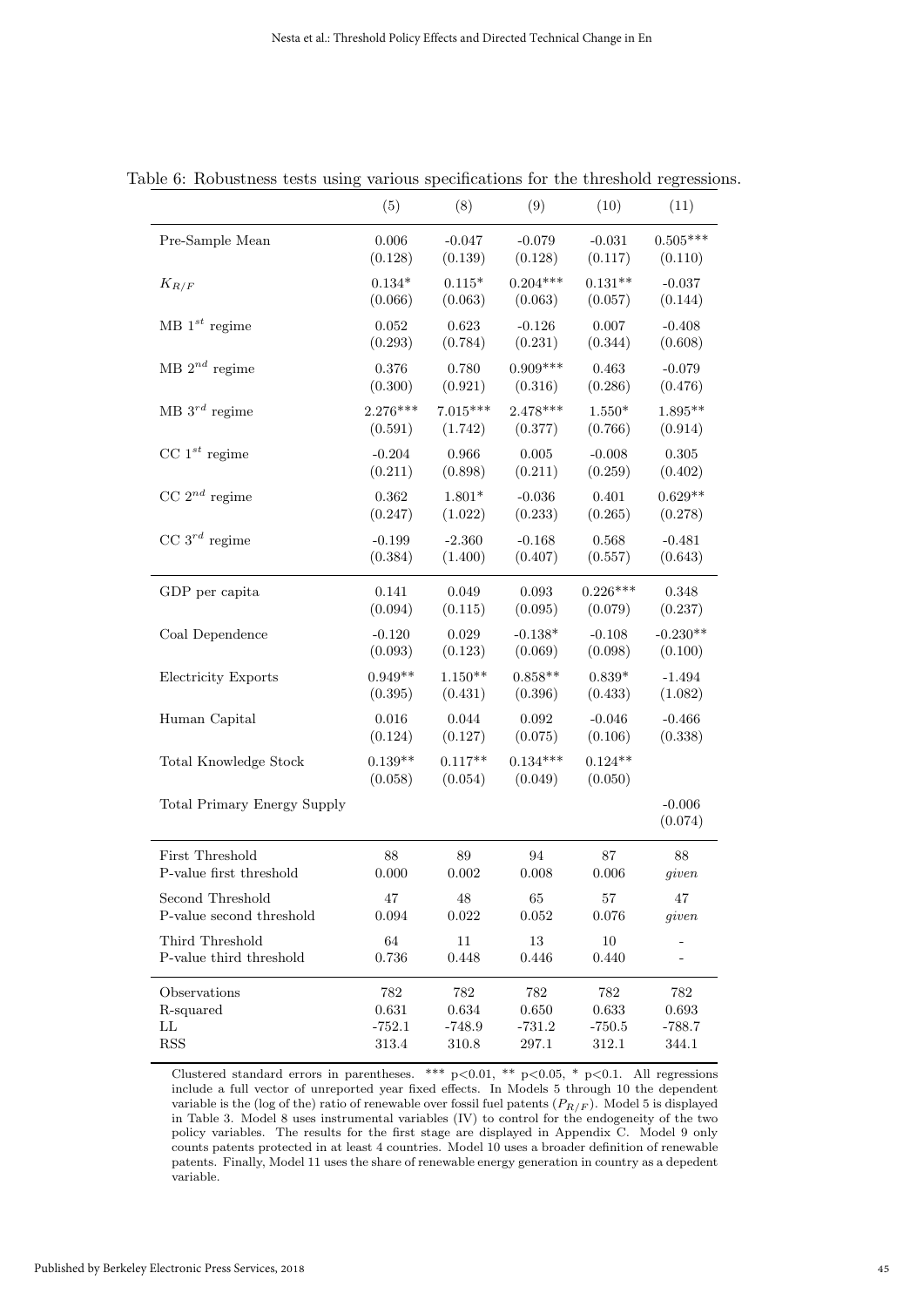|                      |           | <b>NIB</b> | 8                                                        |          |                           |                 |                | ŠВ            |            |                | g              |                |
|----------------------|-----------|------------|----------------------------------------------------------|----------|---------------------------|-----------------|----------------|---------------|------------|----------------|----------------|----------------|
|                      | $K_{R/F}$ | 1990-2012  |                                                          | $\Pr^a$  | $K_{R/F}$ P2 <sup>b</sup> | $\mathrm{P3^c}$ | $\overline{P}$ | $\mathbf{P}2$ | P3         | $\overline{P}$ | P <sub>2</sub> | E <sub>2</sub> |
| <b>TITY</b>          | 50.20     | 0.21       | 0.31                                                     | 41.89    | 45.54                     | 72.40           | 0.06           | 0.20          | 0.44       | 0.13           | 0.32           | 0.56           |
| AUS                  | 75.83     | 0.15       | 0.25                                                     | 69.50    | 73.40                     | 90.80           | 0.00           | 0.12          | 0.44       | 0.00           | 0.22           | 0.72           |
| TUY                  | 63.30     | 0.29       | 0.61                                                     | 59.25    | 58.20                     | 80.00           | 0.08           | 0.39          | 0.44       | 0.61           | 0.61           | 0.61           |
| BEL                  | 79.61     | 0.10       | 0.45                                                     | 72.38    | $77.50\,$                 | 95.40           | 0.00           | 0.08          | 0.28       | 717            | 0.46           | 0.89           |
| BRA                  | 78.48     | 0.00       | 0.11                                                     | 82.25    | 73.40                     | 82.60           | 0.00           | 0.00          | 0.00       | 0.11           | 11             | 0.11           |
| <b>CAN</b>           | 62.09     | 0.26       | 0.37                                                     | 55.38    | 58.10                     | 80.80           | 0.05           | 0.16          | 0.82       | 0.00           | 0.34           | $1.00\,$       |
| CHE                  | 36.43     | 0.18       | 0.43                                                     | 54.63    | 21.30                     | 37.60           | 0.00           | 0.11          | 0.62       | 0.39           | 0.39           | 0.56           |
| <b>CHN</b>           | 46.65     | 0.13       | 0.19                                                     | 11.88    | 49.90                     | 95.80           | 0.05           | 0.13          | 0.29       | 0.15           | 0.17           | 0.29           |
| <b>CZE</b>           | 72.30     | 0.26       | 0.32                                                     | 44.63    | 83.40                     | 94.40           | 0.06           | 0.26          | 0.59       | 0.00           | 0.40           | 0.67           |
| DEU                  | 59.52     | 0.38       | 0.58                                                     | 55.00    | 50.90                     | 84.00           | 0.27           | 0.45          | 0.43       | 0.39           | 0.62           | 0.78           |
| <b>DNK</b>           | 63.91     | 0.42       | 0.38                                                     | 41.25    | 65.70                     | 96.60           | 0.21           | 0.45          | 0.69       | 0.15           | 0.42           | 0.67           |
| ESP                  | 85.17     | 0.45       | 0.36                                                     | 81.13    | 81.20                     | 99.60           | 0.14           | 0.63          | 0.57       | 0.15           | 0.37           | 0.67           |
| EN                   | 16.96     | 0.08       | 0.53                                                     | 8.38     | 13.80                     | 37.00           | 0.00           | 0.05          | 0.27       | 0.35           | 0.59           | 0.72           |
| <b>FRA</b>           | 69.04     | 0.38       | 0.39                                                     | 93.88    | 51.50                     | 64.40           | 0.05           | 0.45          | 0.75       | 0.17           | 0.37           | 0.80           |
| GBR                  | 52.52     | 0.21       | 0.38                                                     | 44.00    | 43.50                     | 84.20           | 0.00           | 0.14          | 0.70       | 0.17           | 0.42           | $0.67\,$       |
| GRC                  | 52.00     | 0.35       | 0.24                                                     | 37.88    | 41.30                     | 96.00           | 0.19           | 0.36          | 0.57       | 0.10           | 0.25           | 0.44           |
| EUN                  | 49.95     | 0.27       | 0.33                                                     | 25.86    | 51.60                     | 80.40           | 0.00           | 0.31          | 0.57       | 0.00           | 0.38           | 0.67           |
| Σqı                  | 8.44      | 0.05       | 0.16                                                     | 2.00     | 3.10                      | 29.40           | 0.00           | 0.00          | 0.22       | 0.13           | 0.17           | 0.17           |
| $\Xi$                | 14.65     | 0.06       | 0.06                                                     | 13.63    | 14.10                     | 17.40           | 0.00           | 0.00          | 0.29       | 0.06           | 0.06           | 0.06           |
| IRL                  | 54.87     | 0.07       | 0.34                                                     | 22.00    | 59.10                     | 99.00           | 0.00           | 0.06          | 0.21       | 0.04           | 0.42           | 0.67           |
| ľА                   | 53.22     | 0.34       | 0.32                                                     | 61.13    | 39.00                     | 69.00           | 0.18           | 0.34          | 0.59       | 0.17           | 0.27           | 0.67           |
| JPN                  | 73.74     | 0.24       | 0.27                                                     | 88.50    | $60.50\,$                 | 76.60           | 0.19           | 0.20          | 0.38       | 0.17           | 0.32           | 0.33           |
| KOR                  | 61.43     | 0.30       | 0.38                                                     | 72.25    | 38.90                     | 89.20           | 0.00           | 0.39          | 0.59       | 0.17           | 0.37           | 0.72           |
| MEX                  | $28.61\,$ | 0.00       | 0.14                                                     | $1.00\,$ | 21.90                     | 86.20           | 0.00           | 0.00          | $_{0.00}$  | 0.08           | 0.17           | 0.17           |
| <b>CLIN</b>          | 72.43     | 0.23       | 0.38                                                     | 61.88    | 69.40                     | 95.40           | 0.00           | 0.21          | 0.65       | 0.17           | 0.35           | 0.78           |
| <b>NOR</b>           | 49.83     | 0.12       | 0.39                                                     | 39.25    | 43.20                     | 80.00           | 0.00           | 0.07          | 0.42       | 0.13           | 147            | 0.67           |
| <b>POL</b>           | 45.26     | 0.27       | 0.31                                                     | 49.00    | 31.70                     | 66.40           | 0.09           | 0.27          | 0.56       | 0.11           | 0.30           | 0.67           |
| PRT                  | $67.61\,$ | 0.32       | 0.36                                                     | 38.25    | 78.90                     | 92.00           | 0.15           | 0.39          | 0.46       | 0.10           | 0.42           | 7.67           |
| <b>RUS</b>           | 39.00     | 0.03       | 0.12                                                     | 24.88    | 33.10                     | 73.40           | 0.00           | 0.05          | 0.06       | 0.02           | 717            | 0.17           |
| <b>SVK</b>           | $39.61\,$ | 0.19       | 0.09                                                     | 12.88    | 49.00                     | 63.60           | 0.05           | 0.18          | $0.45\,$   | 0.00           | 0.13           | 0.17           |
| <b>SVN</b>           | $21.89\,$ | 0.14       | 0.39                                                     | 12.67    | $21.00\,$                 | 29.20           | 0.01           | 0.07          | $\rm 0.35$ | 0.17           | 0.32           | 0.67           |
| <b>SWE</b>           | 26.87     | 0.34       | 0.34                                                     | 27.13    | 21.50                     | 37.20           | 0.14           | 0.37          | 0.60       | 0.00           | 0.46           | 0.67           |
| TUR                  | 24.91     | 0.10       | 0.13                                                     | 2.00     | 26.30                     | 58.80           | 0.00           | 0.07          | 0.31       | 0.00           | 70.07          | 7F             |
| USA<br>ZAF           | 38.91     | 0.20       | 0.37                                                     | 49.50    | $26.70\,$                 | 46.40           | 0.04           | 0.22          | 0.40       | 0.17           | 0.30           | 0.86           |
|                      | 21.65     | 0.07       | 0.02                                                     | 0.00     | 16.20                     | 52.80           | 0.00           | 0.00          | 0.34       | 0.00           | 0.00           | 0.10           |
|                      |           |            | <sup>a</sup> Average for the period 1990-1997            |          |                           |                 |                |               |            |                |                |                |
| $\ddot{\phantom{0}}$ |           |            | $\frac{1}{2}$ Average for the period 1998-2007<br>$\sim$ |          |                           |                 |                |               |            |                |                |                |

 Average for the period 1998-2007 Average for the period 2008-2012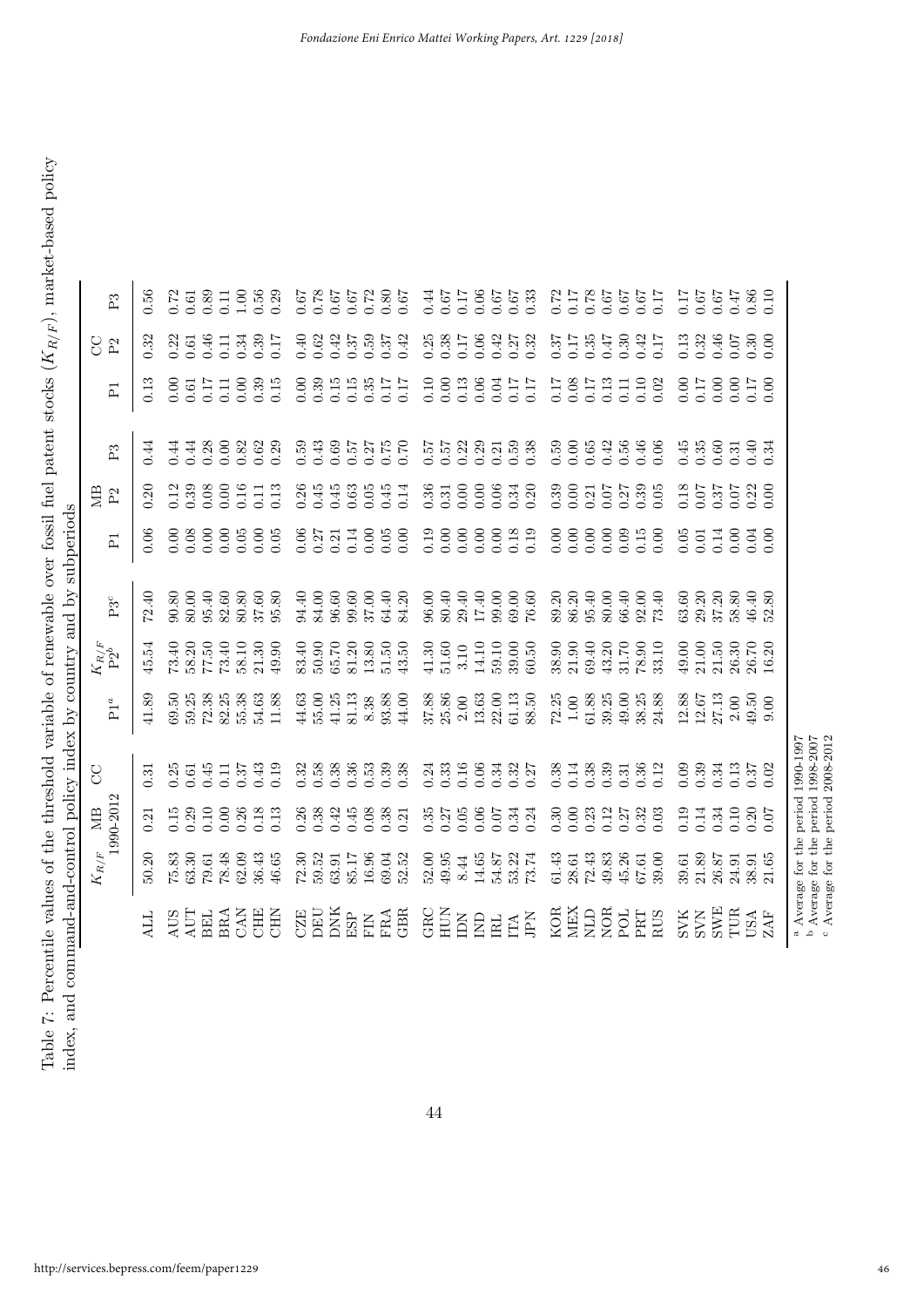#### NOTE DI LAVORO DELLA FONDAZIONE ENI ENRICO MATTEI Fondazione Eni Enrico Mattei Working Paper Series

Our Working Papers are available on the Internet at the following addresses: http://www.feem.it/getpage.aspx?id=73&sez=Publications&padre=20&tab=1

#### NOTE DI LAVORO PUBLISHED IN 2018

1. 2018, CSI Series, Claudio Morana, Giacomo Sbrana, Some Financial Implications of Global Warming: an Empirical Assessment

2. 2018, ET Series, Berno Büchel, Stefan Klößner, Martin Lochmüller, Heiko Rauhut, The Strength of Weak Leaders - An Experiment on Social Influence and Social Learning in Teams

3. 2018, ET Series, Daniele Valenti, Matteo Manera, Alessandro Sbuelz, Interpreting the Oil Risk Premium: do Oil Price Shocks Matter?

4. 2018, CSI Series, Lionel Nesta, Elena Verdolini, Francesco Vona, Threshold Policy Effects and Directed Technical Change in Energy Innovation